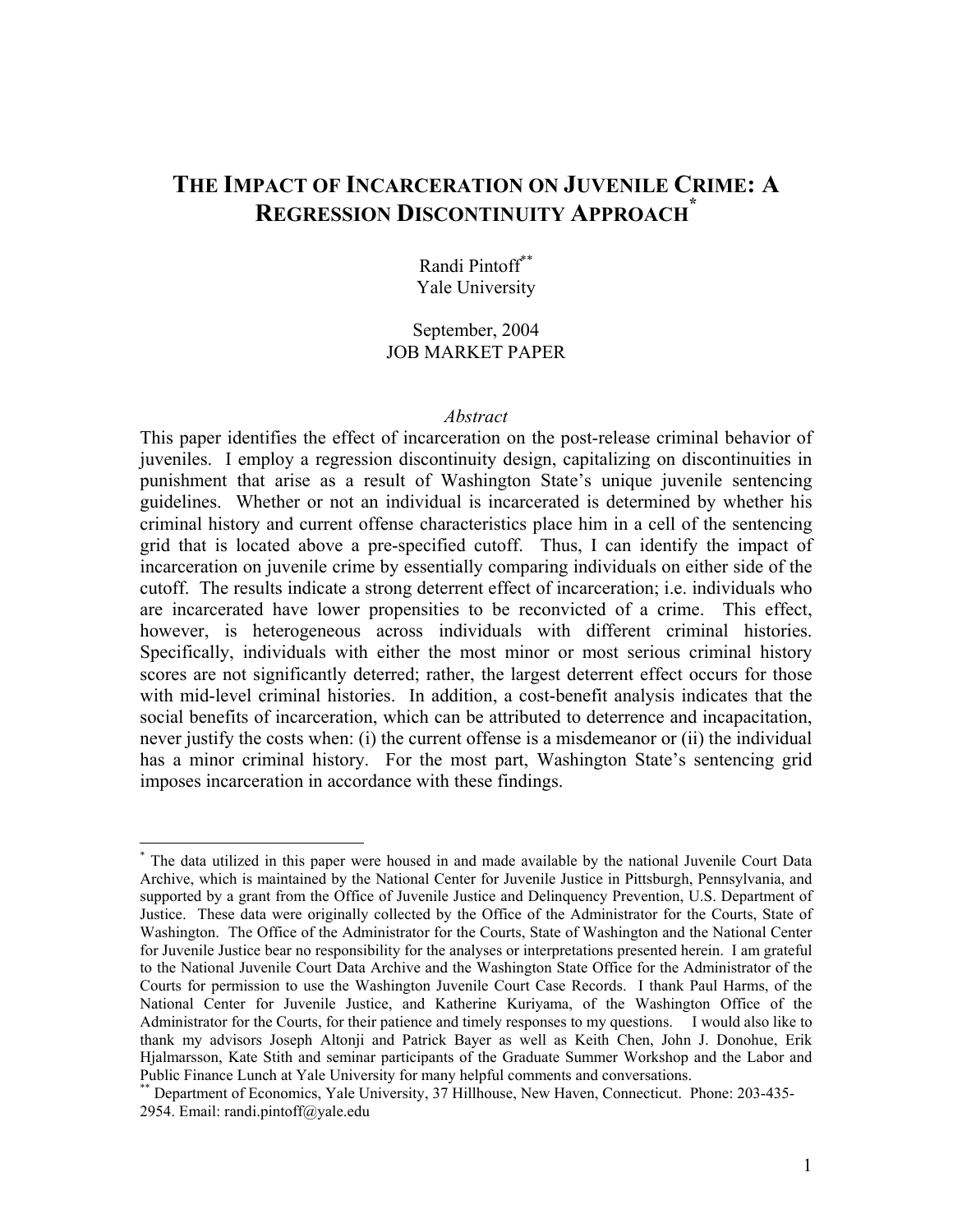# **I. Introduction**

1

 According to the U.S. Department of Justice, juveniles were involved in 16 percent of all violent crime arrests and 32 percent of all property crime arrests in 1999.<sup>1</sup> In addition, research indicates that just a small percentage of juvenile offenders are responsible for the overwhelming majority of these crimes. For instance, Wolfgang (1981) found that six percent of all boys account for more than 50 percent of all arrests. This pattern of repeat offending persists into the criminal behavior of adults. A Bureau of Justice Statistics study of more than 270,000 individuals released from prisons in 1994 found that more than two-thirds were rearrested for a felony or serious misdemeanor within three years. In addition to the high percentage of repeat offenders in the criminal population, it is commonly believed that most adult criminal careers begin in an individual's juvenile years (Greenwood, 1995).

 Thus, it is important for society to identify any measures capable of breaking these patterns of juvenile crime and re-offending. While non-traditional sanctions, such as boot camps, are increasingly being explored, the majority of today's juvenile offenders are still subject to more traditional punishments, including probation, fines, and detention. In fact, more than 100,000 juvenile offenders are held in residential placement facilities on a given day in the United States.<sup>2</sup> Despite the magnitude of this statistic, there is little knowledge of how incarceration impacts a juvenile's post-release criminal activity (recidivism). It is the goal of this paper to fill in this knowledge gap.

<sup>1</sup> The age of juvenile jurisdiction varies greatly across states. In Washington State, the focus of this paper, the upper age limit of juvenile jurisdiction is 18. By law, children under the age of 8 are incapable of committing a crime and in no case may be charged in juvenile court. A child between ages 8 and 12 is presumed incapable of a crime, but this can be rebutted by the prosecutors at a capacity hearing. 2

<sup>&</sup>lt;sup>2</sup> This statistic is based on the October 29, 1997 Census of Juveniles in Residential Placement and reported in *Juvenile Offenders and Victims: 1999 National Report*.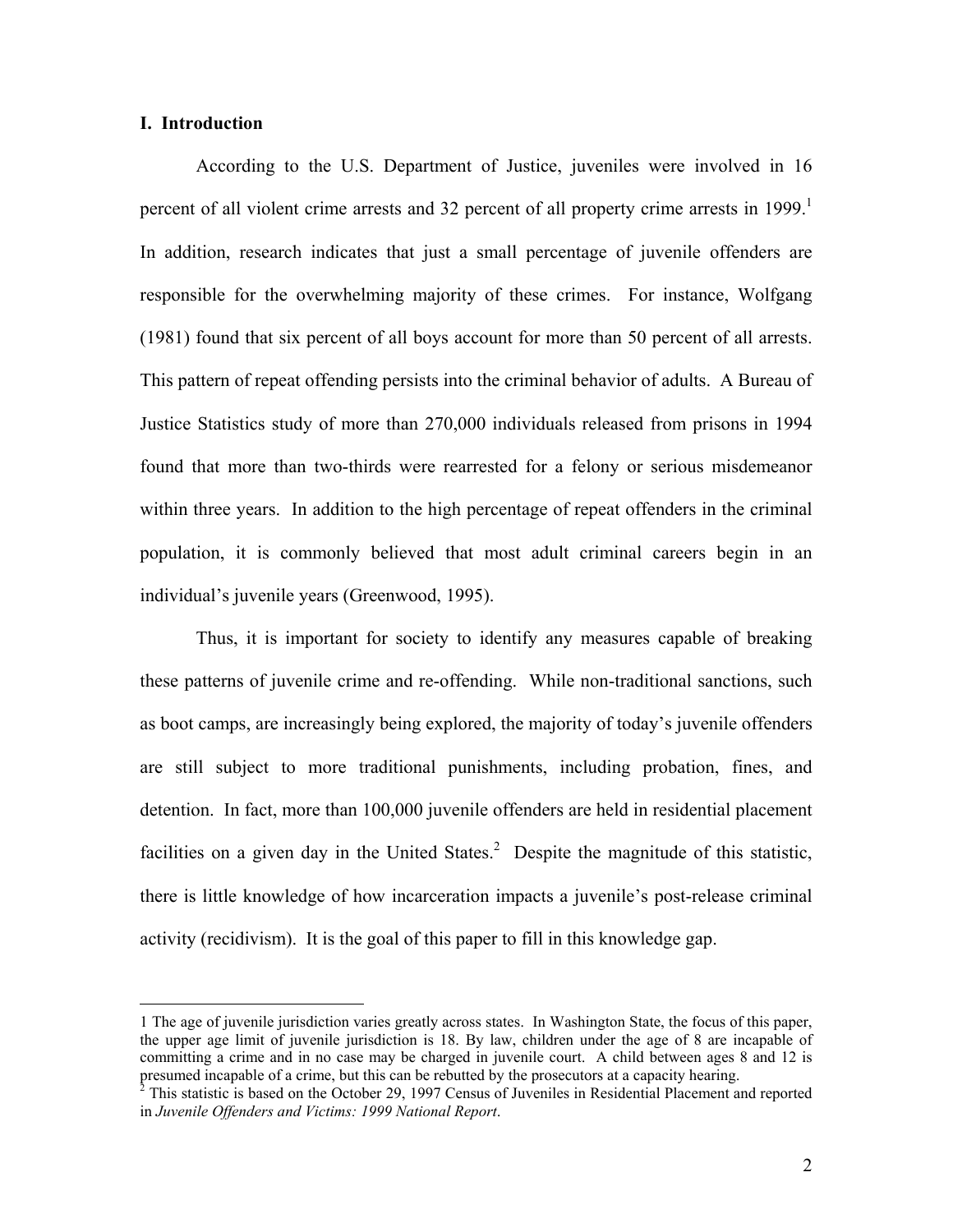In theory, the effect of incarceration on recidivism is ambiguous. The basic implication of Becker's (1968) economic model of crime is that the expected probability and severity of punishment have a deterrent effect on an individual's propensity to commit a crime. Thus, if incarcerating a juvenile causes him to update his beliefs, such that he deems future punishment to be more likely and more severe, then incarceration would have a deterrent effect. More exactly, this relationship could be characterized as specific deterrence; i.e. the inhibiting effect of incarceration on the post-release criminal activity of the person incarcerated.<sup>3</sup> It is possible, however, that sanctions such as incarceration exacerbate the criminal activity of the punished individual. For instance, labeling theory posits that legal punishment may increase future offending among those who are sanctioned as a result of increased self-identification as a delinquent or criminal (Lemert, 1967; Schwartz and Skolnick, 1962). Alternatively, incarceration could result in harsh stigmas or substantial increases in criminal capital through peer effects, making it more likely that an individual returns to crime.<sup>4</sup>

I estimate the relationship between incarceration and recidivism behavior in a manner that bypasses an issue plaguing many analyses of individual-level criminal behavior – unobserved heterogeneity. Specifically, I utilize discontinuities in sentencing that arise in the unique juvenile sentencing guidelines of Washington State, first implemented in 1977 and greatly amended in July 1998. The current guidelines are such that an individual's sanction is determined by his placement on a sentencing grid, where

<sup>&</sup>lt;sup>3</sup> A distinction is often made between two types of deterrent effects: general and specific. The National Research Council (1978) defines general deterrence to be the inhibiting effect of a sanction on the criminal activity of people other than the sanctioned offenders. Note that specific deterrence is also distinct from incapacitation. Incapacitation is the decrease in crime that results from isolating offenders from the larger society, thereby preventing them from committing crimes in that society (National Research Council, 1978).

<sup>&</sup>lt;sup>4</sup> Bayer, Pintoff, and Pozen (2004) find empirical evidence of such peer effects. Similarly, Chen and Shapiro (2004) find evidence that harsher prison conditions are associated with higher recidivism rates.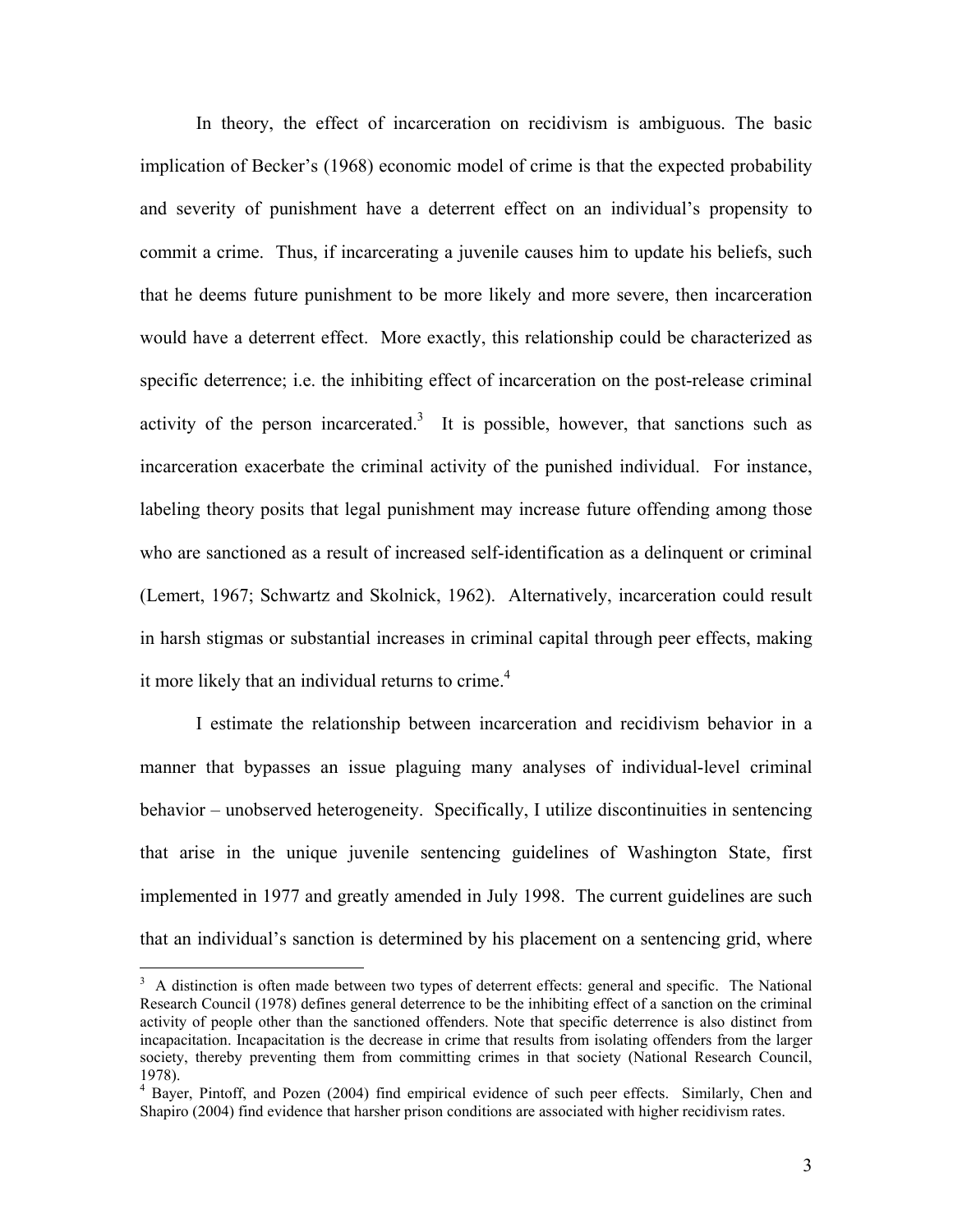the x-axis indicates the individual's criminal history score and the y-axis indicates the severity of his current offense. An individual is sentenced to incarceration in a state facility, for a minimum of 15 weeks, if his placement in the grid falls above a prespecified cutoff; otherwise, the individual cannot be sentenced to such a facility. Thus, by employing a regression discontinuity design, I can essentially identify the effect of incarceration on recidivism by comparing the behavior of similar individuals on either side of the pre-specified cutoffs, only one group of which was incarcerated. In addition, I use a hazard framework to deal with right censoring of the data and to incorporate information regarding time until recidivism into the analysis.

This study utilizes administrative data from the Washington Juvenile Courts for the years 1981 through 2000. The initial format of the data is at the *case* level. Each case record contains two types of information – demographic and crime-related. Most importantly, it includes a unique youth identification number that allows me to track all interactions an individual has after his first referral to the court system. From this caselevel data, I create an individual-level data set that contains more than 20,000 observations.

The results indicate a strong deterrent effect of incarceration. Overall, incarcerated individuals have an approximately 35 percent lower daily hazard rate of recidivating than non-incarcerated individuals. This effect is robust to the inclusion of a large set of demographic, criminal history and current offense type controls. In addition, this effect appears to be heterogeneous across individuals with different criminal histories, where a criminal history can be characterized by the number of previously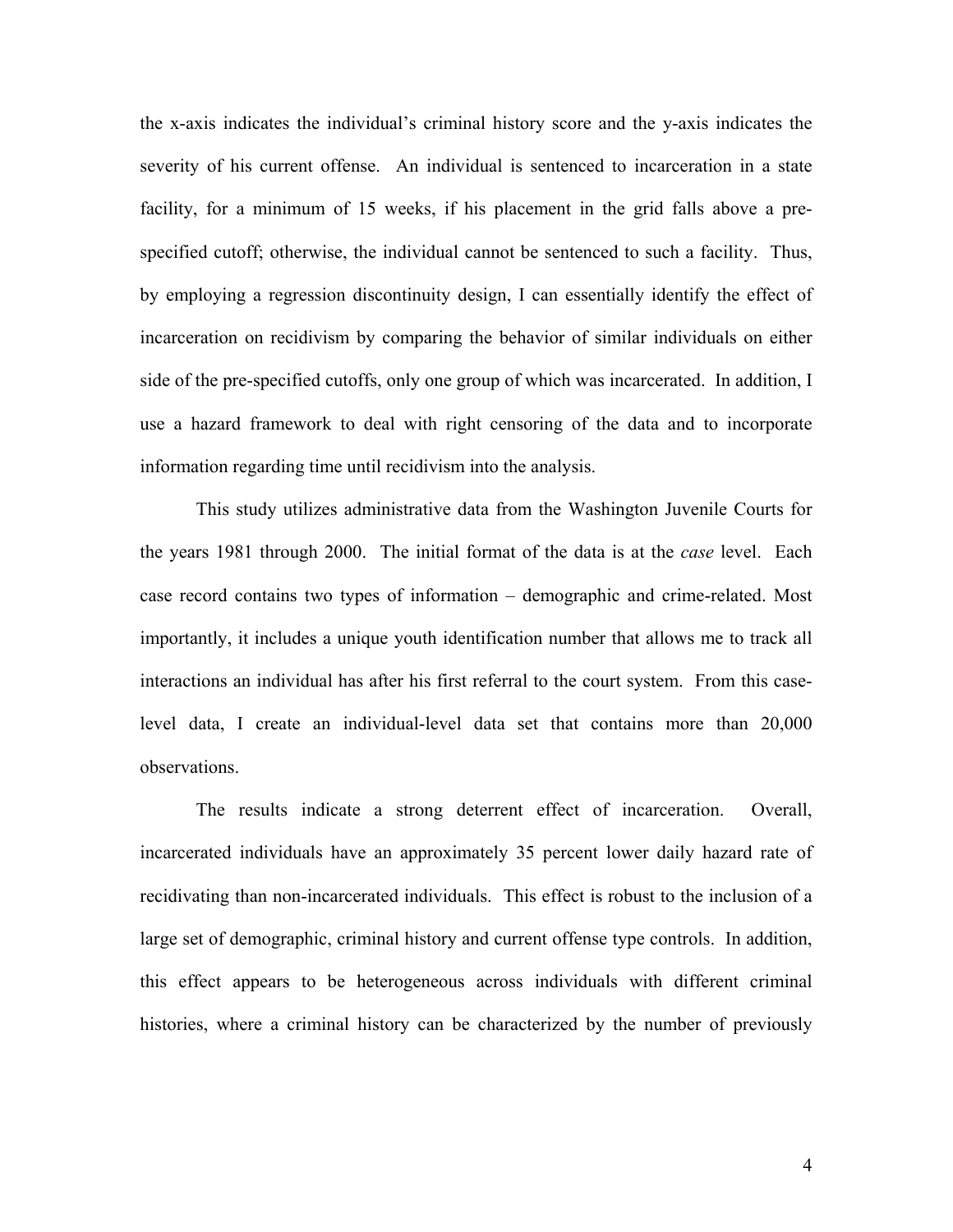adjudicated felonies and misdemeanors.<sup>5</sup> Specifically, there is minimal evidence of a deterrent effect for both individuals with the most minor and the most serious of criminal histories. Rather, the largest deterrent effect occurs for individuals with mid-level criminal histories; incarceration of such youths results in an approximately 60 percent lower daily hazard rate of recidivating. However, with the exception of finding that the estimated deterrent effect is driven completely by males, the treatment effect is fairly homogenous across other demographic and criminal history characteristics.

Lastly, a brief cost-benefit analysis indicates that the social benefits of incarceration do not justify the social costs when (i) the offense committed by the juvenile is a misdemeanor or (ii) the individual has a very minor criminal history. While the Washington State sentencing grid does not prescribe incarceration if a juvenile is charged with a misdemeanor, individuals with very minor histories who are charged with sufficiently serious felonies will be incarcerated. Though my analysis indicates that this incarceration is not justified on the basis of specific deterrence and incapacitation, it could be justified by reasons beyond the scope of this paper, such as general deterrence and retribution.

The remainder of the paper is organized as follows. Section II briefly reviews the previous literature, Section III provides background information on Washington State's juvenile justice laws, and Section IV outlines the empirical methodology. Section V describes the data set and explores the extent of the discontinuities in treatment implied by the guidelines. Section VI presents the results while Section VII conducts a simple cost-benefit analysis. Section VIII concludes.

<sup>&</sup>lt;sup>5</sup> In the vernacular of the juvenile justice system, an 'adjudication' is equivalent to a conviction.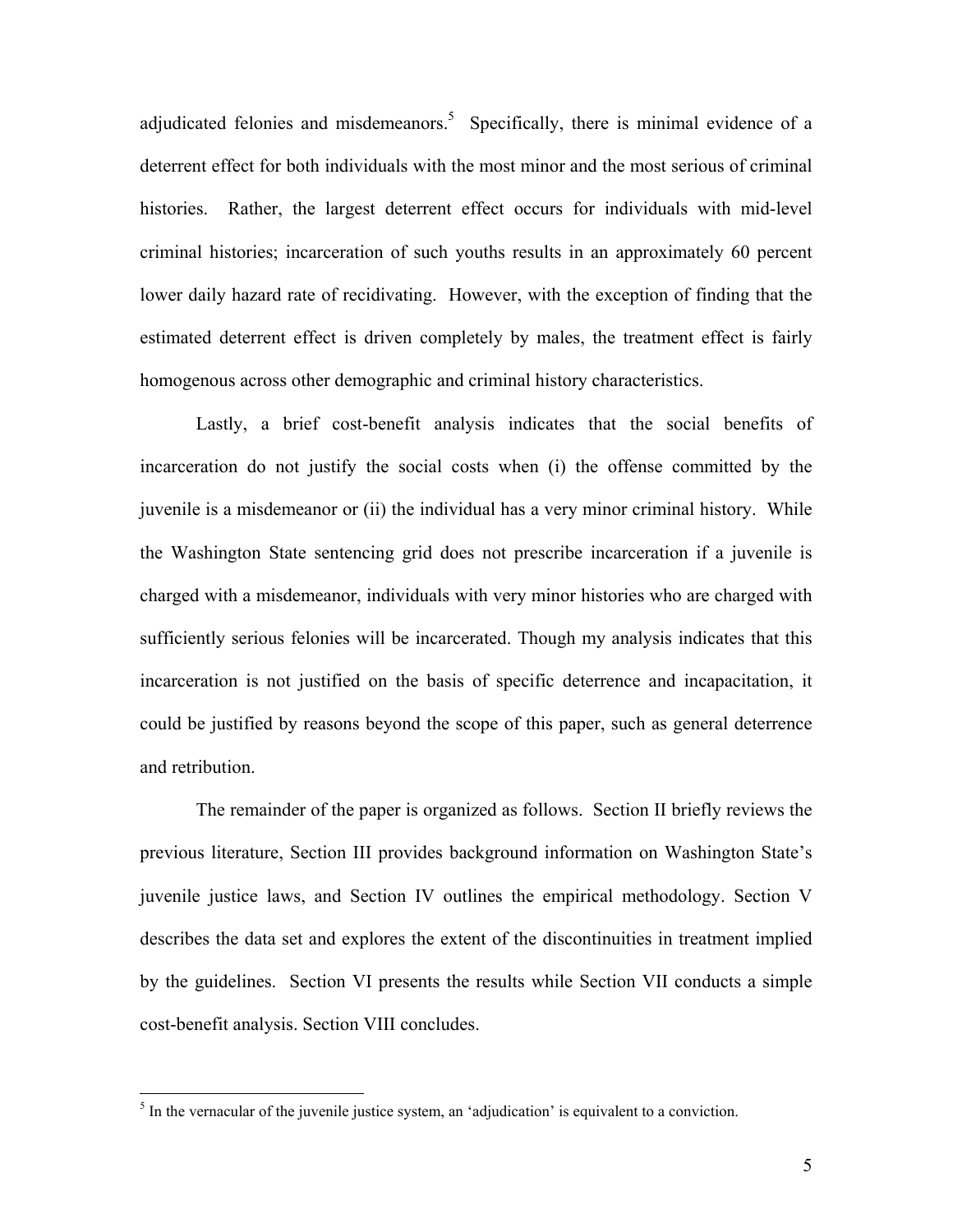# **II. Literature Review**

 $\overline{a}$ 

 There is a substantial body of empirical literature that finds evidence of a deterrent effect of sanctions on the criminal activity of adults.<sup>6</sup> Of particular relevance to this project is the deterrent effect of incarceration. In identifying such an effect, one challenge faced by the researcher is whether deterrence can be distinguished from incapacitation. For instance, Levitt (1996) uses prison-overcrowding litigation in a state as an instrument for changes in the prison population; however, his finding of a negative relationship between the prison population and crime rates does not distinguish deterrence from incapacitation. Kessler and Levitt (1999), on the other hand, isolate a significant deterrent effect of incarceration when studying California's Proposition 8; the primary source of identification is that, in the short term, a sentence enhancement should not have an incapacitation effect on the crimes eligible for the enhancement.

 In contrast, there is remarkably little academic research that studies the impact of sanctions on juvenile crime. And, some of that which does exist is subject to methodological weaknesses and criticisms. For instance, Murray and Cox (1979) find that juveniles were arrested less frequently after a number of different types of interventions, including incarceration. Assignment, however, to different types of treatment programs in their study is not random and the authors do not control for any characteristics of the individual other than treatment; thus, it is possible that differences

<sup>&</sup>lt;sup>6</sup> These papers use a wide range of methods and data. For instance, Levitt (1996) and Cornwell and Trumbull (1994) use state and county level panel data while Witte (1980) and Tauchen, Witte, and Griesinger (1994) use individual level data and Corman and Mocan (2000) use monthly time series data. Nagin (1978) provides a review of some of the early deterrence literature.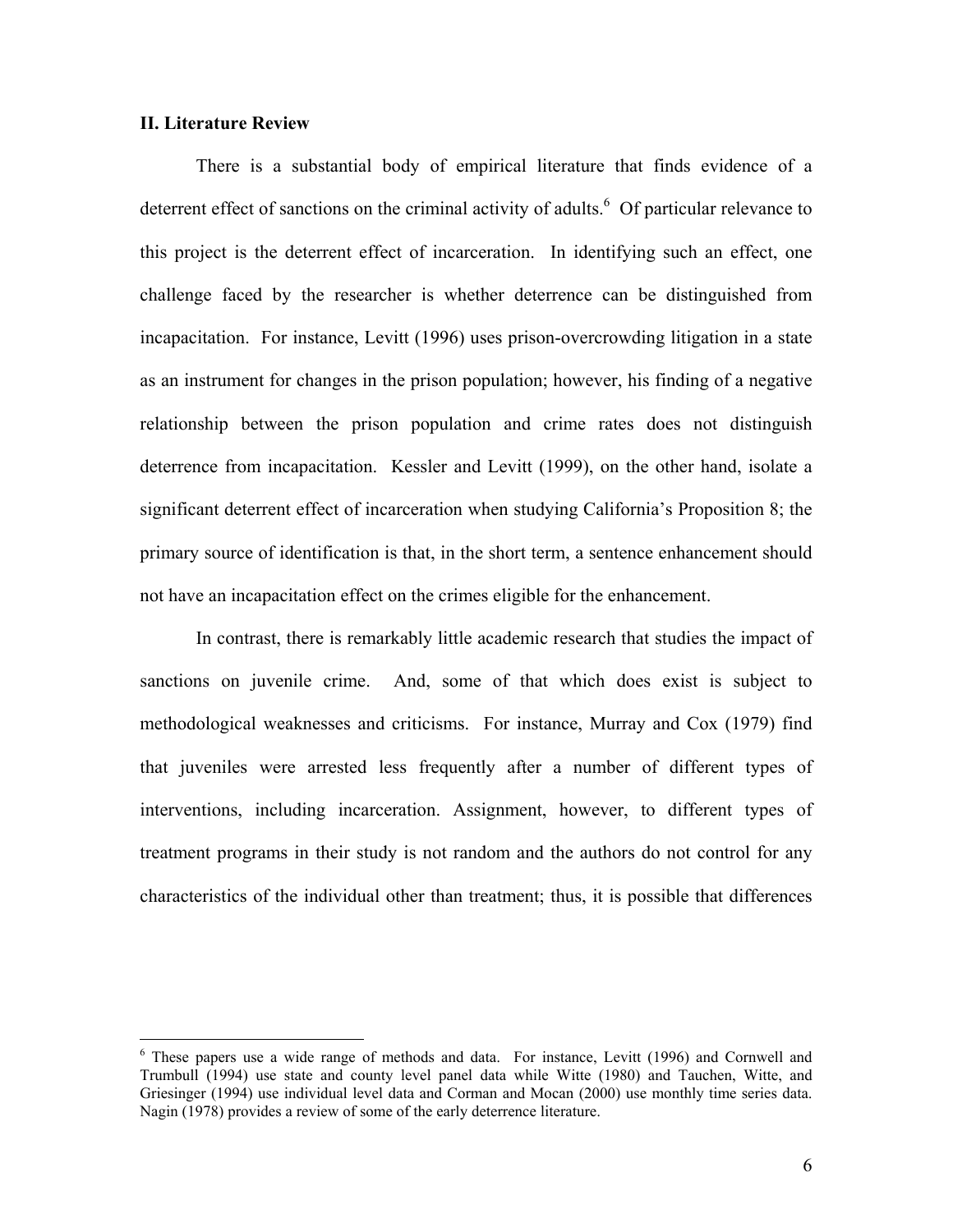in behavior across different treatments can be explained by differences in the sample of individuals selected into the programs.<sup>7</sup>

In addition, much of the criminological debate today is concerned with identifying the most effective alternatives to incarceration or outright release (e.g. bootcamps); consequently, most evaluations focus on a particular program or strategy (Greenwood, 1995). Unfortunately, the sample sizes involved in these programs are often too small to detect significant effects. $\delta$  In addition, many of these studies find opposing effects. Using juvenile court data from Utah, Manski and Nagin (1998) show that the assumptions made about the underlying treatment assignment mechanism can explain some of these divergent results. Specifically, they find that a treatment of confinement in residential facilities exacerbates recidivism if they assume that judges assign treatment to minimize recidivism. But, when they assume that the members of a "high risk" group receive treatment, they find a deterrent effect.

Recent research has endeavored to find more generalizable results. For instance, using a large nationally representative individual level data set, Mocan and Rees (1999) find that an increase in violent crime arrests reduces the probability that a male commits an assault or sells drugs. Using state-level panel data for 1978 to 1993, Levitt (1998) finds that harsher punishments for juveniles are strongly associated with lower rates of juvenile offending. He also finds that as a juvenile cohort ages into the jurisdiction of the

1

 $<sup>7</sup>$  Additionally, Maltz (1980) indicates that an alternative explanation of a deterrent effect is a story of</sup> selection; for instance, he shows that if judges are more likely to institutionalize a youth with a higher than average frequency of arrests in the recent past than an individual with a more moderate recent arrest record, then effects of the sort found by Murray and Cox (1979) would be created.

 $8$  Lipsey (1991) conducts a meta-analysis of 400 such juvenile program evaluations; he finds that the mean effect was to reduce the recidivism rate by 5 percent in treatment versus controls groups.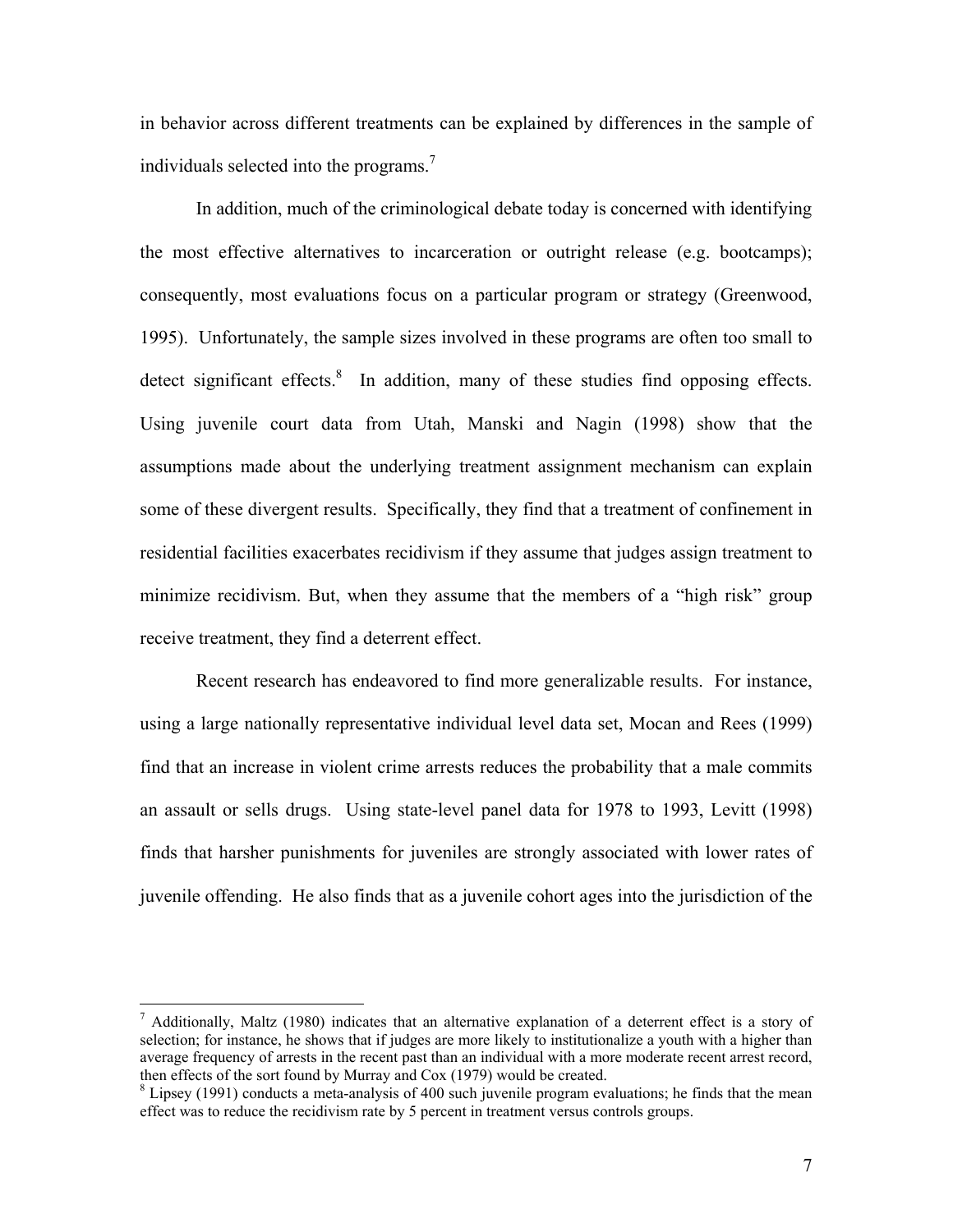adult criminal courts, there is a larger decrease in crime rates in states in which juvenile punishments are lenient relative to adult punishments.

There is also limited research on whether the effects of sanctions are heterogeneous across different types of juveniles. It is possible that incarceration of an inexperienced criminal yields a greater increase in expected punishment than it does for an experienced criminal; thus, one may expect a greater deterrence effect for inexperienced criminals. On the other hand, punishment of such an inexperienced criminal could significantly increase his self-identity as a deviant, leading to an increased propensity for criminal behavior. Smith and Gartin (1989) consider whether such heterogeneity exists in the effects of arrest. They find a deterrent effect of arrest for all juveniles in their sample, but that novice offenders are more likely to terminate their criminal careers while experienced offenders just have a lower rate of future recidivism.

#### **III. Background on Washington State's Juvenile Justice System**

#### *General Background Information*

 $\overline{a}$ 

The foundation of Washington State's current juvenile sentencing system was established through the Juvenile Justice Act of 1977. To address growing concerns that juveniles arrested for like crimes were being disparately prosecuted and sanctioned within and across jurisdictions, the 1977 legislature adopted a presumptive, determinate sentencing system. $\degree$  A statewide sentencing grid was established that indicated the

 $9$  Presumptive sentencing is characterized by the following conditions: (1) the appropriate sentence for an offender in a specific case is presumed to fall within a range of sentences authorized by sentencing guidelines that are adopted by a legislatively created sentencing body; (2) sentencing judges are expected to sentence within the range or provide written justification for departure; and (3) the guidelines provide for some review, usually appellate, of the departure. Determinate sentencing implies that an offender sentenced to incarceration is given a fixed term that may be reduced by good time or earned time (National Council on Crime and Delinquency, 1996).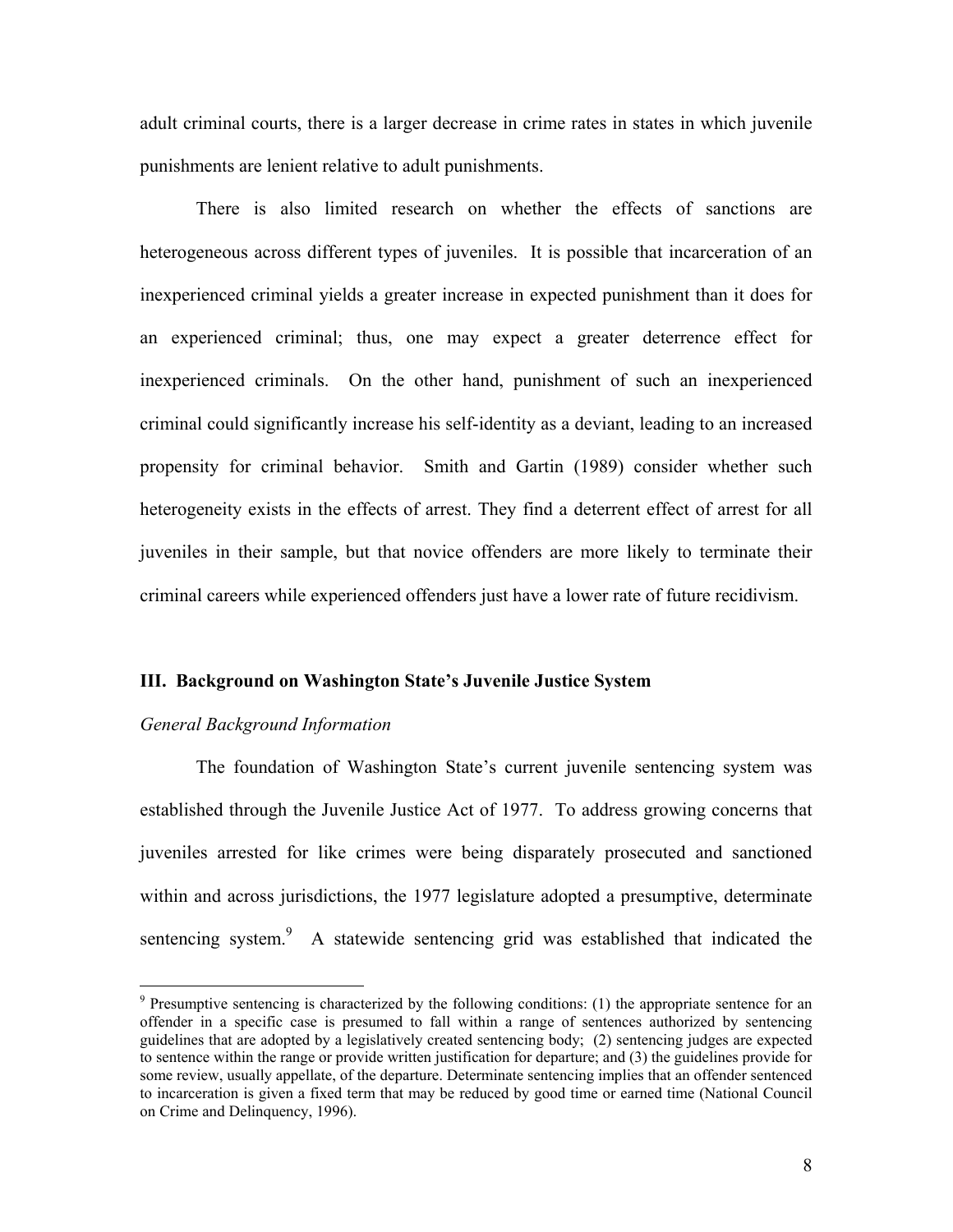sanction a juvenile offender should receive as a function of the seriousness of the offender's current offense, age, criminal history, and time between offenses. Until recently, Washington was the only state that used sentencing guidelines in the juvenile courts.<sup>10</sup> Implementation of the original grid, however, was quite complicated; however, the Legislature greatly amended and simplified the guidelines in the 1997 Session Laws.

Once a juvenile has been arrested, there are a number of different paths that his case may follow. These paths are depicted in the following diagram.<sup>11</sup>



Upon being arrested, an individual may be either held in detention or released to his home. If the age, current offense, and offense history meet the requirements described in the Revised Code of Washington (RCW) 13.40.110, then the offender will be transferred to the criminal courts. An individual will be diverted from the court system if his current and past offenses satisfy the characteristics outlined in RCW  $13.40.070$ <sup>12</sup> Having a formal petition filed implies that the juvenile can either plead guilty or proceed with a

<sup>&</sup>lt;sup>10</sup> Some form of juvenile guidelines were implemented in Utah in 1998, North Carolina in 1999, and Wyoming in 1997. Arkansas, Virginia, and Ohio are currently considering establishing juvenile guidelines.<br><sup>11</sup> This diagram is adapted from a diagram of the Youth Corrections System on the Juvenile Rehabilitation Administ

 $12$  RCW 13.40.070 explicitly prescribes diversion or petition filing for individuals who meet two sets of criteria, respectively; however, there is a third group of individuals, who fall in between these categories, and whose diversion or filing decision is left up to prosecutorial discretion.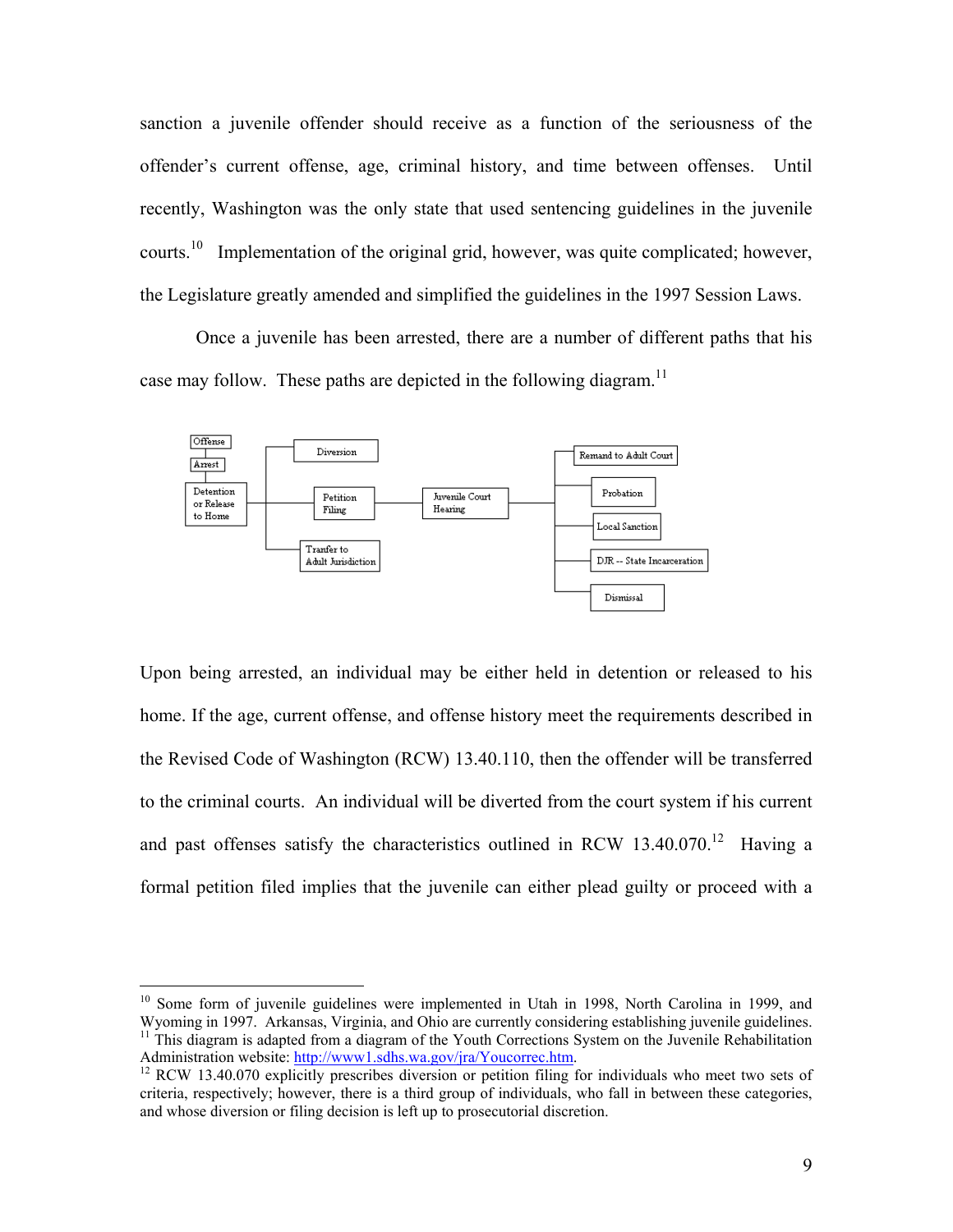hearing. Individuals who plead guilty or who are adjudicated through a hearing will receive a disposition in accordance with the sentencing guidelines described below.

# *Revised Sentencing Guidelines*

 $\overline{a}$ 

The focus of this paper is the sentencing grid that became effective on July 1, 1998. The grid was modified such that punishment is a function of just two factors – the severity of the youth's current offense and his criminal history.  $^{13}$  Specifically, the x-axis of the grid indicates the individual's prior adjudication score. An individual's prior adjudication score is calculated by assigning one point to every previously adjudicated felony and ¼ point to every previously adjudicated violation, misdemeanor, or gross misdemeanor. The total number of points is rounded down to the nearest whole number; this number indicates the appropriate column of the grid for sentencing. The y-axis of the grid indicates the individual's current offense class, ranging from the least serious gross misdemeanor (class  $E$ ) to the most serious felony (class  $A+$ ). Note that crime classes C through A are felonies while D and E are misdemeanors. The cell that corresponds to the intersection between the juvenile's current offense class and rounded adjudication score indicates the punishment. There are two basic types of punishments: local sanctions and incarceration in a state detention facility. Local sanctions can include any combination of: 0-30 days in a local detention facility, 0-12 months of community supervision, 0-150 hours of community service, and \$0-\$500 fine. On the other hand, the minimum sentence to a state detention facility is fifteen weeks. In addition to indicating that an individual should be incarcerated in a state facility, the cell also denotes the

<sup>&</sup>lt;sup>13</sup> In contrast to the original guidelines, all offenders are now subject to the same sentencing grid. Under the previous guidelines, juveniles were classified as either 'serious,' 'middle,' or 'minor' offenders; each type of offender was subject to a different sentencing grid.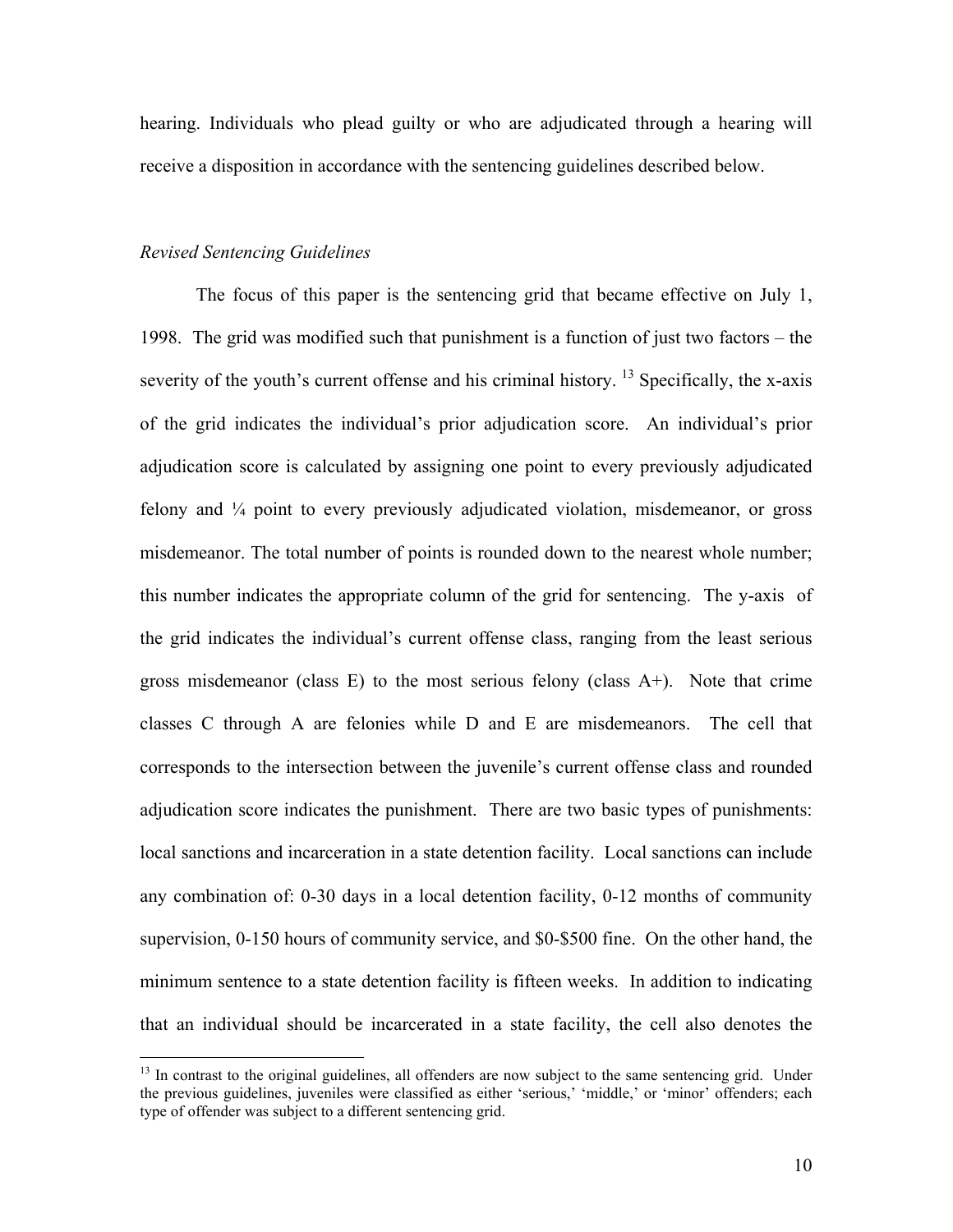sentencing range. Excluding category A+ offenses, there are four possible sentencing ranges: 15-36, 52-65, 80-100, and 103-129 weeks. The following sentencing grid is applicable for any offense committed on or after July 1, 1998.

|                       | $A+$         | 180 weeks to Age 21 for all category A+ offenses             |           |                |               |             |
|-----------------------|--------------|--------------------------------------------------------------|-----------|----------------|---------------|-------------|
| Current Offense Class | $\mathbf{A}$ | 103 - 129 weeks for all category A offenses                  |           |                |               |             |
|                       | $A-$         | $15 - 36$<br>Except 30 - 40 weeks for<br>15 to 17 year olds. | $52 - 65$ | $80 - 100$     | $103 - 129$   | $103 - 129$ |
|                       | $B+$         | $15 - 36$                                                    | $15 - 36$ | $52 - 65$      | $80 - 100$    | $103 - 129$ |
|                       | $\bf{B}$     | LS                                                           | LS        | $15 - 36$      | $15 - 36$     | $52 - 65$   |
|                       | $C+$         | LS                                                           | LS        | LS             | $15 - 36$     | $15 - 36$   |
|                       | $\mathbf C$  | LS                                                           | LS        | LS             | LS            | $15 - 36$   |
|                       | $D+$         | LS                                                           | LS        | LS             | LS            | LS          |
|                       | D            | LS                                                           | LS        | LS             | LS            | LS          |
|                       | E            | LS                                                           | LS        | LS             | LS            | LS          |
|                       |              | $\theta$                                                     | 1         | $\overline{2}$ | $\mathcal{E}$ | 4 or more   |

*Rounded Adjudication Score* 

As seen in the grid, treatment varies discontinuously across the shaded and unshaded cells. For instance, an individual with a rounded adjudication score of zero and a current offense class of B is sentenced to a local sanction while the same individual with a current offense class of B+ is sentenced to 15-36 weeks of incarceration. Similarly, if there are two individuals with a current offense class of C+ and adjudication scores of 2  $\frac{3}{4}$  and 3, respectively, then only the latter individual will be sentenced to incarceration in a state facility.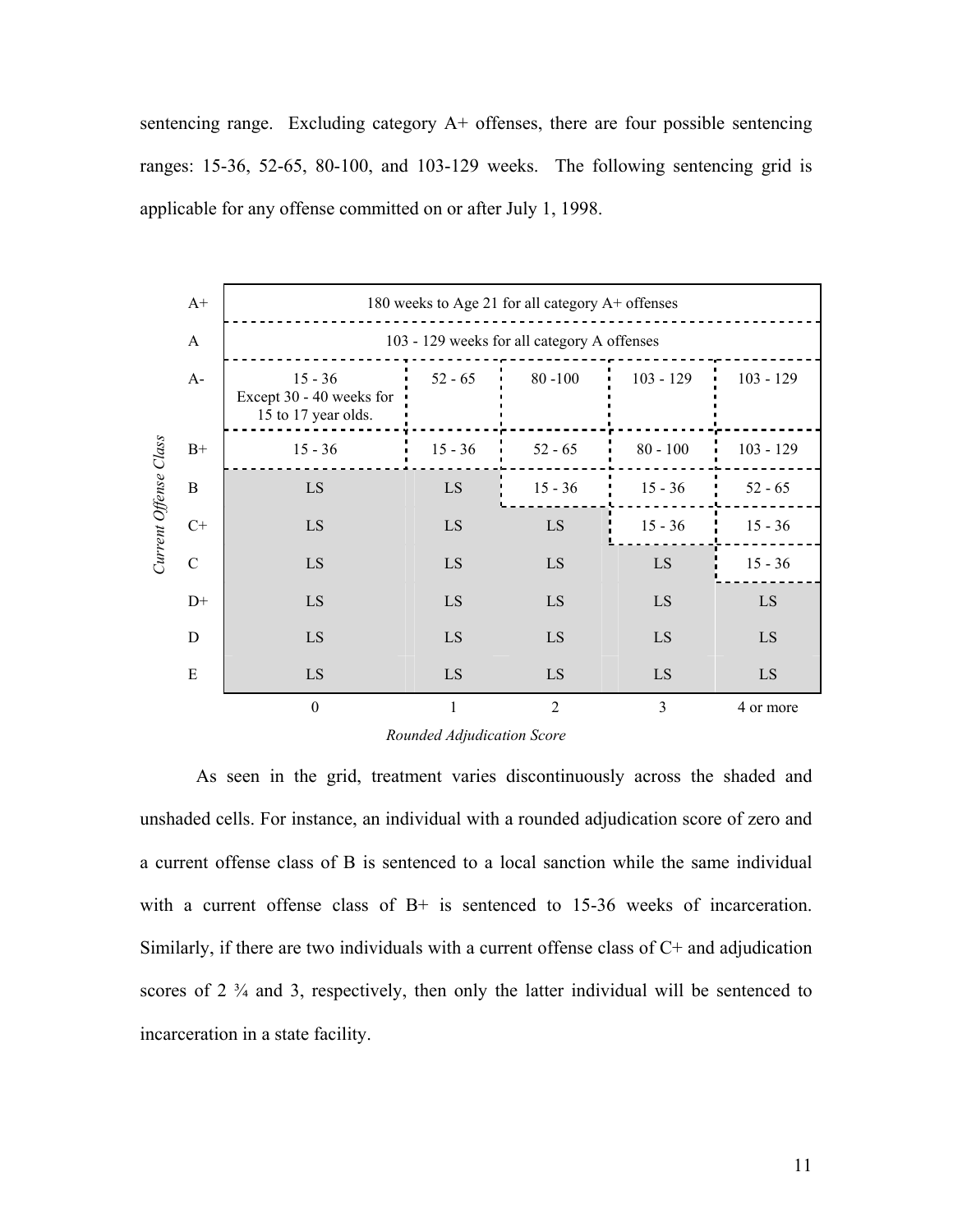A departure from the standard ranges of the guidelines can occur by means of the Chemical Dependency Disposition Alternative (CDDA), the Special Sex Offender Disposition Alternative (SSODA), and a declaration of a manifest injustice. An individual is eligible for CDDA if the current offense class is not A- or B+ and the standard range prescribed by the grid is less than 36 weeks of confinement. An individual is eligible for SSODA if he is found to have committed a non "serious violent" sex offense and has no prior history of sex offenses. Both alternatives also require that the court believes the individual to be amenable to treatment. Lastly, the judge can reduce the sentence and declare a 'manifest injustice downwards' if he believes that the sentencing range indicated by the grid is too harsh; similarly, if he believes the sentence to be too lenient, he can declare a 'manifest injustice upwards' and impose a harsher sentence.<sup>14</sup>

#### **IV. Empirical Methodology**

1

#### *Basic Regression Discontinuity Design*

 A regression discontinuity design can be implemented when individuals are assigned to a treatment condition based on a known and measured assignment score.<sup>15</sup> In a "sharp" regression discontinuity design, any individual whose assignment score falls on or above a pre-specified cutoff is assigned to the treatment while any individual whose score falls below the cutoff is not. Identification in this type of design is based off of the

<sup>&</sup>lt;sup>14</sup> While judges have discretion to depart from the guidelines under the "manifest injustice" clause, this does not occur very often. In 2000, judges sentenced offenders within the grid's standards 97 percent of the time (Aos, 2002).

<sup>&</sup>lt;sup>15</sup> Regression discontinuity designs have been increasingly used throughout economics, especially in the area of education. See Thistlethwaite and Campbell (1960), Seaver and Quarton (1976), Trochim (1984), Angrist and Lavy (1999), Hoxby (2000), van der Klaauw (2001), and Jacob and Lefgren (2002).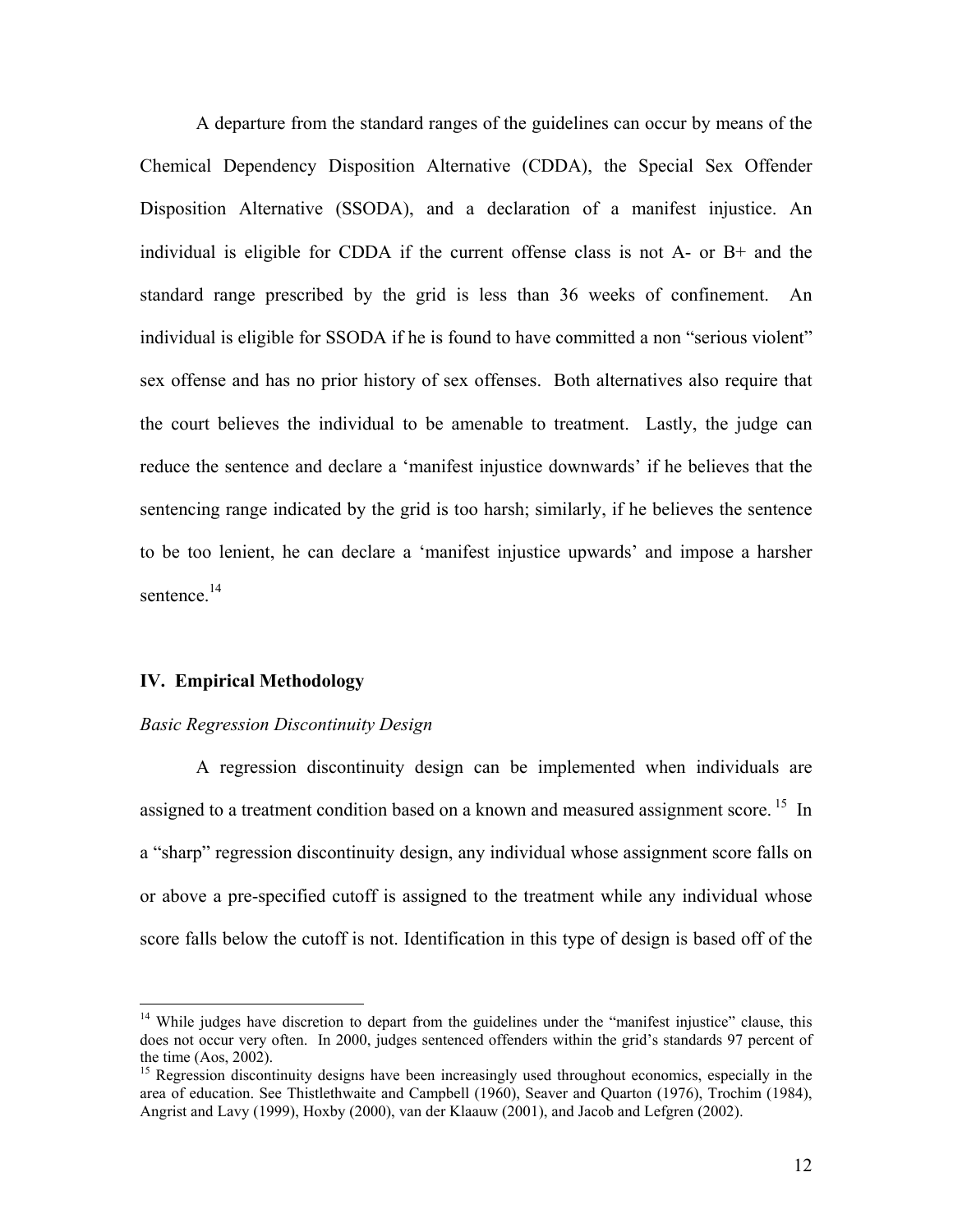idea that the sample of individuals within a very small interval around the cutoff point are very similar to a randomized experiment at the cutoff – they have essentially the same assignment score value. Thus, the comparison of average outcomes of individuals on either side of the cutoff should provide a good estimate of the treatment effect. A socalled "fuzzy" design occurs when the assignment mechanism is not perfect. Specifically, some individuals whose scores are below the cutoff receive treatment while other individuals whose scores are above the cutoff do not. The primary underlying assumptions of the regression discontinuity design are that treatment varies discontinuously at the cutoff while all unobservables vary continuously.

Following is a brief description of the basic empirical specification of the regression discontinuity design in the context of this paper.<sup>16</sup> With the previously described post-July 1, 1998 sentencing guidelines in mind, the most simple specification regresses a dummy variable,  $R_i^t$ , that is equal to one if individual *i* recidivates in time period *t* on a polynomial of the adjudication score, *f(adj\_sc)*, a polynomial of the current offense class, *g(class)*, a vector of observable individual characteristics (*X)* that may also influence recidivism, and a dummy variable indicating whether an individual was in a cell of the sentencing grid that mandates state incarceration (*D\_above\_cutoff*).

(1) 
$$
R_i^t = X_i \beta + \lambda_1 f \left( adj \_{sc} sc_i \right) + \lambda_2 g \left( class_i \right) + \alpha D\_above\_cutoff_i + \varepsilon_i
$$

 $\overline{a}$ 

 $\alpha$  would provide an unbiased estimate of the effect of state incarceration on an individual's propensity to recidivate if the assignment mechanism were "sharp." When the design is fuzzy, however, this cannot be interpreted as a treatment effect. Rather, it

<sup>&</sup>lt;sup>16</sup> A handful of papers that study crime have adopted a regression discontinuity design, including Berk and Rauma (1983), Berk and de Leeuw (1999), and Chen and Shapiro (2004).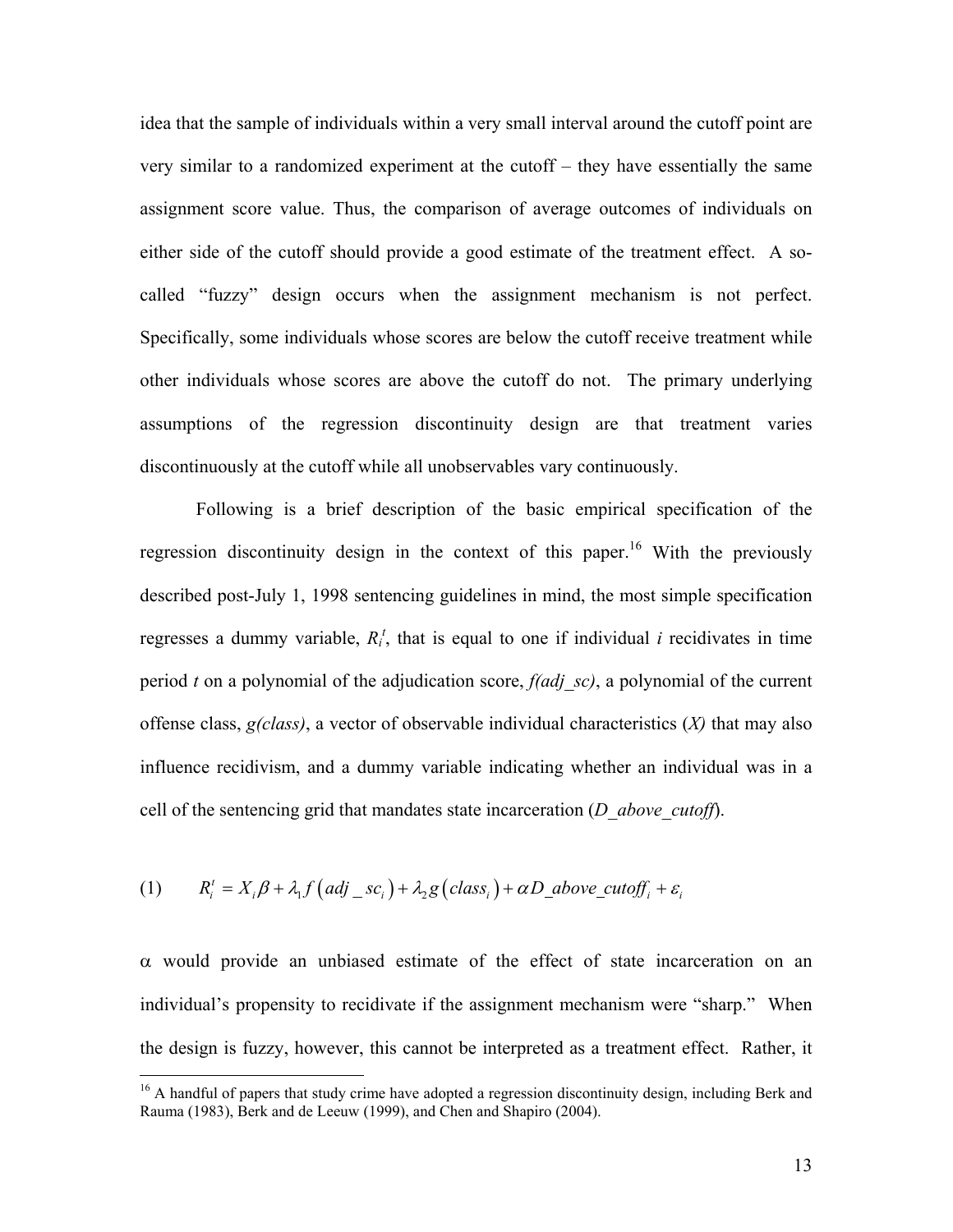simply captures the effect of being above a particular cutoff. As will be seen later, there is evidence that this mechanism is not sharp.

Thus, I consider two similar approaches to obtain an unbiased estimate of the treatment effect. In the first method, I drop those individuals who do not follow the assignment mechanism from the analysis; the remaining sample can be characterized by the sharp discontinuity design. Alternatively, I consider a two-stage procedure. The first stage is depicted by equation  $(2)$  and regresses a dummy variable,  $T_i$ , indicating whether the individual received treatment on the cutoff variable, *D\_above\_cutoff*. The second stage, depicted by equation  $(3)$ , replaces *D* above cutoff in equation  $(1)$  with the predicted values that result from estimating equation (2).

(2) 
$$
T_i = X_i \pi + \delta_1 f (adj\_sc_i) + \delta_2 g (class_i) + \delta_3 D\_above\_cutoff_i + \eta_i
$$

(3) 
$$
R_i^t = X_i \beta + \lambda_1 f (adj\_sc_i) + \lambda_2 g (class_i) + \alpha \hat{T}_i + \varepsilon_i
$$

 $\overline{a}$ 

This basic design described above is simplified in that I am only identifying the effect of a 15-36 week incarceration sentence. However, the upper portion of the sentencing grid contains additional cutoffs (e.g. between sentences of 15-36 weeks and 52-65 weeks as well as between sentences of 52-65 weeks and 80-100 weeks). In theory, I can expand the above model by including a treatment dummy for each type of cell in the unshaded region of the grid. Unfortunately, it is infeasible to implement this expanded specification. Specifically, as described in the following section, I only have 2  $\frac{1}{2}$  years of data and the sentences above the additional cutoffs are at least a year in length. $17$ 

 $17$  I hope to be able to implement this expanded specification when additional data becomes available.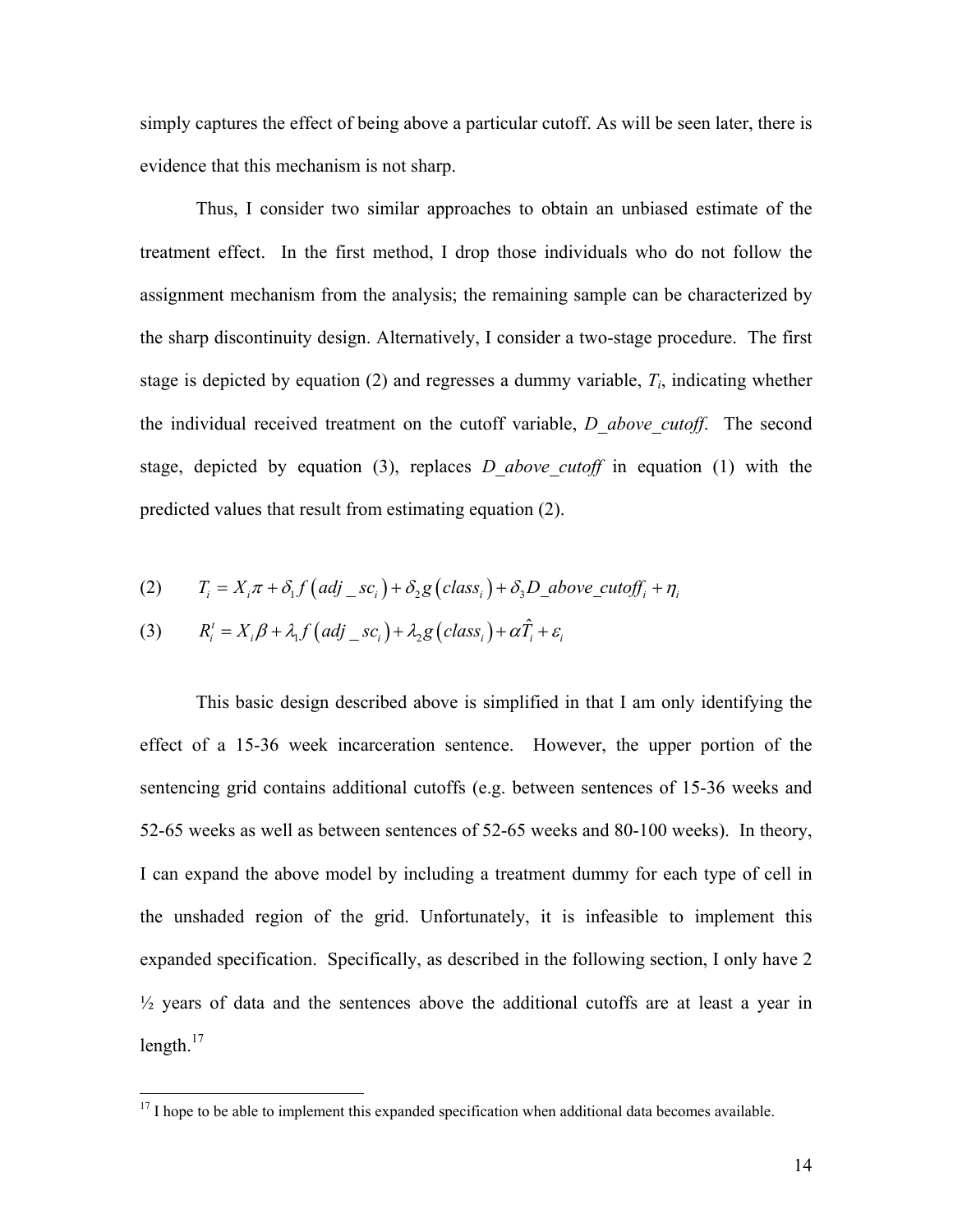# *Hazard Model Specification*

1

 The previous models, however, do not take into account two facts – censoring and the duration of survival (not recidivating). In my data set, censoring can occur for two reasons. First, an individual will age out of the data set when he turns 18. In addition, I only observe offenses that are disposed of on or before December 31, 2000. Thus, using a hazard model specification allows me to easily deal with censored observations and to utilize the survival time information. I use the Cox proportional hazard model, where failure is defined as an adjudicated referral back to the juvenile court system.<sup>18</sup> The Cox model can be specified as follows:

(4) 
$$
\lambda(t; \mathbf{x}) = \kappa(\mathbf{x}) \lambda_0(t) \quad \text{where } \kappa(\mathbf{x}) = \exp(\mathbf{x}\beta).
$$

 $\lambda(t; \mathbf{x})$  is the hazard rate of recidivism conditional on covariates **x** while  $\lambda_0(t)$  is the baseline hazard. This baseline hazard rate of failure is common to all units in the population; however, individual hazard functions differ proportionately based on the function  $\kappa(x)$ . Thus, this hazard function can be rewritten to explicitly incorporate the set of covariates included in equation (1).

(5) 
$$
\lambda(t; \mathbf{x}) = \lambda_0(t) \exp(X_i \beta + \lambda_1 f(\text{adj}_{S_i} sc_i) + \lambda_2 g(\text{class}_i) + \alpha D_{\text{above\_cutoff}_i})
$$

 $18$  As shown in Appendix Table 2, there is virtually no difference in the estimated treatment effect when I explicitly assume that the underlying hazard function has either a Weibull or Exponential distribution.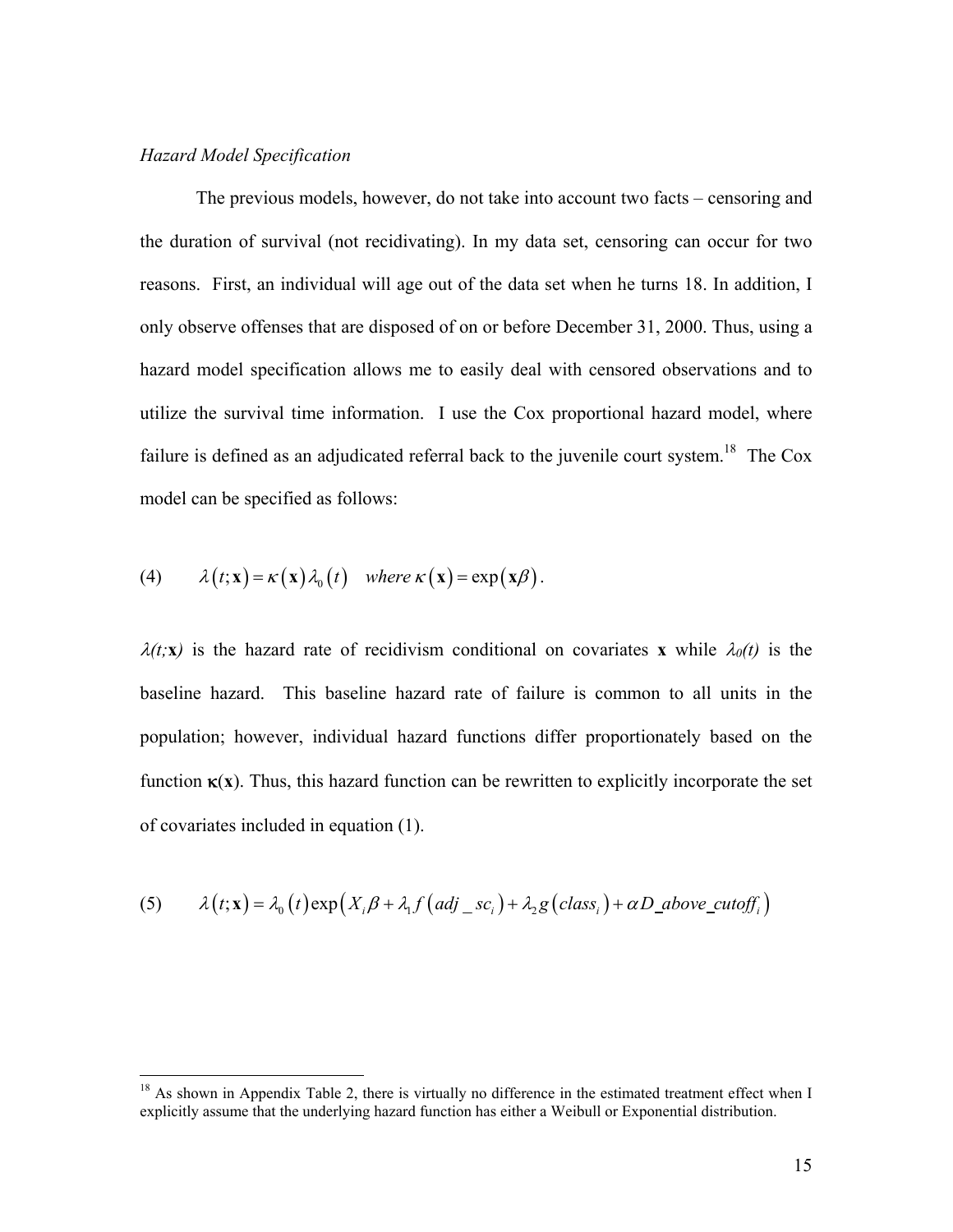Given that the assignment mechanism is fuzzy, I can again either limit the analysis to the sample of individuals who strictly follow the assignment rule or use a two-stage procedure, where the first stage is equation (2) and the second stage is as follows:  $19$ 

(6) 
$$
\lambda(t; \mathbf{x}) = \lambda_0(t) \exp\left(X_i \beta + \lambda_1 f\left(\text{adj}_{S_i} s c_i\right) + \lambda_2 g\left(\text{class}_i\right) + \alpha \hat{T}_i\right) \quad .
$$

## **V. Data**

 $\overline{a}$ 

#### *Description of the Data*

This study utilizes administrative data from the Washington Juvenile Courts for the years 1981 through 2000. The initial format of the data is at the *case* level, where a case is defined as a youth processed by the court on a new referral. However, each case does not necessarily refer to one offense; rather, it refers to one referral, which can contain up to three offenses. Unfortunately, if a case contains more than three referral reasons, I only observe the three most serious.<sup>20</sup>

Each case record contains two types of information – demographic and crimerelated. The demographic information includes a unique youth identification number, zip code, county of residence, sex, birth date, and ethnicity of the youth. The identification number is essential, as it allows me to track a juvenile's criminal history and recidivism behavior. The crime-related information includes the types of offenses referred as well as the dates of the offense, referral, and disposition. In addition, it indicates whether each

<sup>&</sup>lt;sup>19</sup> Unfortunately, no asymptotic theory exists for the standard errors of this estimator in the hazard model framework; thus, the standard errors should be bootstrapped when estimating equation  $(6)$ .

<sup>&</sup>lt;sup>20</sup> Less than 20 percent of the cases referred to the courts from 1981 to 2000 have three referral reasons.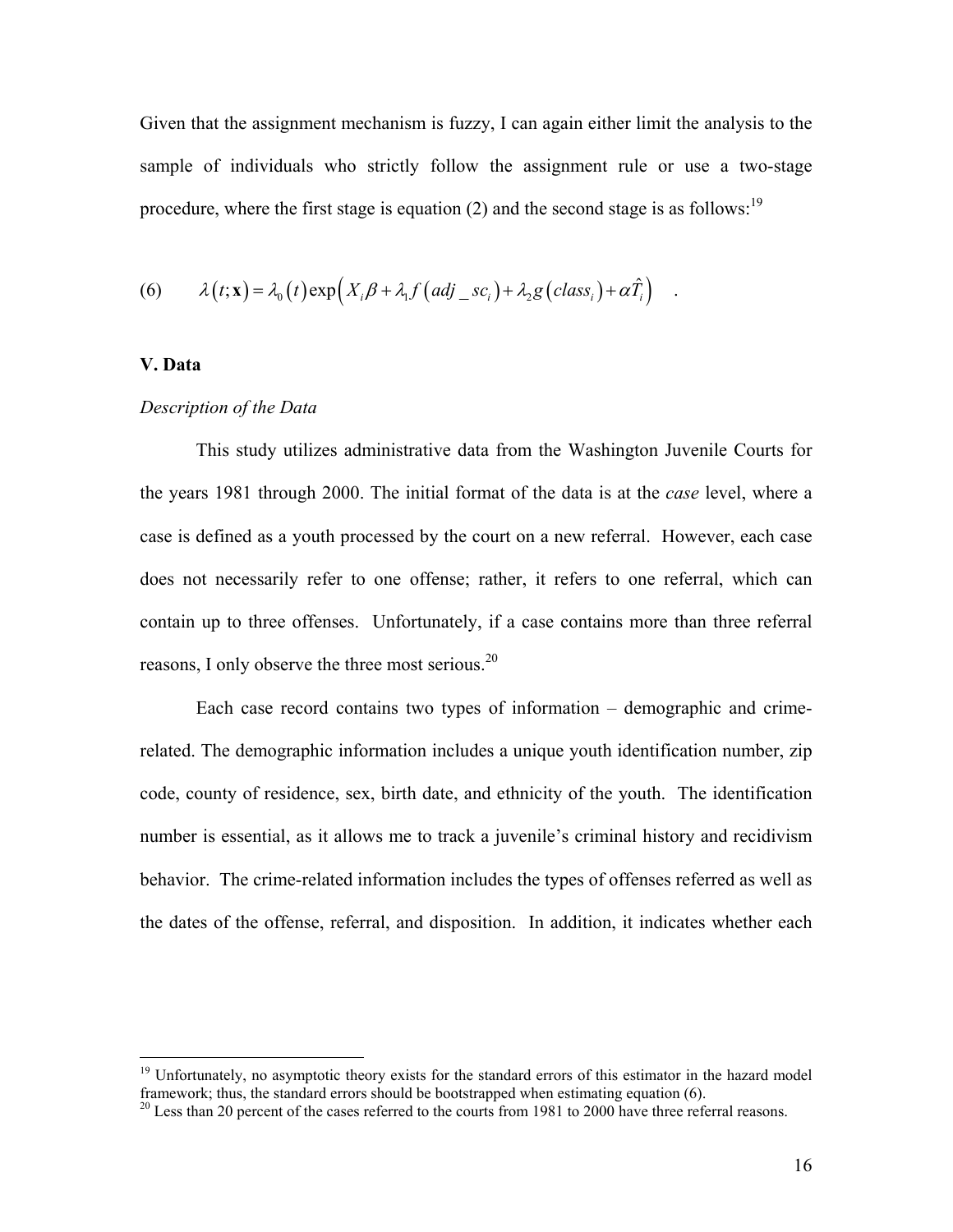offense referred is valid for criminal history.<sup>21</sup> It also describes the three most serious dispositions associated with the case.

In order to utilize the discontinuities in the revised guidelines, I transformed the data into an individual-level data set. The base data set consists of all individuals who were adjudicated of at least one offense, through formal court procedures, on or after July 1, 1998; only formally handled offenses are subject to the sentencing grid. I also limit the analysis to those individuals who were either adjudicated of just one offense or who were adjudicated of two offenses, but for which only one offense is punishable by incarceration in a state facility.<sup>22</sup> This resulting sample contains  $20,542$  individuals.

In addition to a set of demographic variables, for each individual, I create variables related to his current, past, and recidivism offenses; Table 1 provides a list of variable names and definitions. The current offense is the first formally handled offense after July 1, 1998 that was adjudicated. If the individual is adjudicated of two offenses, the current offense is defined to be the more serious of the two offenses. To describe the current offense, I create thirteen dummy variables indicating to which broad offense category (e.g. assault, sex crime, theft, robbery, etc.) the current offense belongs. In addition, I note the class of the offense, ranging from E to  $A<sup>+</sup>$ . I convert this information into a numeric representation by assigning each offense a value ranging from one to ten,

 $21$  An offense is valid for criminal history if the individual was found guilty at trial, pleads guilty to the offense without a trial, or the offense was diverted.

 $22$  This step results in the exclusion of approximately 950 individuals. The primary reason for excluding this sample is to reduce the possibility of measurement error. If the individual is adjudicated of multiple offenses, the format of the data set does not allow me to determine which dispositions correspond to which crimes. But, when only one offense is adjudicated, then I know that all punishments are attributable to that crime. Similarly, if two offenses are adjudicated but only one 'worthy' of incarceration, I can deduce to which offense the sentence of incarceration corresponds. However, the exclusion of these individuals does raise the issue of sample selection. Specifically, I am selecting individuals who are slightly less 'serious' criminals; the excluded individuals have more current and past offenses, more sentences to state incarceration, and a higher propensity to receive a manifest injustice upwards. The omitted sample is identical to the retained sample, however, along such observable dimensions as age. While this should not yield a bias in the estimated treatment effects, it may reduce the generalizability of the results.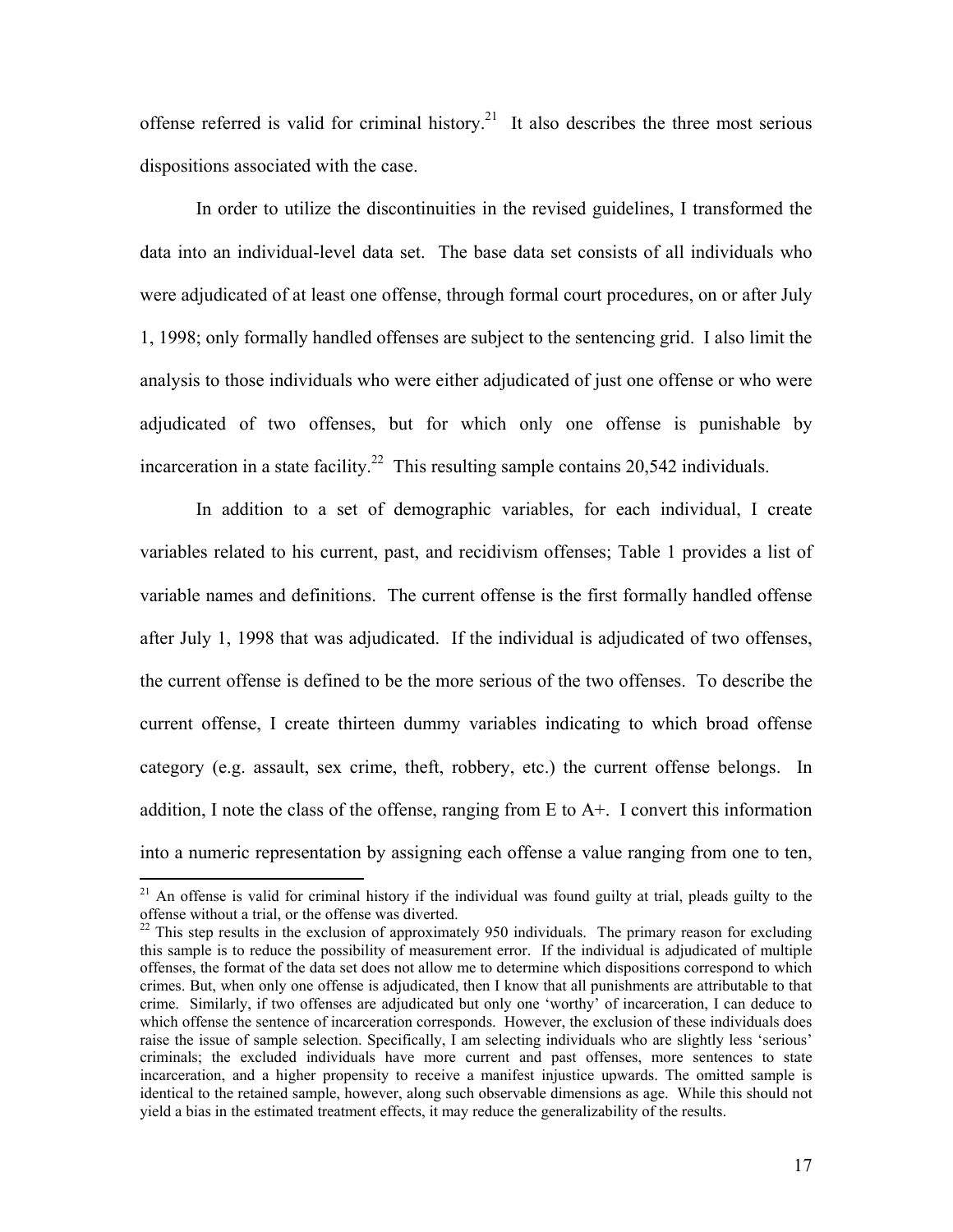corresponding to E and A+ respectively. Appendix Table 1 provides a list of offenses and their corresponding classes and categories. $^{23}$ 

All offenses that were adjudicated prior to the date of the current offense are labeled as past offenses. For each individual, I calculate an adjudication history score using the formula described in the sentencing guidelines (i.e. assigning ¼ point for each prior misdemeanor and 1 point for each prior felony). Thus, the data set contains the actual and rounded scores for each individual, where all scores are rounded down to the nearest whole number. In addition, I create thirteen dummy variables that indicate which offense categories the individual has been adjudicated of in the past.

Using the rounded score and current offense class described above, I assign the individual to a cell in the sentencing grid. Based on this cell, I can determine whether the juvenile ought to be sentenced to incarceration in a state facility and the expected minimum and maximum sentence length. Unfortunately, the data set does not provide me directly with the dates of admission or release. $24$ 

Lastly, I create a set of variables that describe an individual's recidivism behavior. Specifically, these include whether the individual recidivates, the type of offense with which he recidivates, the time to recidivism, and whether the individual is censored. I consider multiple ways of defining the earliest date (or start date) at which an individual is at risk of recidivating. Specifically, I allow this date to be the disposition date, the disposition date plus the expected minimum sentence, or the disposition date plus the

 $^{23}$  This list is adapted from the Juvenile Disposition Sentencing Standards manual that was in effect for offenses committed on or after July 1, 1998.

<sup>&</sup>lt;sup>24</sup> I am hopeful that this information will eventually be made available from Washington State.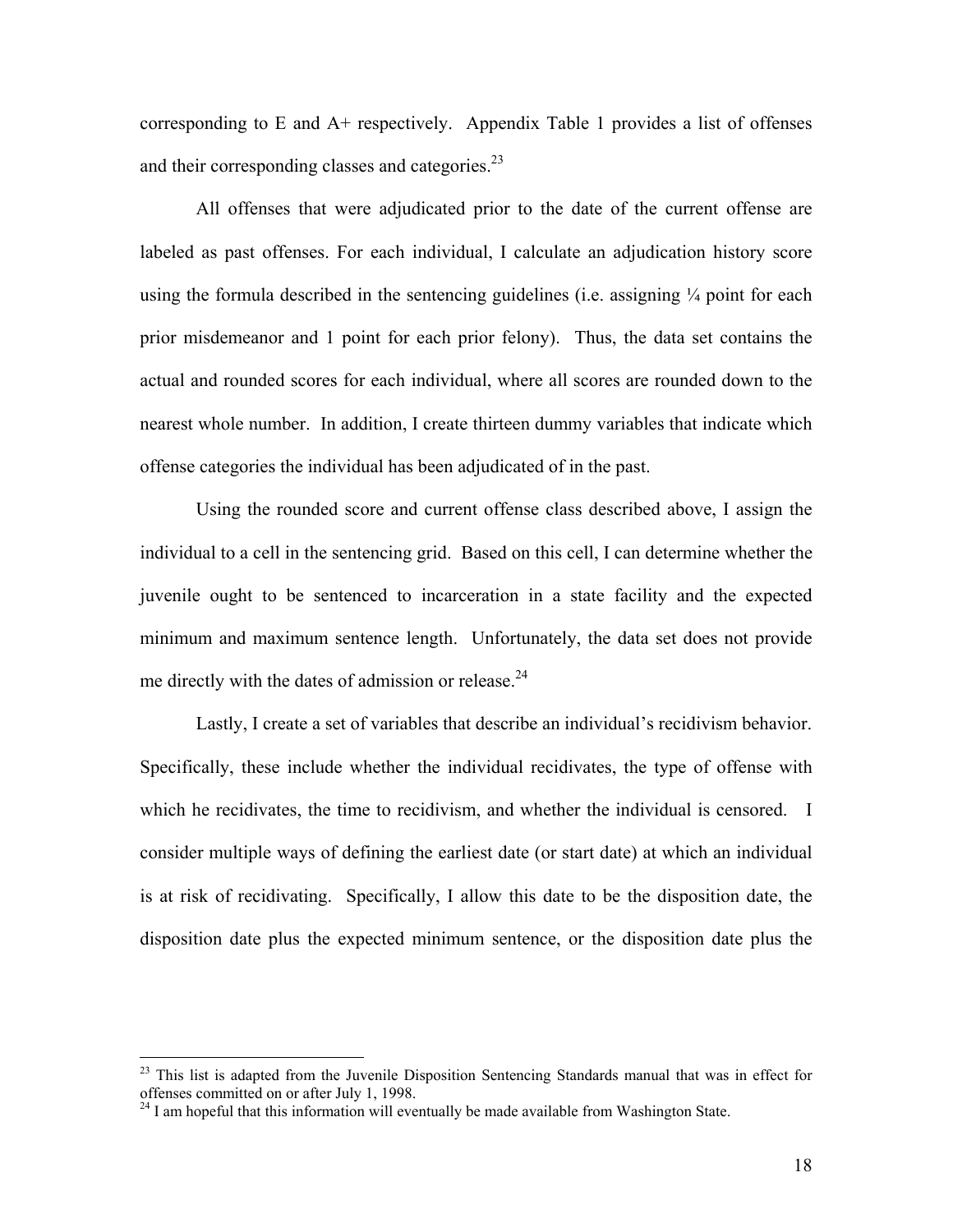expected maximum sentence. Thus, the time to recidivism is the number of days between this start date and the date of the first adjudicated offense after this start date.<sup>25</sup>

Table 2 provides selected summary statistics for the sample as a whole (20,542 individuals), the sample sentenced to state incarceration (1,147 individuals), and the sample not sentenced to state incarceration (19,395 individuals). From this point forward, state incarceration will be denoted by *DJR* (Department of Juvenile Rehabilitation). For the sample on the whole, Table 2 shows that 76 percent of the individuals are male and that 12, 9.7, and 3.9 percent are Black, Hispanic, and Native American, respectively. There are, however, higher percentages of males, Black, and Hispanics who are sentenced to DJR. In the entire sample, the most common current offense categories are arson, assault, burglary, drugs, and theft with 8.5, 18, 12, 16, and 31 percent of the current offenses, respectively. For the incarcerated sample, however, there are fewer arson and drug offenses but many more sex offenses. As expected, incarcerated individuals have more serious histories; more than 40 percent of the DJR individuals have an adjudication history score greater than or equal to two, while less than 9 percent of the non-DJR individuals have such a score. Lastly, approximately 27 percent of the entire sample recidivates before being censored out; this statistic is the same regardless of whether the start date for being at risk is defined as the disposition date or the disposition date plus the minimum sentence length. In contrast, only 22 percent of the incarcerated sample recidivates when the start date is defined as the disposition date and 19 percent when the start date is defined as the disposition date plus the minimum sentence. The proportion of the sample censored due to reaching the end of

<sup>25</sup> Earlier specifications used the first post-start date offense *referral* as the recidivism offense, yielding similar results.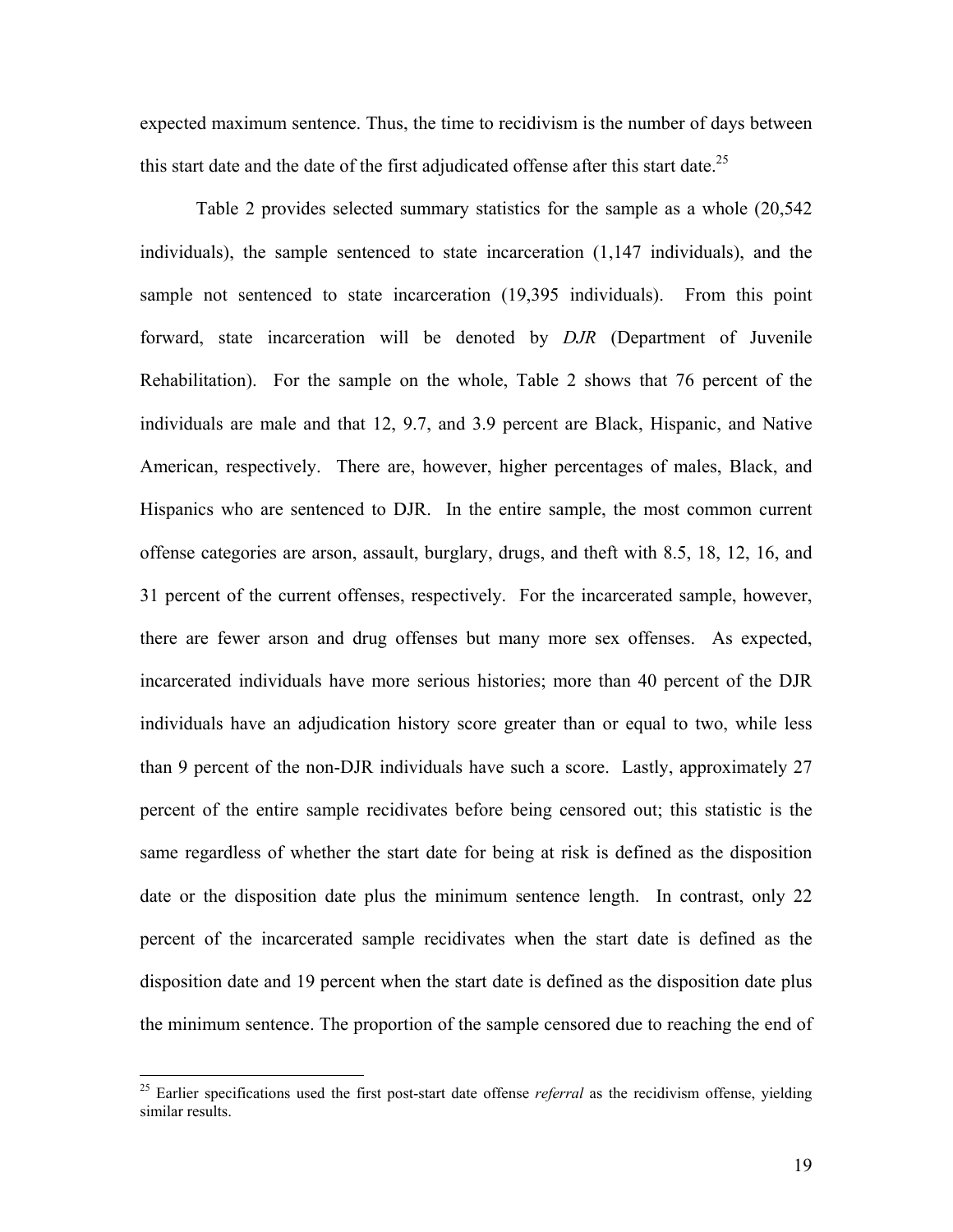the sample period is fairly constant across the incarcerated and non-incarcerated samples while the proportion of individuals censored due to reaching age 18 is greater in the incarcerated sample. $^{26}$ 

## *Evidence of Discontinuities in Treatment*

 $\overline{a}$ 

 In order for a regression discontinuity approach to be valid, it must be the case that treatment varies discontinuously with the score. An examination of Figure 1 indicates that such discontinuities in treatment exist, but that they are not sharp. Specifically, each graph of Figure 1 holds the rounded adjudication score constant and plots the percent of individuals incarcerated in each cell of that column of the sentencing grid. The vertical lines in each figure indicate where, according to the sentencing grid, a discontinuity in treatment ought to occur. The first graph of Figure 1 considers just those individuals with a rounded adjudication history score of zero; in theory, the percent incarcerated ought to jump from 0 to 100 percent between B and B+ offenses. But, the figure actually shows that 3 percent of the individuals in this column with a B offense are incarcerated in a state facility while 62 percent of those with a B+ offense are incarcerated. Similarly, for individuals with a rounded adjudication score of one, 14 percent of the individuals with a B offense and 85 percent of those with a B+ offense are incarcerated. The discontinuity appears to be weakest for individuals with rounded history scores of two and three, as the percentage incarcerated jumps by just 39 and 32 percentage points, respectively, at the expected point of discontinuity. However, in both

 $^{26}$ Column (8) of Appendix Table 2 indicates that the estimated treatment effect only changes minimally when excluding individuals who turn 18 before December 31, 2000 from the analysis. In addition, column (10) of Appendix Table 2 indicates little change in the treatment effect when age at the time of offense is allowed to interact with the actual adjudication score.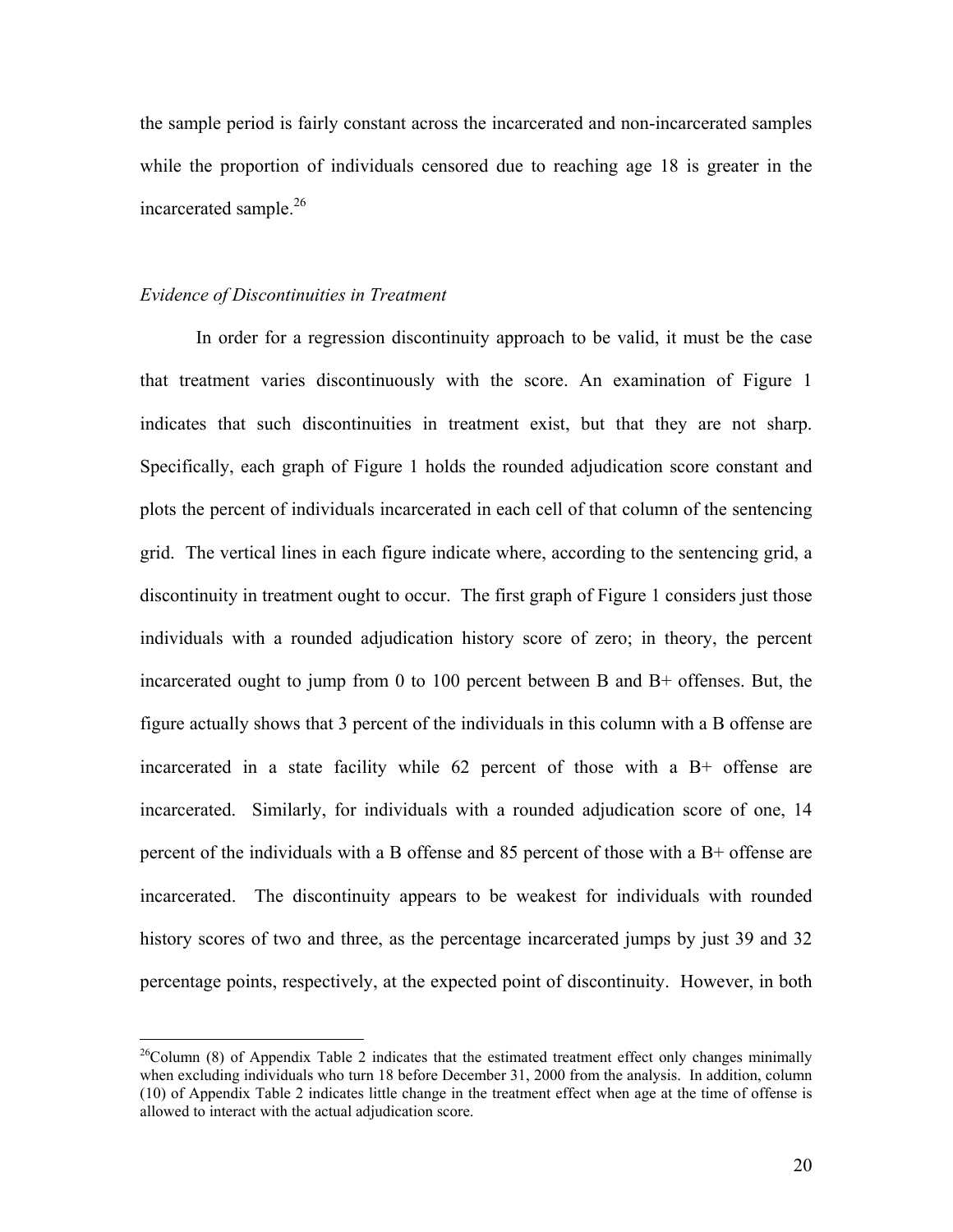of these cases, the percentage incarcerated increases by approximately 30 points when moving one more cell above the expected point of discontinuity. One should also note that some of the cells surrounding the discontinuity in these two columns contain relatively few individuals; specifically, 28 individuals have a score of two and a current offense class of  $C+$  while just 16 individuals have a score of three and class of  $C+$ . When the adjudication score is greater than or equal to four, 13 percent of the individuals with a D+ offense (immediately below the cutoff) are incarcerated while 76 percent of the individuals with a C offense are incarcerated.

# *Sources of a Fuzzy Discontinuity*

Thus, Figure 1 indicates that incarceration can be characterized by a fuzzy rather than sharp discontinuity. There are 738 individuals to whom I assign an 'incorrect' punishment; specifically, I expect 424 individuals to be incarcerated who are not and 314 individuals not to be incarcerated who are. Using a linear probability model, Table 3 explores the correlates of incorrect assignment. The dependent variable in the first three columns is a dummy variable indicating that the individual's expected punishment is harsher than his actual punishment while the dependent variable in the latter three columns indicates if the individual's expected punishment is more lenient than his actual punishment.

Columns (1) and (4) of Table 3 include only demographic and current offense characteristics as regressors. I am significantly more likely to assign males and blacks to an incorrect punishment that is either too harsh or too lenient and older individuals to a punishment that is too lenient. However, the magnitudes of these coefficients are quite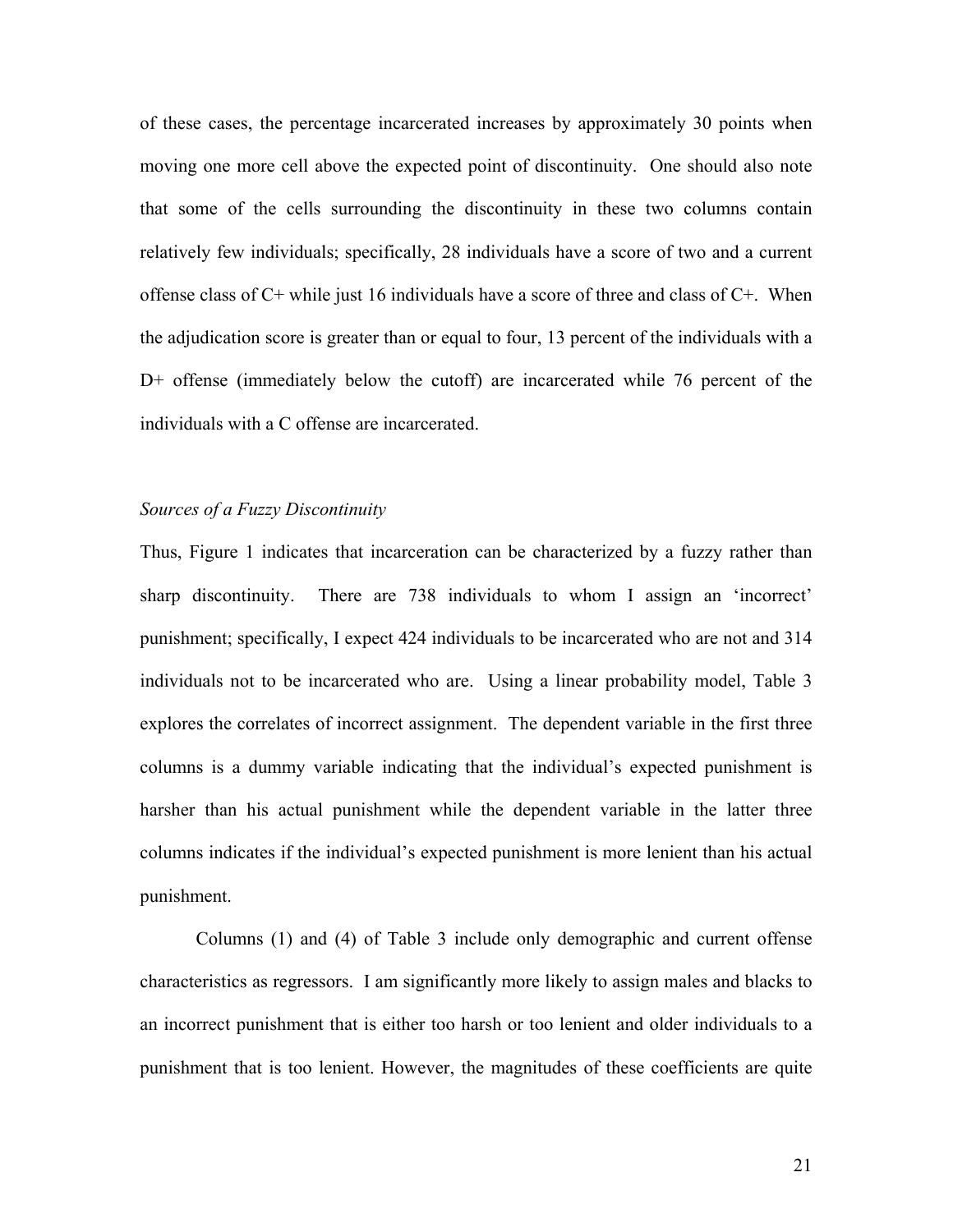small. The only type of current offense that is significantly correlated with incorrect assignment is a sex offense; these individuals are approximately 37 percent more likely to be assigned to a punishment that is too harsh. One would expect to observe this relationship if sex offenders are being assigned to SSODA (a legitimate departure from the sentencing grid); thus, columns (2) and (5) include non-DJR dispositions, such as SSODA, in the estimation. Yet, sex offenders are still 30 percent more likely to be assigned to a punishment that is too harsh. This indicates that use of SSODA may not be accurately denoted in the data; a potential explanation of this is that the data only includes the three most serious dispositions.<sup>27</sup> Column (2) also indicates that individuals with a manifest injustice downwards are 53 percent more likely to be assigned a punishment that is too harsh while assignment to *DJR\_local* (i.e. incarceration of 15 or more weeks in a *local* detention facility) increases the likelihood of incorrect assignment to a punishment that is too harsh by 45 percent. Similarly, Column (5) indicates that individuals with a manifest injustice upwards are 59 percent more likely to be assigned to a punishment that is too lenient.<sup>28</sup>

Columns (3) and (6) of Table 3 include a dummy variable indicating whether an individual is eligible for a declination hearing to an adult court.<sup>29</sup> Such eligibility

 $27$  There is some evidence of this, as the data indicates that only 67 individuals received a sentence of SSODA while more than 350 individuals were actually eligible. Additionally, there is evidence that either the actual use of SSODA or the reporting of such use in the data varies across counties. 33 counties contain individuals who are eligible for SSODA. In 21 of these counties, SSODA is not reported for any of those eligible while SSODA is reported for all who are eligible in three counties. In nine counties, SSODA is reported for  $10 - 55$  percent of those who are eligible. Despite these disparities across counties, county dummies are not significantly related to a too harsh or too lenient punishment.

 $^{28}$  As in the case of SSODA, it is likely that use of manifest injustice is under-reported in the data. The data indicates that less than one percent of my sample received a manifest injustice disposition; however, according to Aos (2002), 3 percent of those sentenced in 2000 received a sentence outside the grid's range.

 $29$  A hearing for decline of jurisdiction should be held when the respondent is 15, 16, or 17 and information alleges the completion, attempt, solicitation or conspiracy to commit a class A felony or when the respondent is 17 and the information alleges assault  $2<sup>nd</sup>$ , extortion 1<sup>st</sup>, indecent liberties, child molestation  $2<sup>nd</sup>$ , kidnapping  $2<sup>nd</sup>$ , or robbery  $2<sup>nd</sup>$ .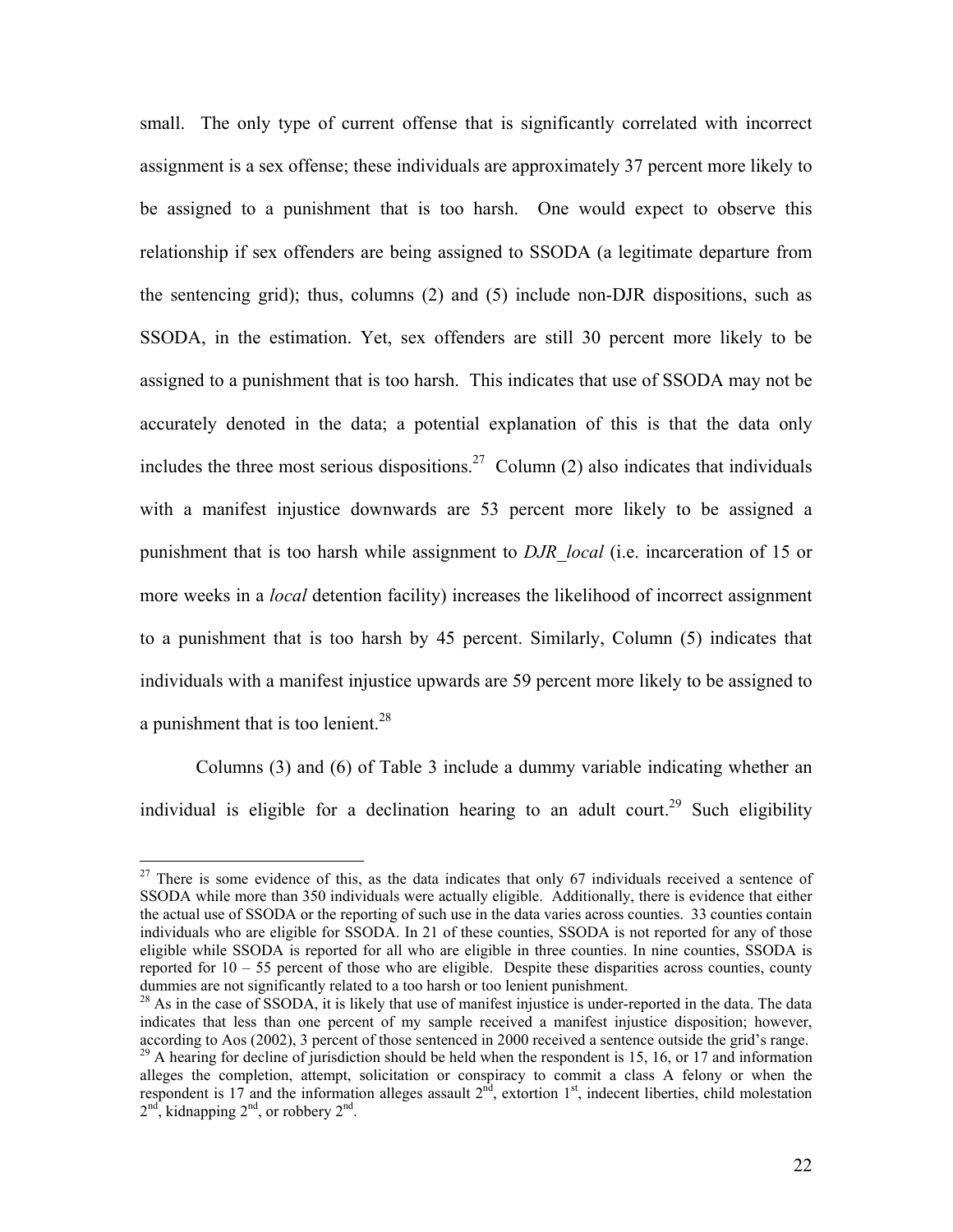increases the likelihood of assignment to a too harsh punishment by approximately 23 percent. In addition, columns (3) and (6) control for whether an individual ever had three referral reasons on the same case; there are 3,334 such individuals. As previously described, if an individual is referred for more than three offenses at a time, I will only observe the three most serious referral reasons. Adjudication history scores may be incorrectly calculated if, at some time in the past, an individual had more than three offenses referred at once *and* those offenses that were not amongst the three most serious were also valid for criminal history.<sup>30</sup> Having a case with three referral reasons in the past only increases the chance of misassignment to a punishment that is either too harsh or too lenient by .65 and 2.1 percent, respectively.

This analysis indicates that much of the 'fuzziness' in the discontinuity can be explained by legitimate departures from the sentencing grid or, potentially, by fundamental flaws of the data. Over and above this, there is little evidence that particular types of individuals are systematically assigned to punishment that is too harsh or lenient.

## **VI. Results**

 $\overline{a}$ 

## *Preliminary Graphical Analysis*

 Figures 2 through 6 present Kaplan-Meier survival curves for individuals in the cells of the sentencing grid located immediately above and below the cutoff, for each column of the grid, respectively. Individuals in the cell above the cutoff should be sentenced to DJR while individuals below should not. Since the treatment effect should only be identified off of individuals sentenced according to the grid, I omit individuals to

 $30$  The extent of this source of error is limited by the relatively high probability that  $4<sup>th</sup>$  and greater referral reasons are misdemeanors, thereby being worth only ¼ point in the criminal history score (this will only yield a different rounded score if the individual has three other prior misdemeanors).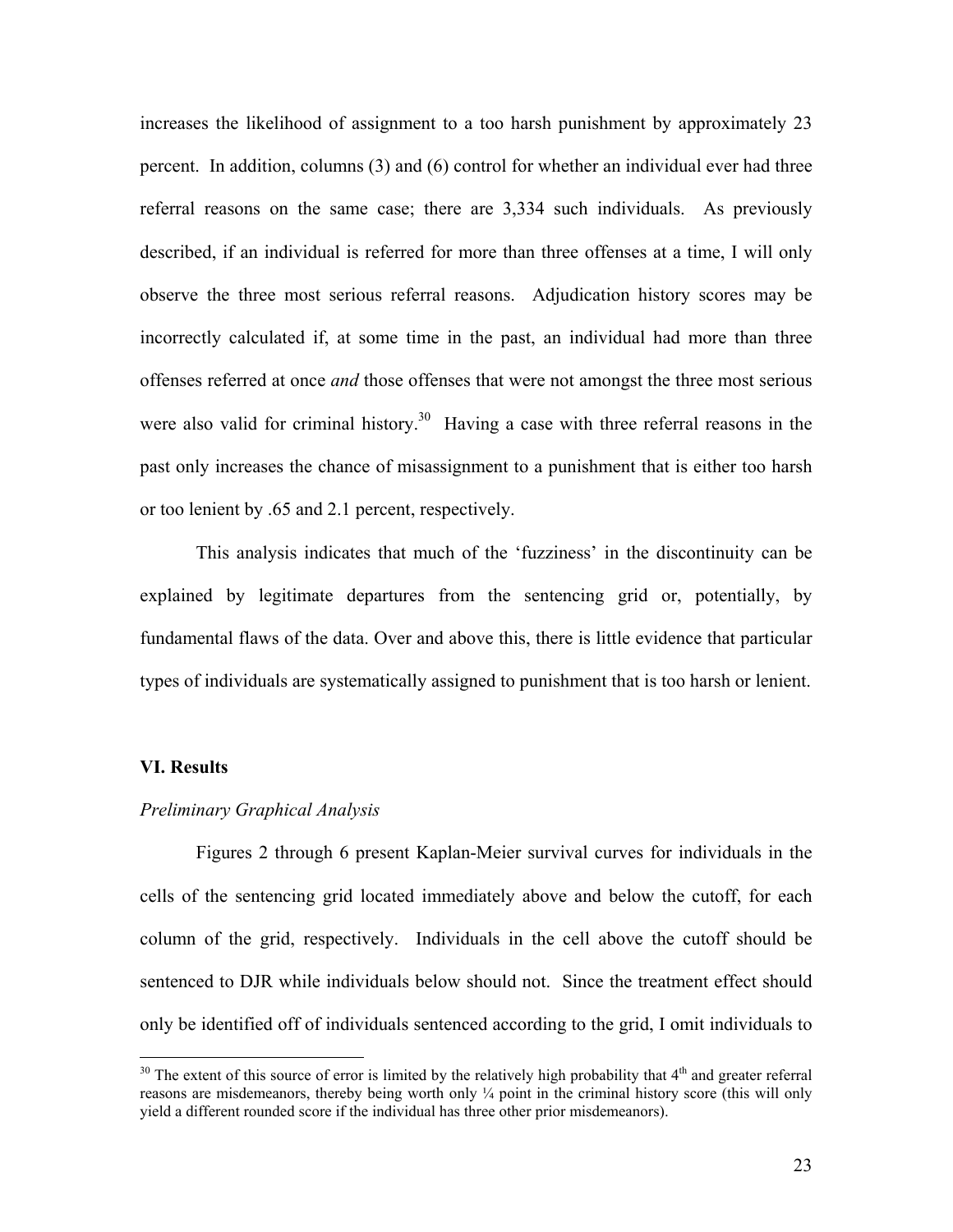whom I assigned an 'incorrect' punishment. Thus, Figure 2 plots the survival curve for incarcerated individuals with a rounded adjudication score of zero and current offense class of B+ and that for non-incarcerated individuals with a rounded score of zero and a current offense class of B. In each graph, the dashed curve represents the survival curve for the incarcerated (DJR) individuals while the solid curve represents the survival curve for those who are not incarcerated. The three graphs in each figure correspond to a different start date of being at risk for recidivating; these start dates are the disposition date, the disposition date plus the minimum sentence, and the disposition date plus the maximum sentence.

 Allowing the individuals to be at risk of recidivating as of the disposition date does not isolate the deterrence effect from the incapacitation effect. It is clear from looking at the first graph in Figures 2 through 5 that there is an incapacitation effect associated with DJR, as the dashed curve is fairly horizontal (nobody recidivates) for more than the first 100 days that the individuals are supposedly at risk.<sup>31</sup> Much, though not all, of this incapacitation effect disappears when the disposition date plus the minimum sentence is used as the start date. Figures 3 and 4 indicate that incarceration has a deterrent effect on recidivism for individuals with rounded adjudication scores of one and two, respectively. Specifically, a higher proportion of individuals in the treated cell of the grid have survived than in the untreated cell; this deterrent effect is visible regardless of how the start date is defined. In contrast, Figures 2 and 6 show minimal evidence of a deterrent effect for individuals with an adjudication score of zero or four,

<sup>&</sup>lt;sup>31</sup> This incapacitation effect is less apparent for individuals with a rounded adjudication score of four or greater. A possible explanation is that these individuals were detained since the date of arrest and sentenced to time served; but, recreating the graph using the referral date as the start date does not yield a visible incapacitation effect. Another possibility is that incarcerated individuals are committing crimes while in prison; such crimes are not easily identified in the data.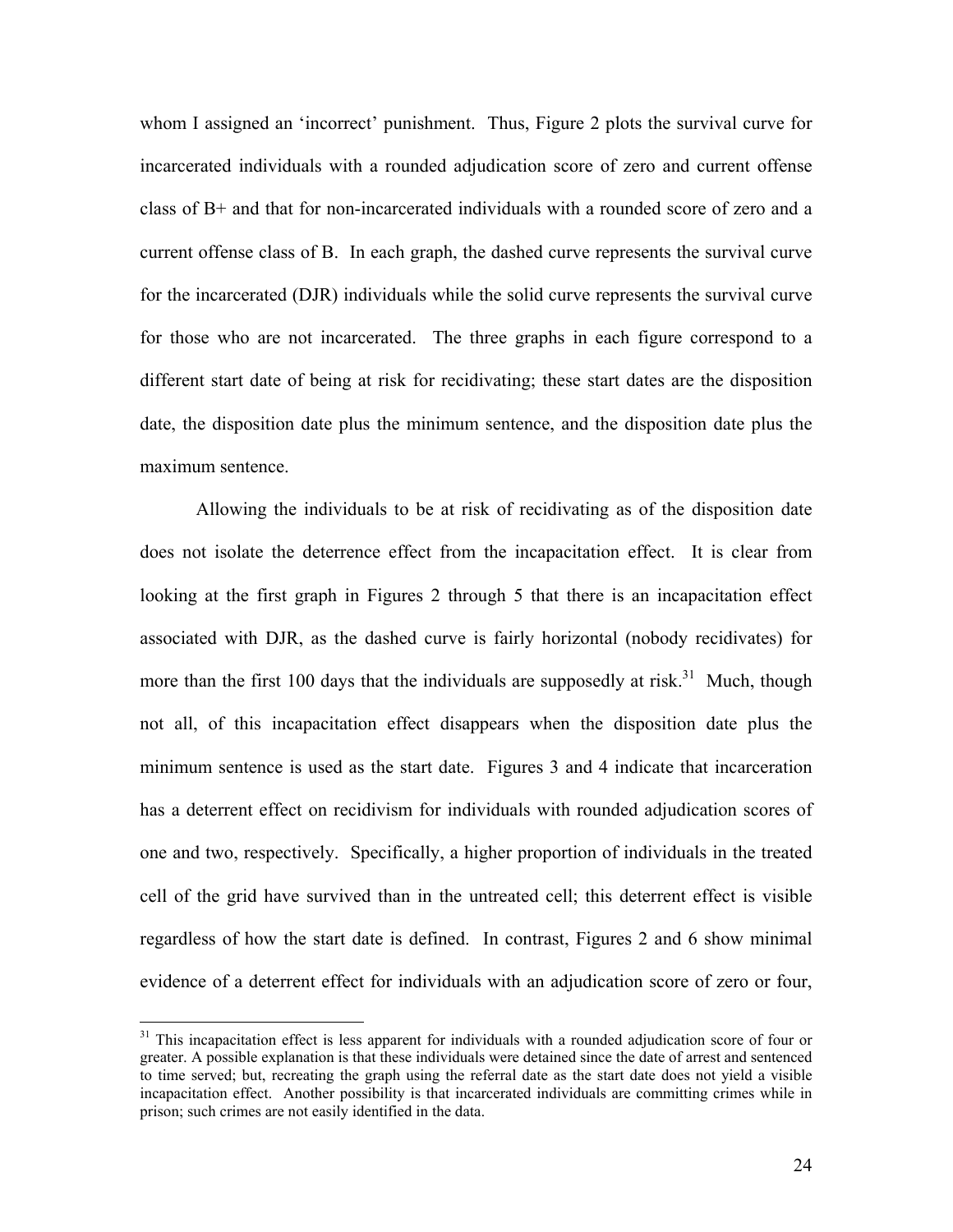respectively. Lastly, Figure 5 indicates that incarcerated individuals with a rounded adjudication score of three have a steeper survival curve (recidivate faster) than nonincarcerated individuals with the same score; however, this may be particularly imprecise because there are very few individuals with a C+ offense and a rounded adjudication score of three.

 This examination of the survival curves for individuals in the cells that border the cutoff provides the first indication that incarceration has a deterrent effect on recidivism, particularly for individuals with relatively minor criminal histories. However, these survival curves do not condition on any covariates and cannot distinguish a treatment effect from the possibility that individuals with a higher current offense class behave systematically different.

## *Estimation of an Overall Treatment Effect*

 The first panel of Table 4 presents the results of estimating a Cox proportional hazard model when the only covariate is *DJR*, a dummy indicating that the individual was sentenced to incarceration in a state facility. Estimation in this manner (as if ignorant of the sentencing grid) would *only* yield a consistent estimate of the treatment effect if assignment to DJR were random. In addition, Table 4 presents the basic results of the three different regression discontinuity strategies previously described. The second panel of Table 4, labeled 'Assumes Sharp RD Design,' estimates equation (5) when the entire sample is used. The third panel acknowledges the fuzziness of the discontinuity and estimates equation (5) when the sample to which I assigned an incorrect punishment is omitted. Lastly, the fourth panel utilizes the two-stage procedure described by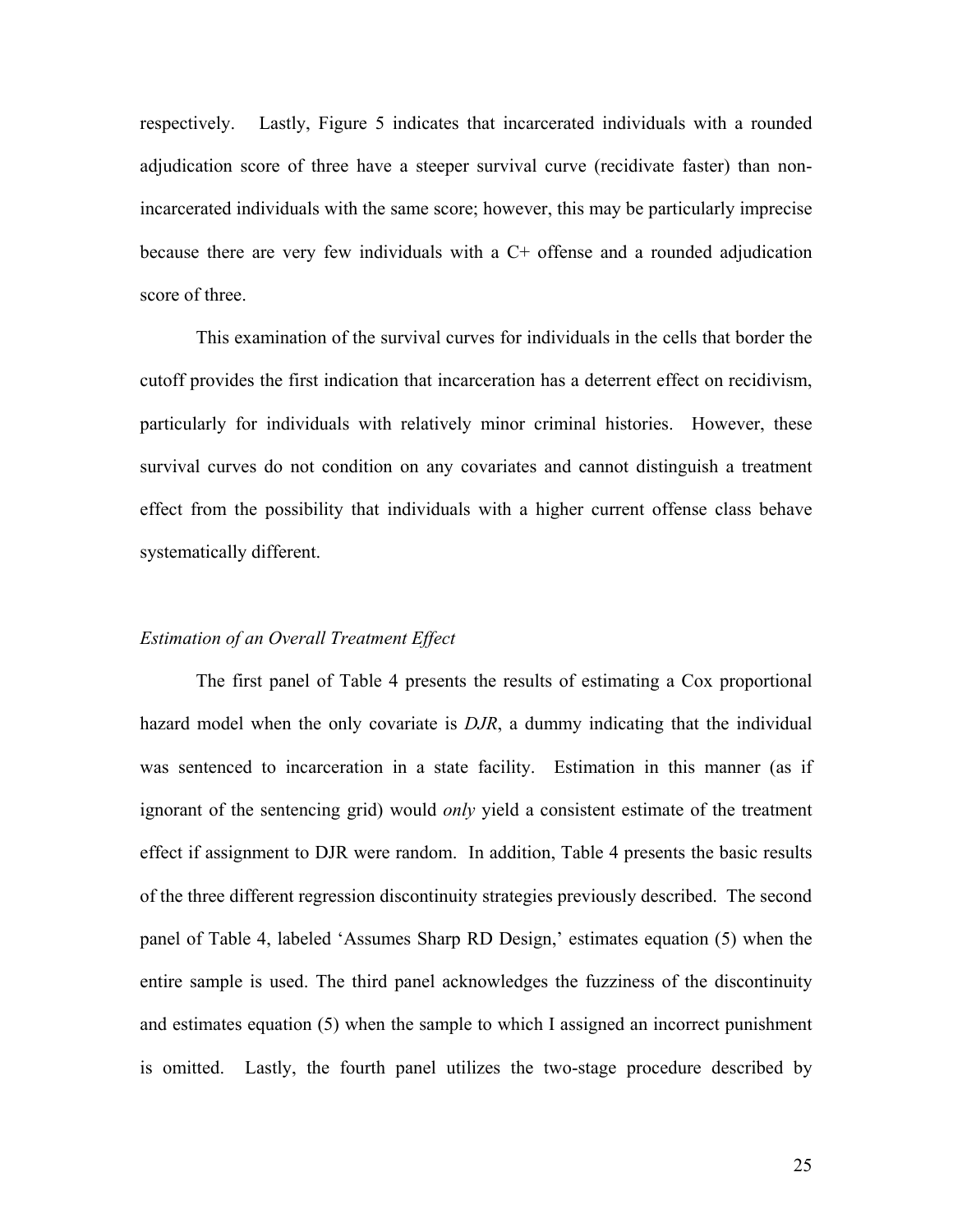equations (2) and (6). In the second and third panels, the primary coefficient of interest is that associated with *D\_above\_cutoff*. In the fourth panel, the coefficient of interest is that associated with *DJR\_hat*, the predicted values resulting from the first stage estimation. In addition to this treatment variable, each specification in the last three panels includes quadratics of both the actual adjudication history score and the current offense class. All coefficients reported in this table, as well as those that follow, are exponentiated such that they have the interpretation of a hazard ratio; thus, values greater and less than one imply exacerbation and deterrent effects, respectively. The first column of each panel uses the disposition date as the start date while the second and third columns add to this the minimum and maximum sentences, respectively.

 Since the discontinuity design is not 'sharp', the coefficient on *D\_above\_cutoff* in the second panel can only be interpreted as the effect of being in a cell above the cutoff. According to column (4), individuals in such a cell have a 38 percent lower daily hazard rate of recidivating than individuals in a cell below the cutoff; this, however, does not exclude any incapacitation effects. When using the disposition date plus the minimum and maximum sentences as the start date, this deterrent effect decreases to approximately 30 and 26 percent, respectively. The third panel omits individuals who were not sentenced according to the grid and yields an increase in the effect associated with *D* above cutoff, which can now be interpreted as the treatment effect of incarceration. Depending on the start date, incarcerated individuals have a 48 to 27 percent lower daily hazard rate of recidivating.<sup>32</sup> Similarly, when using the two-stage procedure in the fourth

 $32$  In addition, this estimate is extremely robust to excluding from the analysis more than an additional 1,000 individuals who were assigned the correct punishment but are characterized by those correlates of fuzziness presented in Table 3. The results of this estimation are presented in column (9) of Appendix Table 2. Specifically, individuals sentenced to jail, DJR\_local, SSODA, manifest injustice up, manifest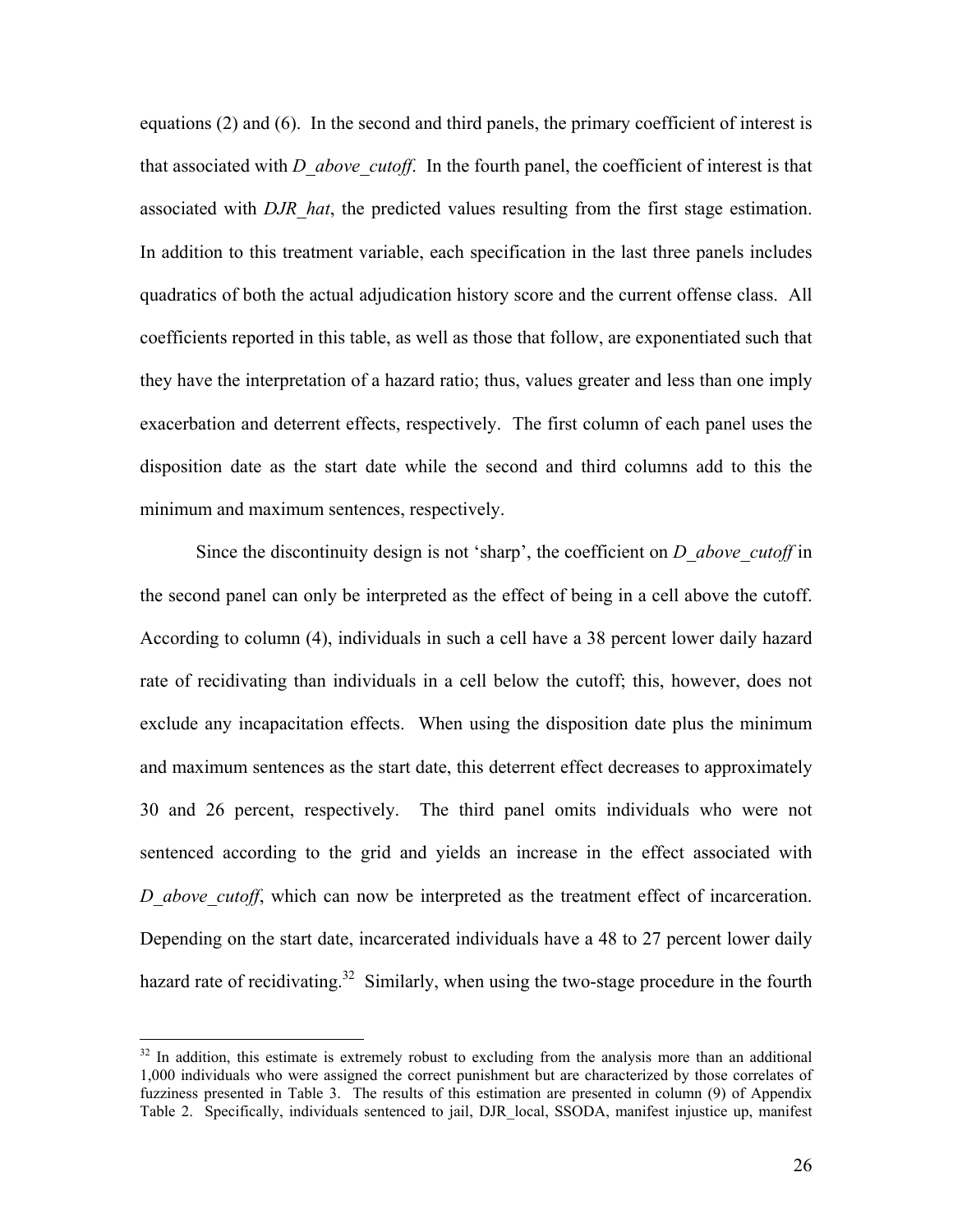panel, one finds that incarcerated individuals have a 56 to 39 percent lower daily hazard rate of recidivating than a non-incarcerated individual.<sup>33</sup>

 In comparison to the effects estimated by the three regression discontinuity designs, ignorance of the sentencing grid and the assumption of random assignment yield an under-estimate of the treatment effect. Column (2) of Table 4 indicates that, when using the disposition date plus the minimum sentence as the start date, incarcerated individuals have an 18 percent lower daily hazard rate of recidivating; in contrast, the effect sizes estimated with the three regression discontinuity designs range from 30 to 45 percent. Not only is the deterrence effect under-estimated, there is actually no evidence of an effect when the start date is the disposition date plus the maximum sentence, as in column (3).

 To streamline the discussion of the remaining results, the methodology used in the third panel (i.e. dropping the incorrectly assigned sample) will be treated as the baseline specification, unless explicitly stated otherwise.<sup>34</sup> These results *can* be interpreted as a treatment effect and are more conservative than those resulting from the two-stage procedure. In addition, the start date used in the rest of the analysis is the disposition date plus the minimum sentence. It is likely that the true treatment effect is between the estimates that result when using the disposition date plus the minimum and maximum sentences, respectively. However, this range is fairly small in each of the three regression

injustice down, suspended detention, or basic training camp, as well as those who participated in a plea or who were eligible for a declination hearing, were omitted from the analysis.

<sup>&</sup>lt;sup>33</sup> The coefficient on *D\_above\_cutoff* in the first stage is .60 with a t-statistic of 81.96; the  $R^2$  for the first stage regression is .48.

<sup>&</sup>lt;sup>34</sup> The baseline specification used throughout the paper includes quadratic functions of both the actual adjudication score and the current offense class. Columns (1) through (5) of Appendix Table 2 show that this deterrent effect remains with the inclusion of third and fourth-order terms of the actual adjudication score as well as third and fourth-order terms of the current offense class. However, the effect does decrease slightly in magnitude and significance with the inclusion of these higher order terms.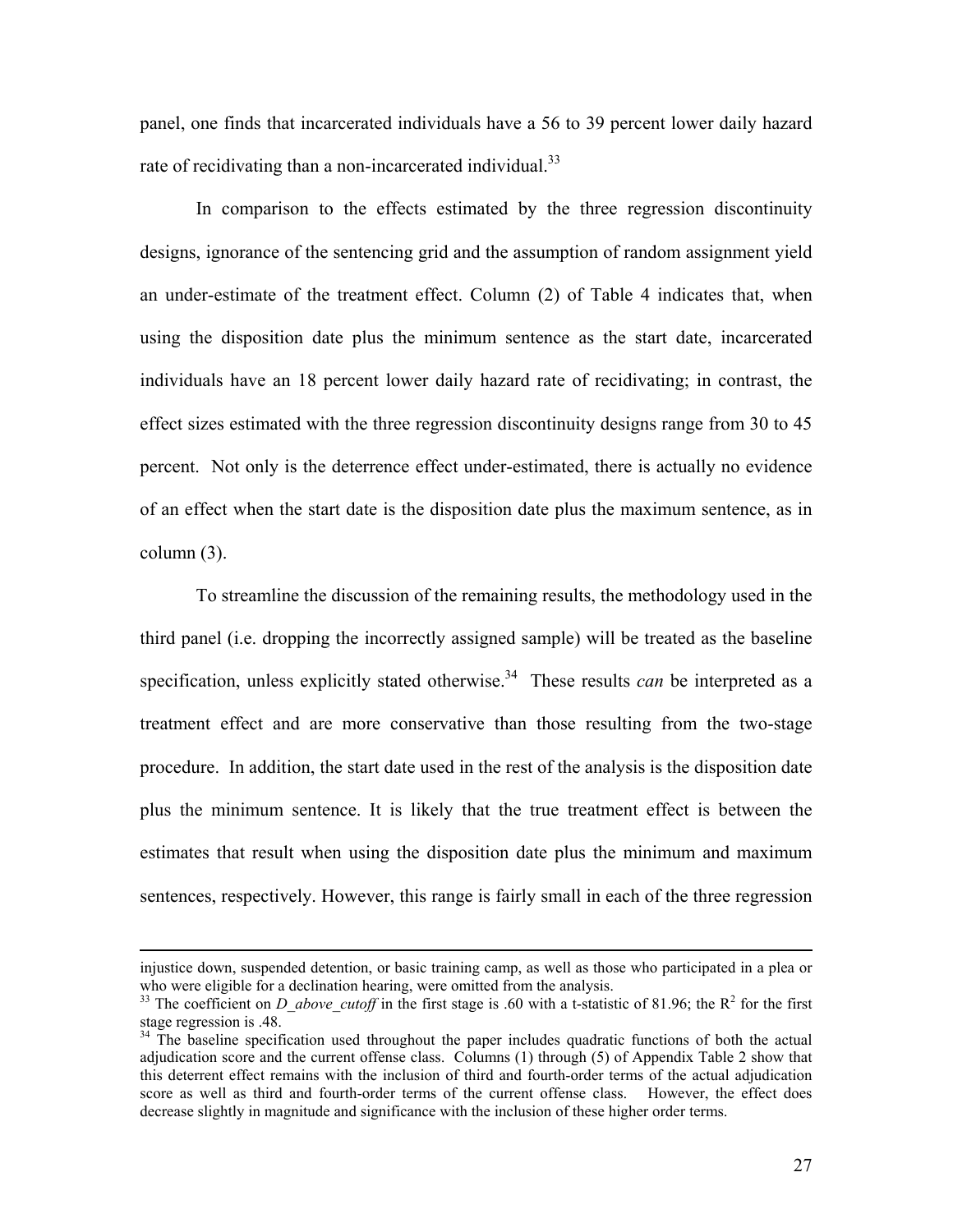discontinuity designs. In addition, using the minimum sentence avoids the loss of almost 600 individuals from the analysis. The qualitative nature of all of the following results, however, is robust to using the disposition date plus the maximum sentence as well as the two-stage procedure.

## *Robustness I: Observable Covariates*

An underlying assumption of the regression discontinuity design is that all unobserved correlates of recidivism vary continuously with the score. While I cannot test whether this is true directly, I can examine any *observable* correlates of recidivism. Most importantly, I do not find any systematic variation in a large set of observable characteristics that is correlated with recidivism and that varies discontinuously around the cutoffs. This can be observed by first estimating the Cox proportional hazard model where the only covariates are a subset of  $X_i$ ; one can then regress the resulting estimates of the hazard ratio on *D\_above\_cutoff* and second-order polynomials of the scores. An insignificant coefficient on *D\_above\_cutoff* in the latter regression implies that the variation in the observables, which explains an individual's daily hazard rate of recidivating, does not vary discontinuously around the cutoff. Column (1) of Table 5 displays these results when *X* includes only demographic characteristics (race, gender, and age) while Columns (2) and (3) add to *X* dummies for past and current experience, respectively, in each of the thirteen broad crime categories. The coefficient on *D* above cutoff is insignificant and actually equal to zero to two digits in each of these specifications.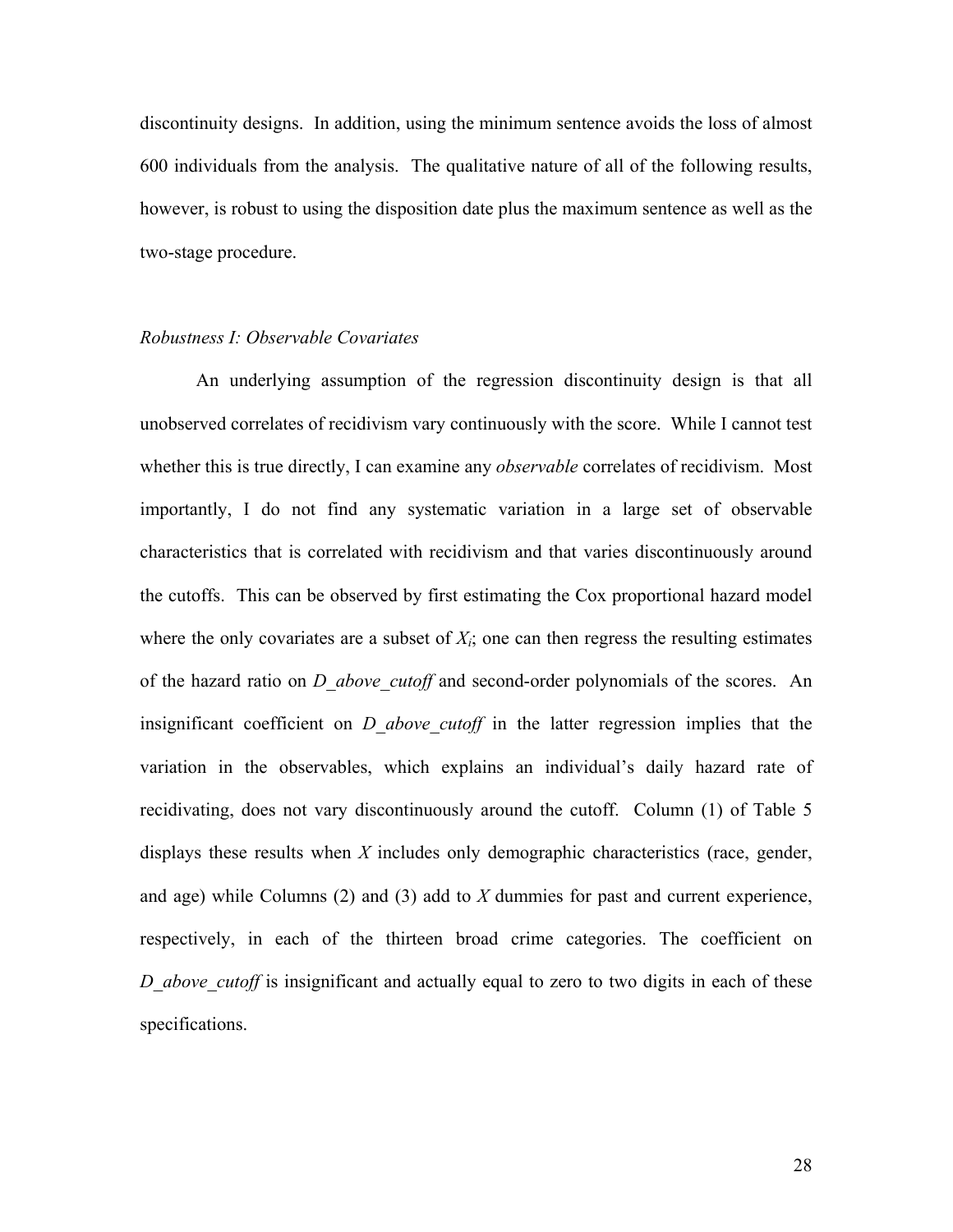However, despite the fact that any variation in the observables that is correlated with recidivism is not discontinuous around the cutoff, some of the remaining variation in the observables is discontinuous around the cutoff. This can be seen from the last five columns of Table 5. Whether an individual is Hispanic or Native American does not vary significantly around the cutoff but Male, Black, and age at offense do. However, the Rsquares in these regressions are very small and the signs of these coefficients are not consistently all positive or negative.<sup>35</sup> It is important to note that much of the variation around the cutoff can be explained by observables that are excluded from these specifications, such as the type of current offense. By definition, certain offense categories are not included in every offense class. For instance, there are no crimes that are classified both as an "Assault/Physical Harm" offense and as a class B offense; but, there are a number of crimes that are classified in this category and as a class C+ offense. Thus, if males or Blacks are significantly more likely to commit a particular category of offense, the current offense class definitions can induce a small discontinuity.

Given that any variation in the observables that is correlated with recidivism does not vary discontinuously around the cutoff, it is not surprising that the estimated treatment effect is robust to the inclusion of this large set of observable covariates. This can be seen in Table 6. The baseline specification is presented in Column (1); it is identical to that in Column (8) of Table 4. Note that *D\_above\_cutoff* and *DJR* are interchangeable when the sample of correctly assigned individuals is used. Incarcerated individuals have a 35 percent lower daily hazard rate of recidivating than nonincarcerated individuals. Column (2) shows that while males, blacks, Hispanics, Native Americans, and younger individuals have significantly higher daily hazard rates of

<sup>&</sup>lt;sup>35</sup> Graphical analyses yield comparable results and are available upon request from the author.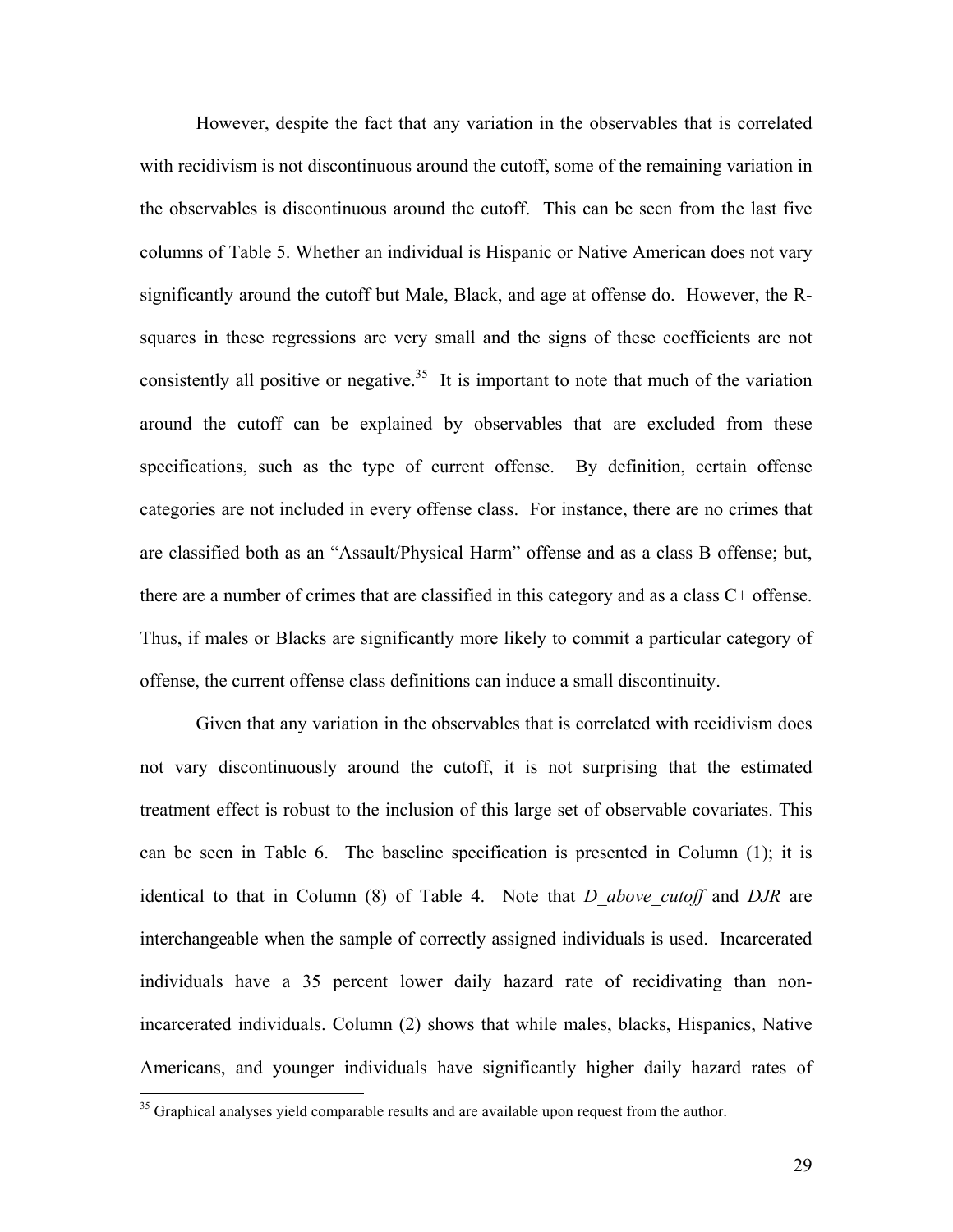recidivating, the inclusion of these variables yields virtually no change in the estimated treatment effect. Similarly, there is little change in the estimated treatment effect when controls for past experience in each of the general crime categories, county of residence dummies, and controls for the type of current offense are included in Columns (3), (4), and (5), respectively.

## *Robustness II: Prosecutorial Discretion*

<u>.</u>

A potential source of concern is that prosecutors are systematically deciding to charge the juvenile with a crime that places him either right above or below the cutoff.<sup>36</sup> It is possible that this occurs on the basis of characteristics of the individual's past that are not captured by the axes of the sentencing grid. While I cannot observe all such characteristics, I can look at the following variables: the age at first referral, the number of previously referred offenses that were *not* valid for criminal history, and whether the individual was ever previously incarcerated in a state facility. I include these variables in the estimation of a Cox proportional hazard model (excluding the cutoff variable and polynomials of the scores) and regress the estimated hazard ratio on *D\_above\_cutoff* and quadratics of the scores. As depicted in Column (4) of Table 5, the coefficient on *D* above cutoff is again insignificant and equal to zero to two digits. Thus, it is not surprising that the inclusion of these variables has no effect on the estimated treatment effect, as seen in Column (6) of Table 6.

<sup>&</sup>lt;sup>36</sup> Section 13.40.050 of the Revised Code of Washington states that "The prosecutor should file charges which adequately describe the nature of the respondent's conduct" and that "The prosecutor should not overcharge to obtain a guilty plea," where overcharging includes charging a higher degree or additional counts. Lastly, it states that "This standard is intended to direct prosecutors to charge those crimes which demonstrate the nature and seriousness of a respondent's criminal conduct, but to decline to charge crimes which are not necessary to such an indication." Unfortunately, these standards do not preclude the possibility that prosecutors are systematically biased in their charge decisions.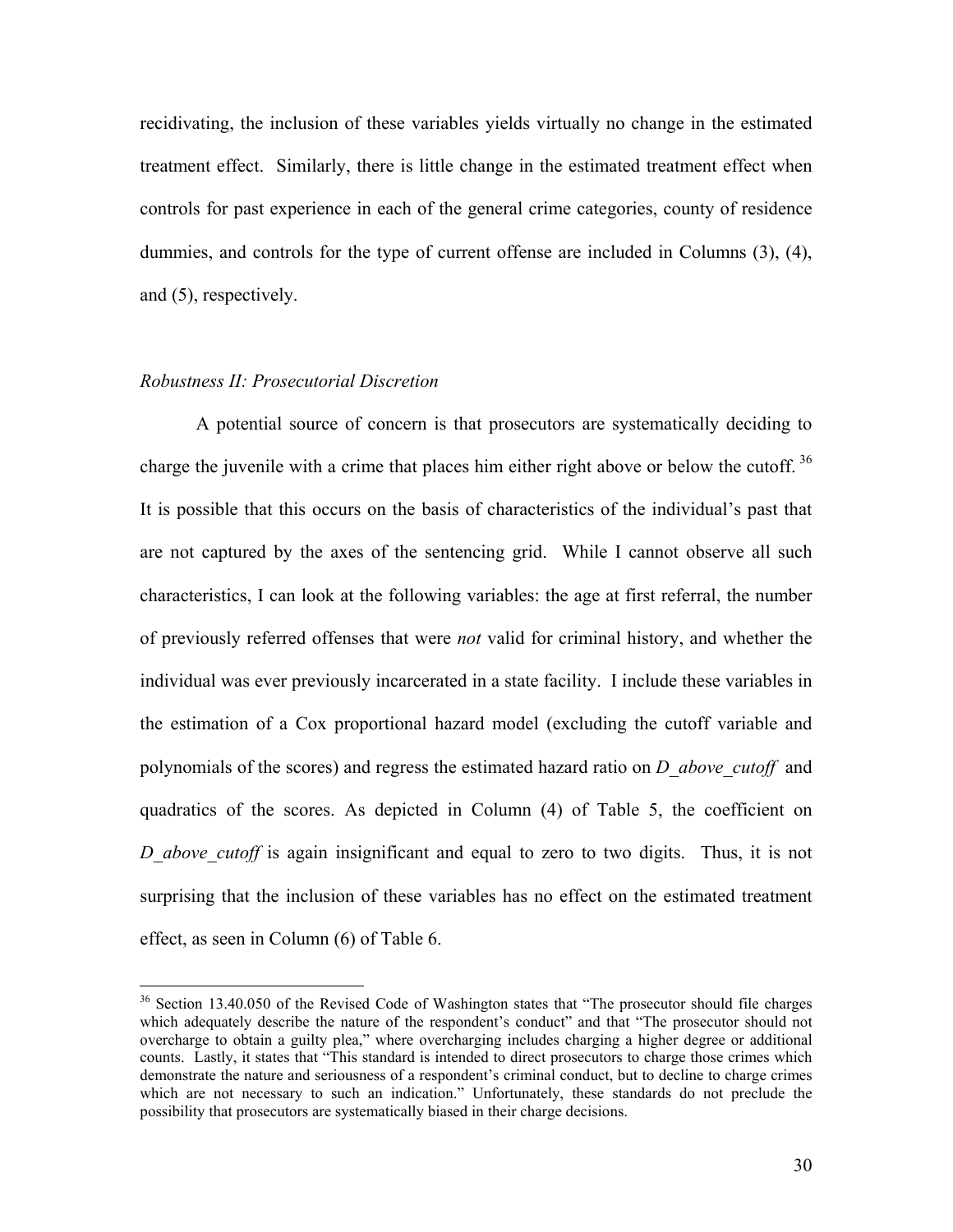In addition to deciding the crime for which an individual should be charged, prosecutorial discretion may also play a role in whether a juvenile pleads guilty to a charge or goes through a trial. Consistent with national patterns, almost 90 percent of the sample pleads guilty. As seen in Column (7) of Table 6, inclusion of a variable capturing whether or not an individual pleads yields a small reduction in the magnitude of the estimated treatment effect. In addition, the hazard ratio associated with this variable indicates that individuals who plead guilty have a 67 percent greater daily hazard rate of recidivating than individuals who go to trial. In addition, as seen in Rows (18) and (19) of Table 10, the estimated treatment effect varies across the samples of individuals who do and do not plead. For the sample that pleads, incarcerated individuals have a 30 percent lower daily hazard rate of recidivating. But, for the sample that does not plead, incarcerated individuals have a 55 percent lower daily hazard rate of recidivating. To summarize, this analysis of the role of pleading yields the following findings: (1) the treatment effect is overestimated when the *plead* variable is excluded, (2) individuals who plead have higher hazard rates of recidivating, and (3) the estimated treatment effect is greater for the sample of individuals who do not plead. What scenario can explain this pattern of results? One possible explanation is that the trial itself has a significant deterrent effect. An alternative explanation is that there are individuals who go to trial because they are actually innocent. Thus, in this scenario, lower hazard rates of recidivating would be associated with the sample that goes to trial if this 'innocent' sample can be characterized as initially having a lower propensity to recidivate.<sup>37</sup>

 $37$  Another possibility is that prosecutors somehow select individuals who are more amenable to treatment for trial (this assumes that going to trial increases the chance of a sentence to *DJR*). But, this explanation does not seem particularly plausible since it is hard to believe that prosecutors try to send the relatively better individuals to prison.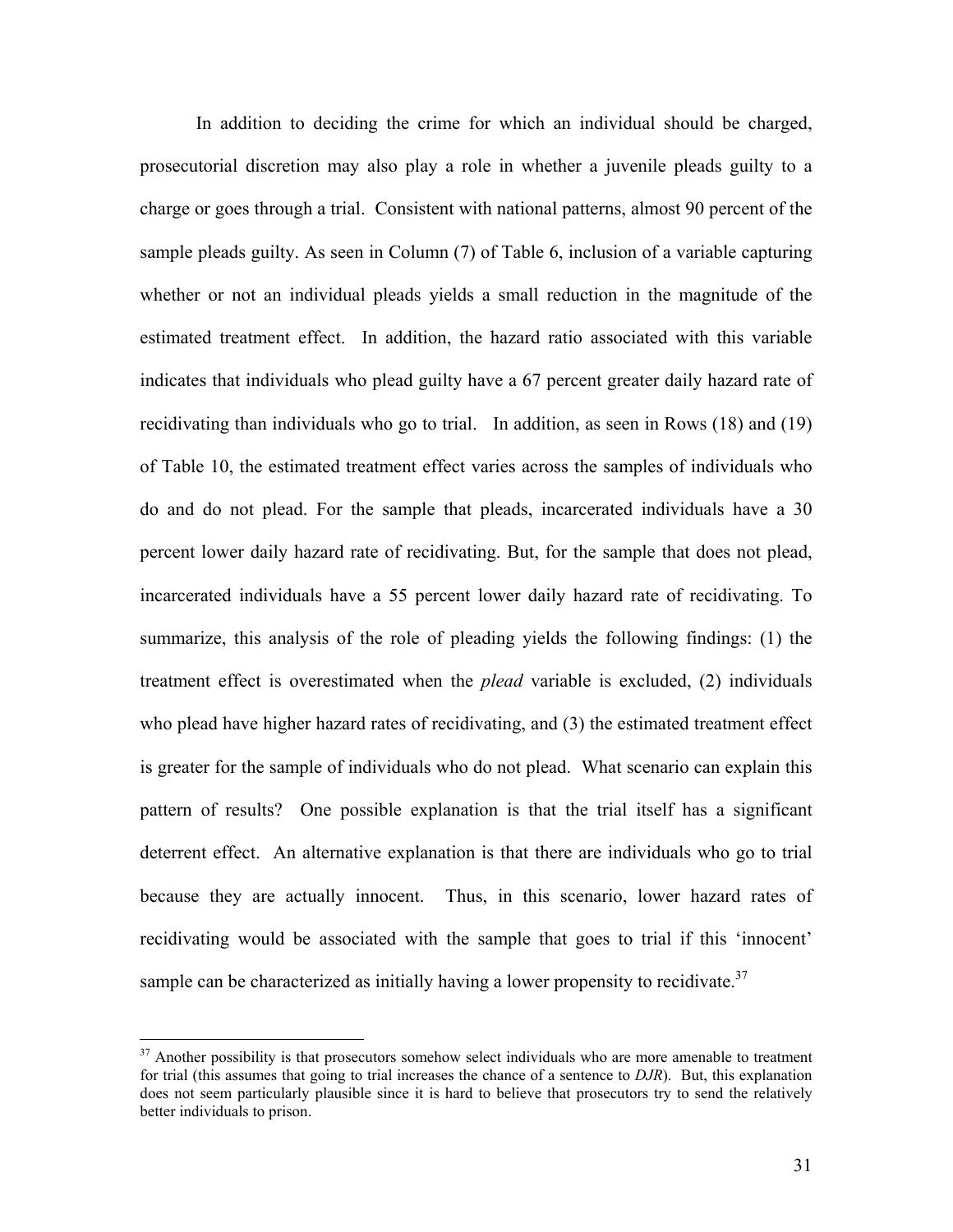# *Robustness III: Juvenile Gaming of the System*

 Additionally, one may worry about the possibility that juveniles are consciously deciding to commit a crime that places them just below the cutoff rather than just above, i.e. that juveniles are gaming the system. For this to occur, juveniles must be knowledgeable of: when the grid is applicable, the punishment in each cell of the grid, the class of each type of offense, and how to calculate their adjudication score. Given that I am studying only the juveniles' first interaction with this sentencing grid, it is likely that they have minimal, if any, knowledge of the grid prior to committing their current offense.38 One way that an individual could gain such knowledge is through local media sources. To this end, I conducted a search on Lexis-Nexis for newspaper articles dating from January 1, 1997 to December 31, 1998 that discussed the changes in the juvenile sentencing guidelines. Four major Washington newspapers were searched: The Seattle Times, The Seattle Post-Intelligencer, The Columbian, and the Spokesman-Review. Table 7 presents the number of 'hits' in each paper that resulted from 12 searches, where a hit indicates that the search term was found in the headline, lead paragraphs, or key terms of an article. The number of hits was so small (particularly when searching for what one would think the most relevant phrases) that I could easily look at the contents of each article. While some of the 'hits' indicated that a vote on juvenile justice reforms was about to take place or that changes were passed, *none* of the articles gave a detailed description of the new sentencing grid.<sup>39</sup>

 $38$  This would be true even if the individual had an extensive criminal history since the sentencing grid was not implemented until July 1, 1998 and is vastly different than the previous sentencing guidelines.

 $39$  The only aspect of the reforms described in relative detail was the rules governing when juveniles were eligible for transfer to the criminal courts.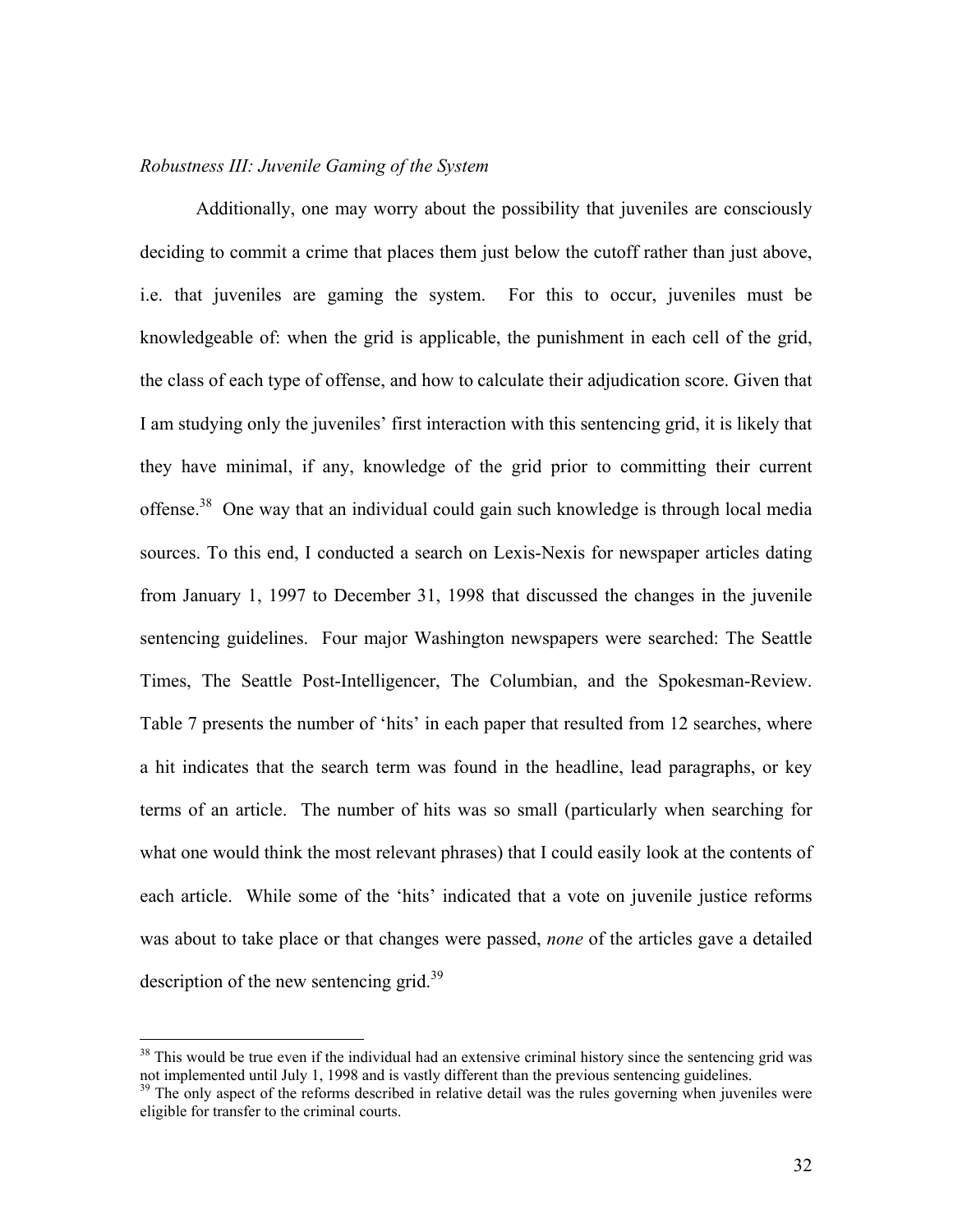Table 8 provides additional indirect evidence that juveniles are not gaming the system. Specifically, Table 8a tests whether individuals systematically choose their current offense such that it is right below the cutoff. Consider two groups of individuals – those with actual scores of 2.0 and 1.75, respectively. The 2.0 group is in the third column of the sentencing grid; thus, for this group, an offense classified as a C+ would result in placement in a cell immediately below the cutoff. If individuals are gaming the system, then one would expect that the probability of committing a C+ offense for the 2.0 group is significantly higher than the probability of committing a C+ offense for the 1.75 group, for whom C+ is not immediately below the cutoff. But, as seen in the first row of Table 8a, both groups have a 2.4 percent chance of being referred for a C+ offense. Similarly, the differences between the probabilities that individuals with scores of 3.0 and 2.75 are referred for a C offense and the probabilities that individuals with scores of 4.0 and 3.75 are referred for a D+ offense are not significantly different from zero.

 Table 8b tests whether individuals systematically choose their current offense with their future placement on the sentencing grid in mind. Let us consider two groups of individuals, both currently in the second column of the sentencing grid. For individuals with a history score of 1.75, a current offense of either a misdemeanor *or* a felony will result in the individual being in the third column of the grid if he recidivates. On the other hand, an individual with a score of 1.5 will only be in the third column of the grid next period if he commits a felony this period; he will remain in the second column next period if he is adjudicated of a misdemeanor this period. Thus, if individuals 'game' the system, then one would expect those with a score of 1.5 to have a higher probability of committing a misdemeanor than individuals with a score of 1.75. This is because the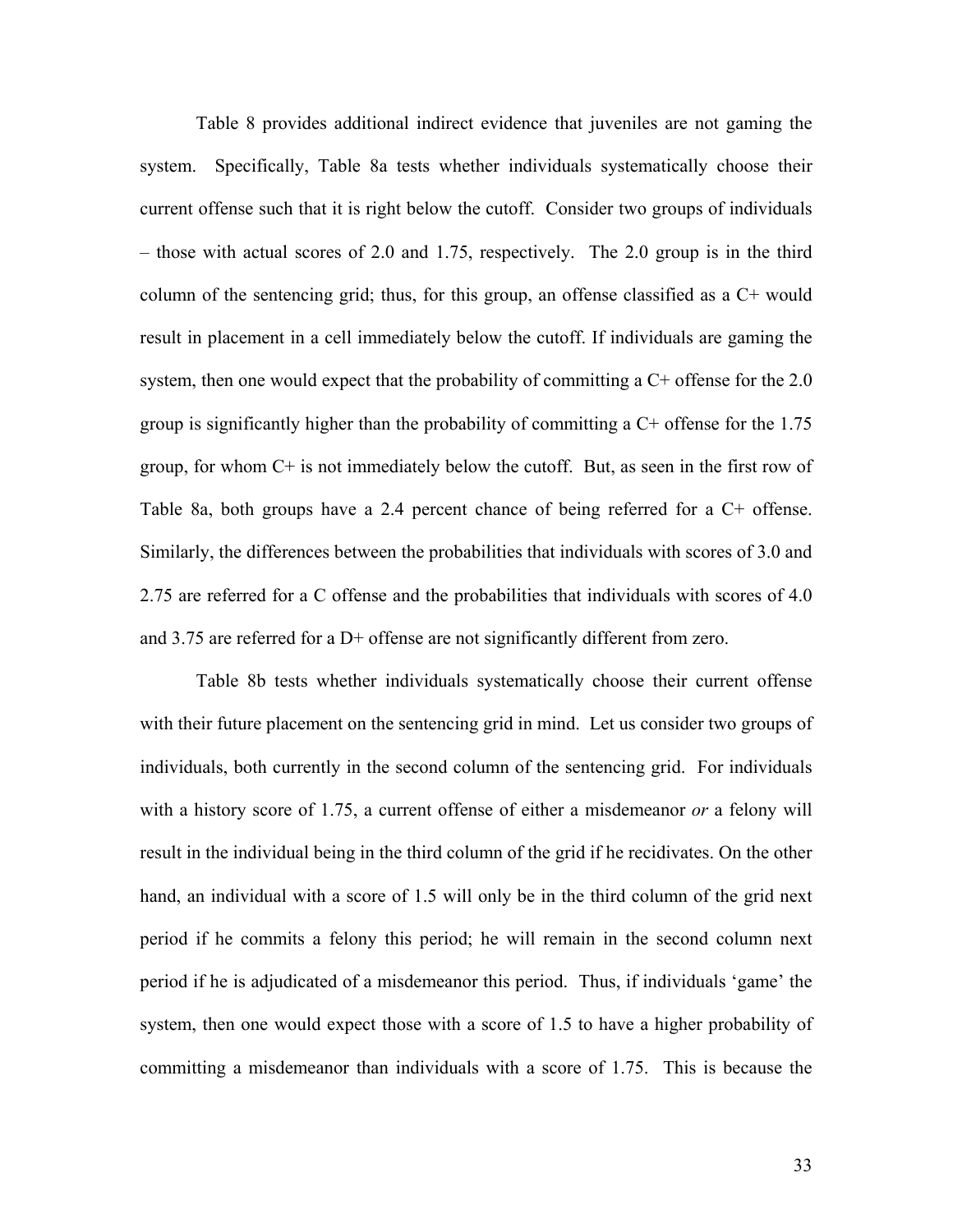expected punishment associated with being in the third column of the grid is greater than that associated with the second column. However, as seen in Table 8b, the probability of committing a misdemeanor does not significantly differ for those with a score of 1.75 as compared to those with a score of 1.5; I likewise find no significant differences when comparing individuals with scores of 2.75 and 2.5 as well as 3.75 and 3.5.

# *Heterogeneity of the Treatment Effect Across Various Adjudication Scores*

 As mentioned previously, it is possible that the effect of incarceration varies across individuals of different levels of criminal experience. In Table 9, I estimate equation (5) when holding the rounded adjudication score constant, thereby comparing individuals in just two vertically adjacent cells. Each panel of Table 9 corresponds to a column of the sentencing grid; thus, the first and last panels, respectively, examine individuals with rounded scores of zero and four. Each specification includes a secondorder polynomial of the actual adjudication score, demographic controls and criminal history controls. The first column of each panel includes only those individuals in the two cells that border the cutoff (as in the Kaplan-Meier survival curves); these individuals have the most similar current offense class. These estimates indicate a deterrent effect for individuals with each of the five rounded adjudication scores, though it is only significant when the rounded score is less than or equal to two. For individuals with a score of one or two (i.e. columns  $(4)$  and  $(7)$  of Table 9), the effect size is particularly large; incarcerated individuals have a daily hazard rate of recidivating that is at least 75 percent lower than that of non-incarcerated individuals.40

<sup>&</sup>lt;sup>40</sup> Since the border cells when the score equals two or three have relatively few individuals, I also did the estimation using individuals in the two cells on either side of the cutoff; the results are qualitatively similar.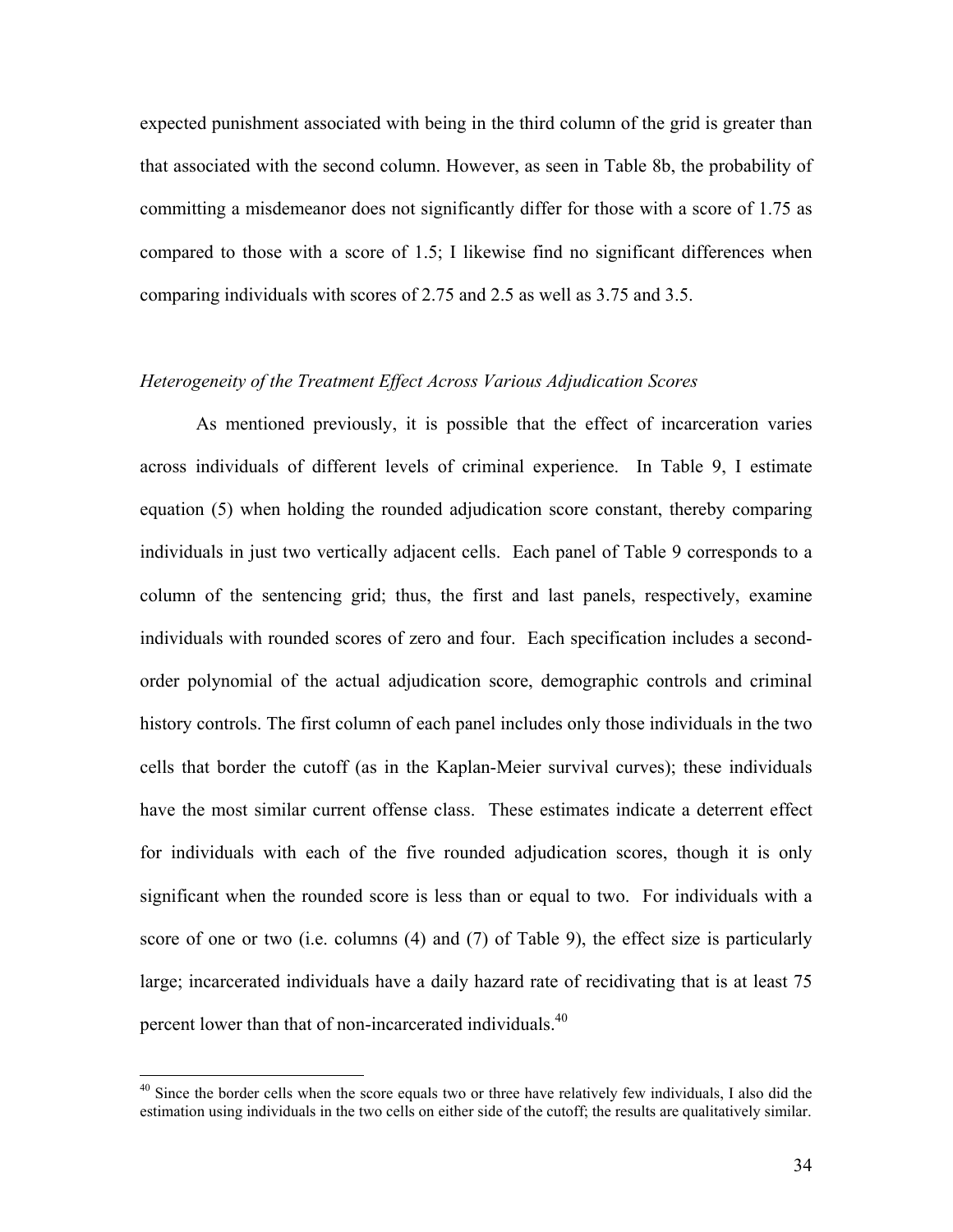However, when comparing just two vertically adjacent cells, I cannot separate out the effect of having a higher current offense class (e.g.  $B+$  versus B for individuals with a score of zero or one) from the treatment effect of incarceration. In such a specification, the current offense class is perfectly correlated with the treatment. Thus, the second specification of each panel of Table 9 includes individuals in all of the cells of the corresponding column of the sentencing grid and a quadratic function of the current offense class, thereby controlling for the effect of having a higher current offense class. Now, incarceration only significantly deters individuals with scores of one or two; incarcerated individuals with these scores have an approximately 65 percent lower daily hazard rate of recidivating. Finally, the last specification of each panel includes controls for the broad current offense categories. For individuals with a rounded score of one or two, this has little impact on the magnitude of the deterrence.<sup>41</sup>

Thus, the final specifications of Table 9 indicate a large and significant deterrent effect of incarceration on individuals with a rounded adjudication score of one or two, but little to no deterrent effect on individuals with a score of zero, three, or four. A potential explanation for this heterogeneous pattern of results lies in the possible underlying mechanisms. In theory, there will be a deterrent effect if incarceration increases an individual's expected probability of punishment and an exacerbating effect if incarceration increases an individual's self-identification as a delinquent. Thus, incarceration having no effect can either imply that incarceration did not change the juvenile's expected punishment and had no effect on his self-identification as a criminal

<sup>&</sup>lt;sup>41</sup> As an alternative to Table 9, I can hold the current offense class constant and compare individuals in horizontally adjacent cells. This method only allows me to estimate a treatment effect for individuals surrounding the scores of two, three, and four. As in Table 9, this approach provides evidence of a large deterrent effect for those with a score of two and no such evidence for those with a score of three. But, in contrast to Table 9, there is also evidence of a deterrent effect for those surrounding the score of four.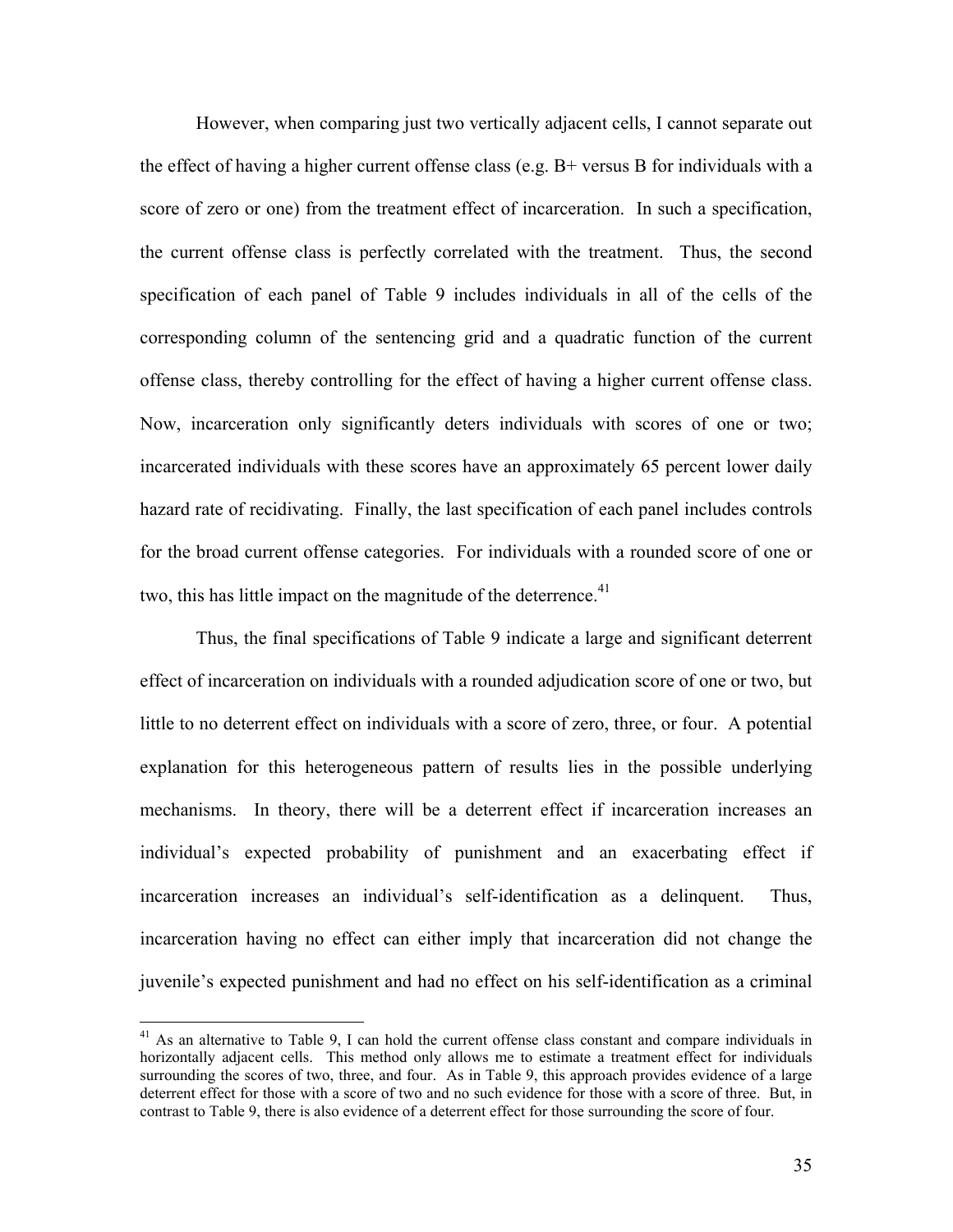*or* that it changed both of these beliefs in a proportionate manner. It seems reasonable that the former interpretation would apply to the most serious offenders, as they have already identified themselves as delinquents and updated their beliefs regarding punishment as a result of their previous interactions with the justice system. First time offenders, however, are likely to have large changes in both their expected punishment and self-identification. Under this scenario, the finding of a deterrent effect for individuals with scores of one and two implies that the change in their expected punishment dominates the change in their self-identification as a criminal.

At this point in the discussion, it is important to distinguish between 'specific' and 'general' deterrence. The above findings indicate that incarceration does not have a specific deterrence effect on individuals with rounded history scores of zero, three, and four. However, this analysis does not preclude the possibility that incarceration of some first-time offenders, for instance, has a general deterrent effect on the population of nonincarcerated juveniles.

## *Heterogeneity Across Demographic and Other Criminal History Characteristics*

 Given that there is evidence of heterogeneity in the treatment effect across rounded adjudication scores, it is reasonable to ask whether heterogeneity exists across other demographic and criminal history characteristics. Table 10 explores this by estimating equation (5) for different sub-samples of the data; each row of the table presents the estimated hazard ratio associated with *DJR*. Every specification includes second-order polynomials of the actual score and class as well as the set of current offense type dummies. The first row presents the baseline result obtained when using the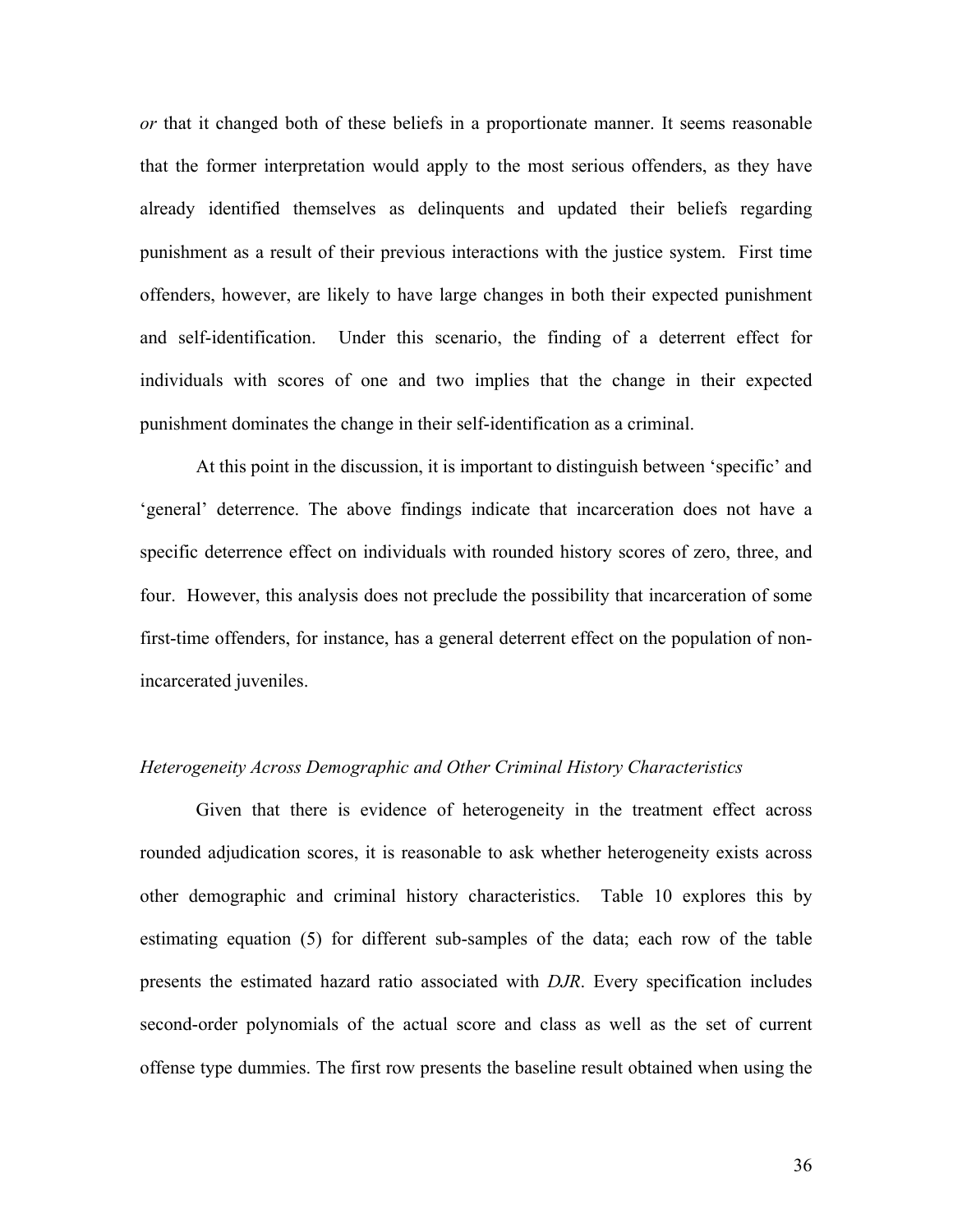entire sample, that incarcerated individuals have a 34 percent lower daily hazard rate of recidivating than non-incarcerated individuals. Rows (2) and (3) of Table 10 indicate that the treatment effect is entirely driven by the sample of males; there is no evidence of a deterrent effect for an incarcerated female. In contrast, the treatment effect is fairly homogeneous across individuals of varying ethnicities and ages.

 Rows (10) through (17) cut the sample in accordance with a variety of criminal history characteristics. Specifically, rows (10) and (11) indicate that the deterrent effect of incarceration is virtually identical across individuals who have and have not been previously sentenced to DJR. In addition, the treatment effect is fairly homogeneous across individuals with histories of varying types of offenses; rows (12) through (17) of Table 10 restrict the analysis to the sample of individuals with experience in assault, firearms, sex offenses, burglary, theft, and drug offenses, respectively. The largest deterrent effects are found for individuals with a history of violent crimes such as assault or firearms offenses; incarceration of these individuals yields a 47 percent lower daily hazard rate of recidivating. But, there is also a large deterrent effect for property crimes; incarceration of individuals with a history of burglary or theft yields a 35 and 40 percent lower daily hazard rate of recidivating, respectively. The outlier is for individuals with a history of drug offenses; the magnitude of the deterrent effect is much smaller and insignificant.

 Lastly, I considered whether the treatment effect is heterogeneous across any of these dimensions, when conditioning on the rounded adjudication score. Even though Table 9 finds that incarceration does not have a deterrent effect on individuals with a rounded score of zero, i.e. minor offenders, it would be important to know whether a

37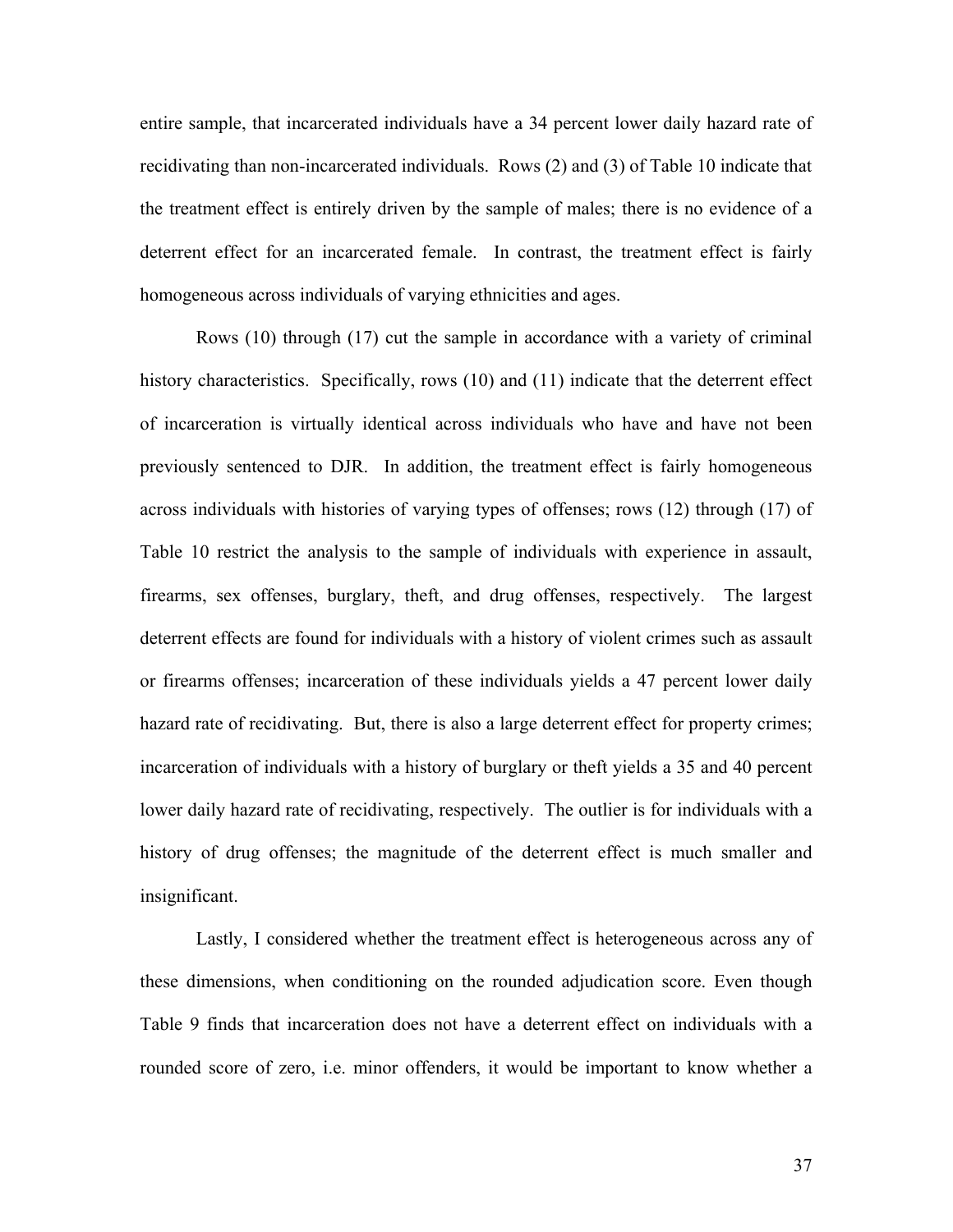*subset* of these individuals could be deterred. However, I find that the treatment effect is fairly homogeneous within each column of the sentencing grid. For instance, incarceration has a large deterrent effect on individuals with a rounded score of one; this deterrent effect exists regardless of the *types* of offenses committed by the individual. In addition, it does not matter whether the individual is in the second column of the grid because they have previously been adjudicated of one felony or six misdemeanors.

### *Recidivism Offense Type*

1

 Table 11 considers whether incarceration deters individuals from committing just *any* crime or whether it has larger deterrent effects for specific crime categories. Thus, rather than defining failure as recidivating with any offense, I allow there to be three different types of failures: recidivating with a drug offense, violent offense, or property and other offenses.<sup>42</sup> For each type of offense, I estimate equation (5) for the entire sample and then separately for individuals in each column of the sentencing grid. Each specification includes quadratics of the actual adjudication score and current offense class, demographic controls, and past and current offense crime category controls.

 For the entire sample, incarceration has a deterrent effect on recidivating with each of the three types of offenses, though this effect is only significant for violent offenses and property and other offenses. However, this overall deterrence effect is heterogeneous across individuals of different criminal histories. As seen in columns (2),

<sup>&</sup>lt;sup>42</sup> Note that if individuals recidivate with more than one offense on the same case, then they will be classified as recidivating in more than one category (i.e. recidivism in each of the three categories is not mutually exclusive). Violent offenses include the categories of assault, firearm, homicide, kidnapping, and sex offenses while property and other offenses include arson, burglary, and theft as well as motor-vehicle related, obstruction, public disturbance, and other. Note that the pattern of results is identical when property and other offenses are separated into two categories.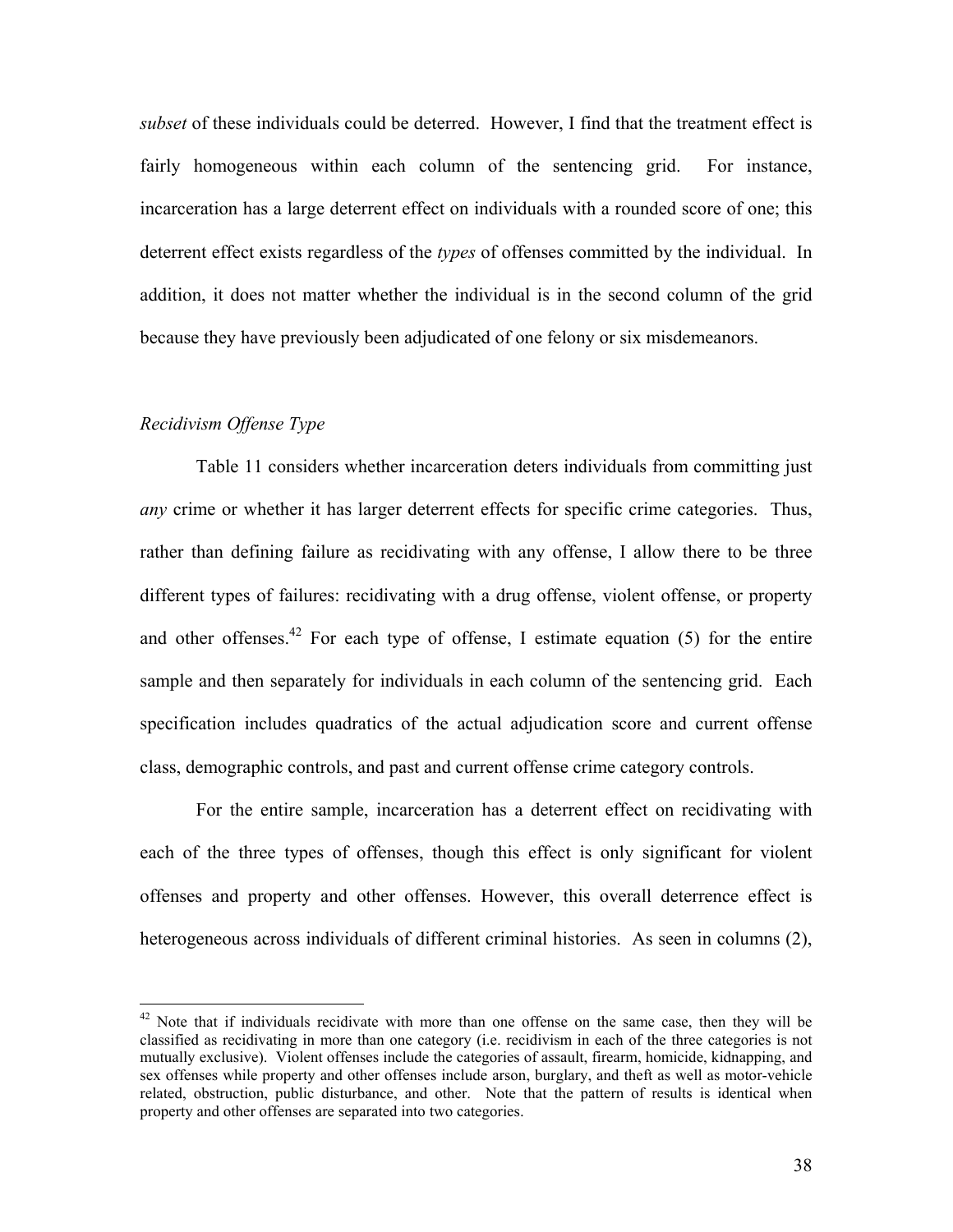(8), and (14), incarcerated individuals with a score of zero are only deterred from recidivating with drug offenses and actually have a higher propensity to recidivate with a violent crime, though neither of these effects is statistically significant. Individuals with rounded scores of one or two, on the other hand, are deterred from recidivating with each of the three categories of offenses, though the largest and most significant deterrent effect occurs for violent offenses. Though not significant, more serious offenders (those with scores of three or four) are also deterred from violent offenses; however, incarceration of these individuals actually yields an increased propensity for drug offenses. It is important to note that the samples of individuals with scores of three and four are quite small, resulting in very imprecise estimates.

#### **VII. Cost-Benefit Analysis**

 This paper provides evidence that incarceration has a short-term deterrent effect on juvenile offenders with moderate criminal histories. However, from a policy perspective, it is important to ascertain not just whether such an effect exists but also whether the short and long-term social benefits justify the social costs of incarcerating these juveniles. Specifically, I will try to answer the following questions. In each cell of the grid, are the social benefits of specific deterrence and incapacitation of a large enough magnitude to justify incarceration? Does the 1998 sentencing grid prescribe incarceration in accordance with these findings; i.e. when the benefit to cost ratio is greater than one?

Given that the deterrent effect of incarceration is heterogeneous across individuals of varying histories, I conduct the cost-benefit analysis separately for individuals in each

39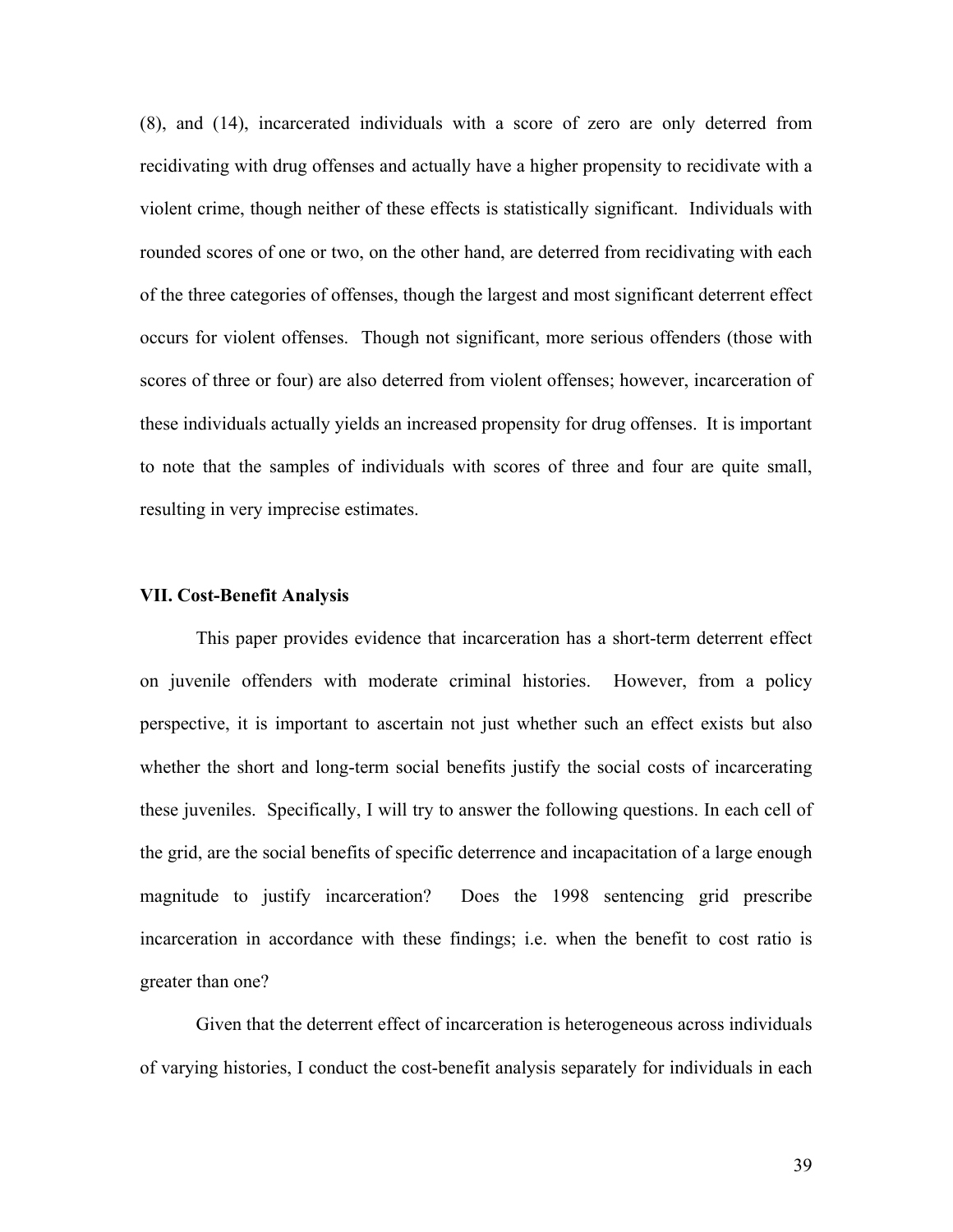cell of the grid. As this paper only identifies the specific deterrence effect of a 15-week sentence, I restrict the analysis to the benefits and costs of such a sentence. To conduct such an analysis, however, I must make many assumptions and rely on a significant amount of information from sources other than this paper. In doing so, I generally try to err on the conservative side; i.e. overestimate the costs and underestimate the benefits. Following is a brief overview of the primary assumptions and methodology used in the cost-benefit analysis; a more detailed description can be found in an Appendix.

According to the Washington State Institute of Public Policy (2001), the operating and capital costs of incarcerating a juvenile for one year (in 2000) in a state facility are \$30,300 and \$5,690, respectively. Thus, as seen in Table 12, a 15-week incarceration sentence costs just over  $$10,000<sup>43</sup>$  To calculate the social benefits of incarceration, knowledge of the following is necessary: the expected social cost of a crime, the expected number of crimes deterred, and the expected number of crimes avoided through incapacitation. Three components of the social cost of a crime are considered: costs to the taxpayers, tangible out-of-pocket victim costs, and intangible quality of life costs to the victims.44 Since the social cost of an offense greatly varies across different types of offenses, I calculate the expected cost of one offense, assuming that the distribution of recidivism offense types is the same as the distribution of current offense types. However, I allow this offense type distribution to differ both across and within the

 $\overline{a}$ 

<sup>&</sup>lt;sup>43</sup>There are also a number of private costs associated with incarcerating a juvenile. For instance, Freeman (1991) finds that juveniles sentenced to jail have significantly lower probabilities of being employed in both the short and long runs. Similarly, Pintoff (2004) finds that over and above the effects of being arrested, charged and convicted of a crime, juvenile incarceration has negative effects on education outcomes.

<sup>&</sup>lt;sup>44</sup> While not in the scope of this analysis, there are of course additional social benefits and costs associated with incarceration. For instance, social benefits of incarceration also include the 'values' of retribution and rehabilitation as well as any general deterrence effects. In contrast, the social costs of incarceration also include the loss to society due to reduced education and employment induced by incarceration as well as any utility loss to the criminal's family and friends.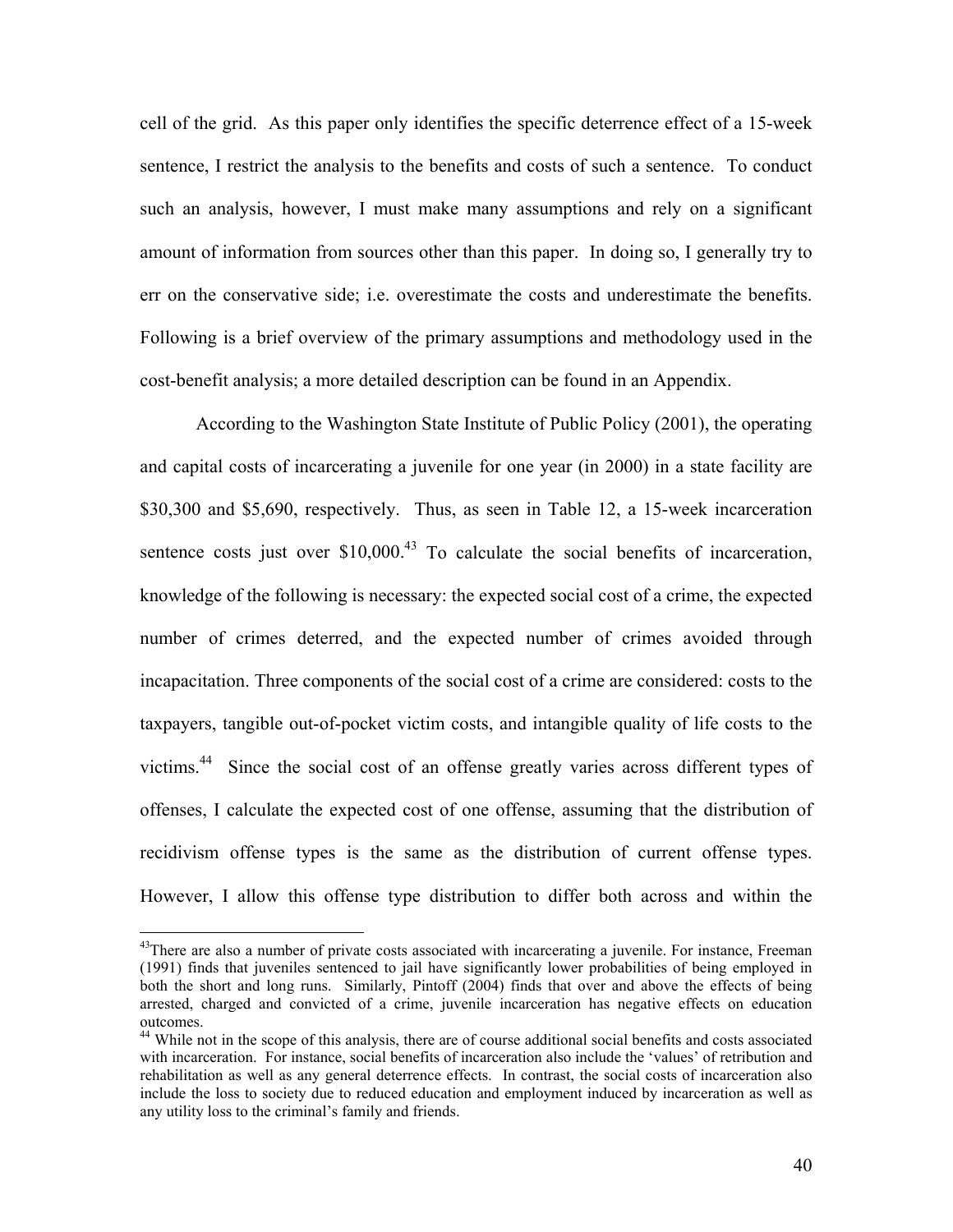columns of the sentencing grid. Specifically, if the current offense denoted by a cell of the grid is a misdemeanor, I use the offense type distribution of all misdemeanor offenses in that column of the sentencing grid. But, if the current offense is a felony, the offense type distribution used is that for all felony offenses in that column of the grid. The first four rows of Table 12 indicate that the expected total social cost of an offense is between \$7,000 and \$9,000 when the current offense is a class E misdemeanor and between \$15,000 and \$24,000 when the current offense is a class B felony. The primary factor that yields such a difference between misdemeanor and felony offenses is the fact that taxpayer costs (e.g. the cost for police and courts) are significantly smaller for misdemeanor offenses.

I then estimate the probability of deterring an offender in each cell of the sentencing grid (refer to point (3) of the Appendix for a description); for instance, Table 12 indicates that the probability of deterring an offender with a rounded score of one or two is greater than 20 percent, while it is about three percent for the rest of the sample. These probabilities are then multiplied by the expected number of *adjudicated* recidivism offenses per individual to find the expected number of crimes deterred for each type of offender. I assume that the number of crimes avoided through incapacitation is equal to the average number of offenses, in each column of the grid, *adjudicated* in the 12 months prior to the current offense multiplied by the sentence length. Table 12 indicates that the average number of offenses adjudicated in the past year ranges from 0.23 offenses for those with a score of zero to 1.16 for those with a score of four. The latter two steps are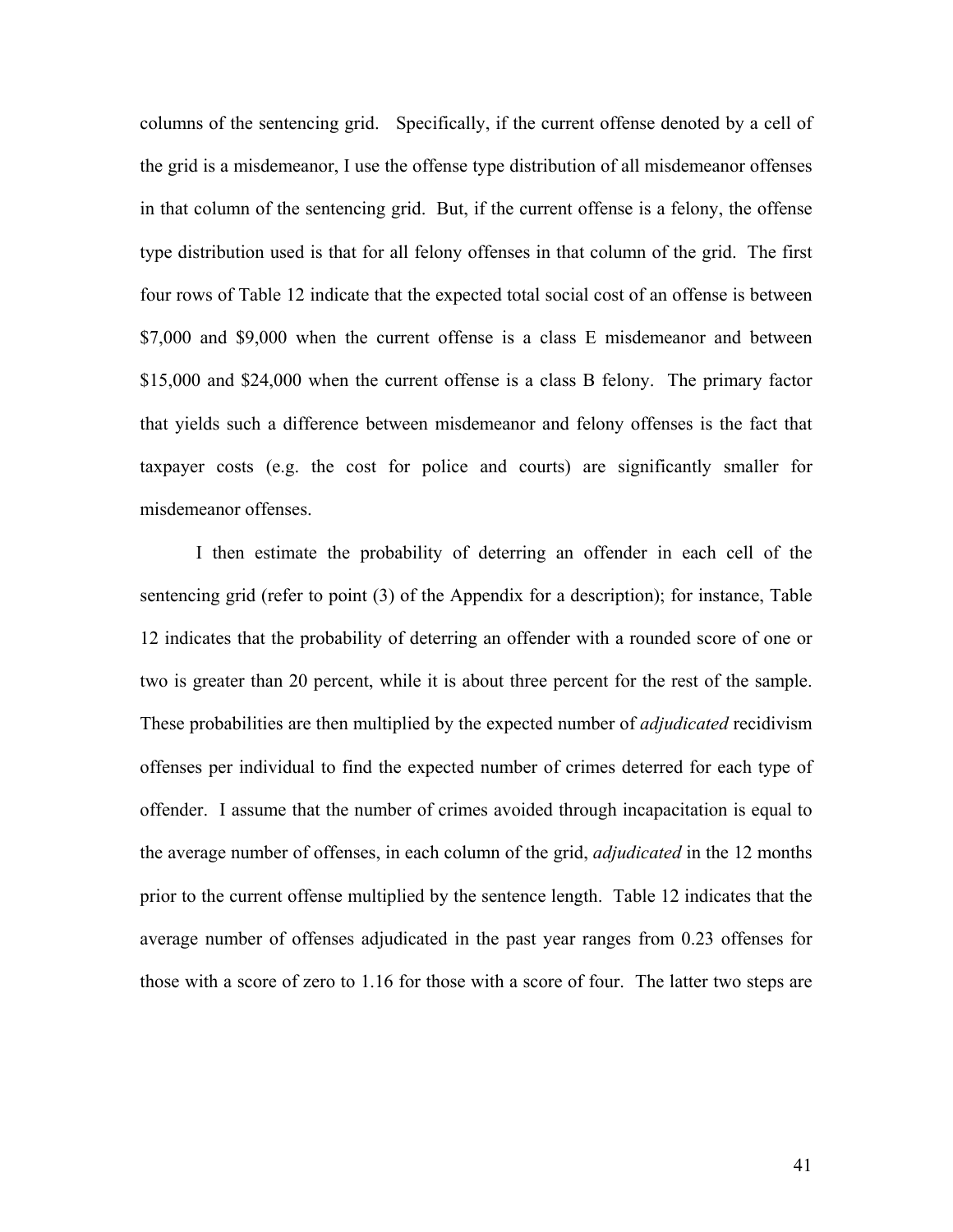quite conservative, given that the number of crimes committed per crime adjudicated is probably greater than one.<sup>45</sup>

The basic results of the analysis are presented in Table 13; each cell of this table corresponds to a cell of the sentencing grid and contains both the short and long-term total social benefit to cost ratios. Under the above-described assumptions, society would never break even from incarcerating an individual with a rounded adjudication score of zero for 15 weeks; even for individuals in cells above the cutoff; the maximum benefit per dollar spent is \$0.32. Similarly, society would come far from breaking even if individuals who committed a misdemeanor offense were incarcerated for 15 weeks. In accordance with this finding, the 1998 sentencing grid does not any incarcerate, in a state facility, any individuals who are charged with a misdemeanor offense.

Let us now consider individuals with rounded scores of three or four and current offenses classified as felonies (C to A-). According to Table 13, incarceration of a felony offender with a score of three or four yields a benefit to cost ratio ranging from 0.54 to 0.66. Thus, specific deterrence and incapacitation do not appear to justify the incarceration of these offenders. But, at this stage in the discussion, it is important to consider one of the more conservative assumptions made in this analysis – that there is a one to one ratio between the number of offenses an individual commits and the number for which he is adjudicated. If I relax this assumption just a little, and let there be *two* offenses per conviction, then incarceration of individuals with scores of three or four and a current offense that is a felony will yield benefit to cost ratios that are greater than 1.00.

1

<sup>&</sup>lt;sup>45</sup> For instance, this can be seen through an examination of the 1998 survey round of the National Longitudinal Survey of Youth 1997. When considering the crimes of assault, destruction of property, other property crimes, selling drugs, and theft and when restricting the analysis to individuals who report committing 50 or less such offenses since the date of the 1997 interview, I find that, on average, juveniles commit less than seven offenses per every conviction.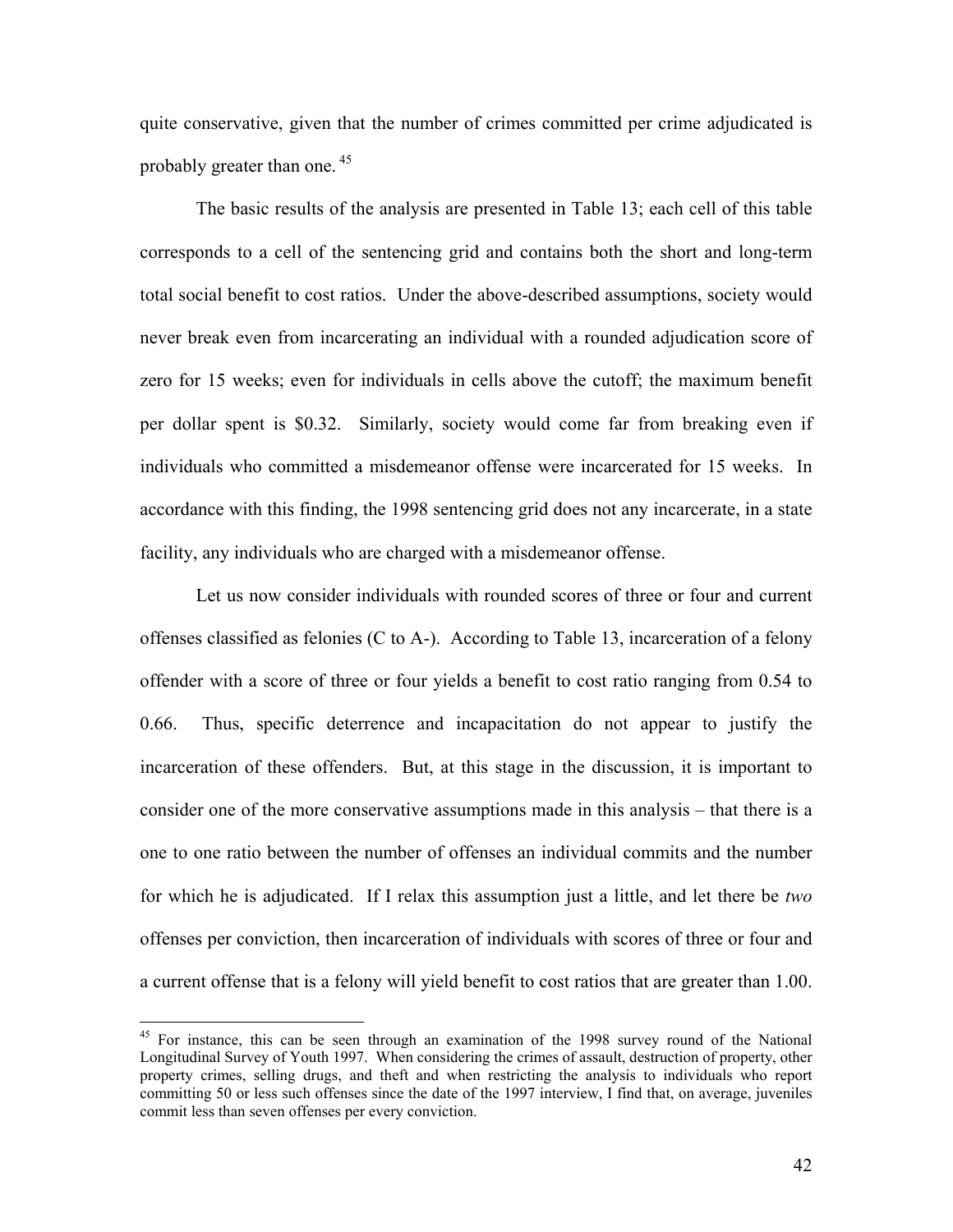With one exception, the sentencing scheme in the 1998 sentencing grid is in accordance with these results. According to the 1998 guidelines, individuals with a rounded score of three and current offense class of C are *not* incarcerated; however, on the basis of specific deterrence and incapacitation, the benefits of a 15-week incarceration sentence could justify the costs.

Lastly, consider those individuals with rounded adjudication scores of one or two and felony current offenses. For cells below the actual cutoff in the guidelines (i.e. B,  $C^+$ , or C when the score is one and  $C^+$  or C when the score is two), a 15-week incarceration sentence would yield benefit to cost ratios that range from 0.84 to 1.35. Thus, looking at the *long-term* benefit to cost ratios, incarceration of these individuals would be justified on the basis of specific deterrence and incapacitation. Similarly, incarceration of 15-weeks of individuals in cells above the cutoffs in these columns yields benefit to cost ratios between 0.87 in the short-term and 1.43 in the long-term. It should be noted that the A- cells, for instance, actually prescribe sentences of 52 and 80 weeks; however, given that my regression discontinuity design does not identify whether deterrence increases with sentence length, I cannot address whether these longer sentences are justified.

### **VIII. Conclusion**

 This paper utilizes the unique juvenile sentencing guidelines of Washington State to analyze the impact of incarceration on juvenile recidivism behavior. The current guidelines are such that an individual is sentenced to incarceration in a state facility, for a minimum of 15 weeks, if he is placed in a cell of the sentencing grid that falls above a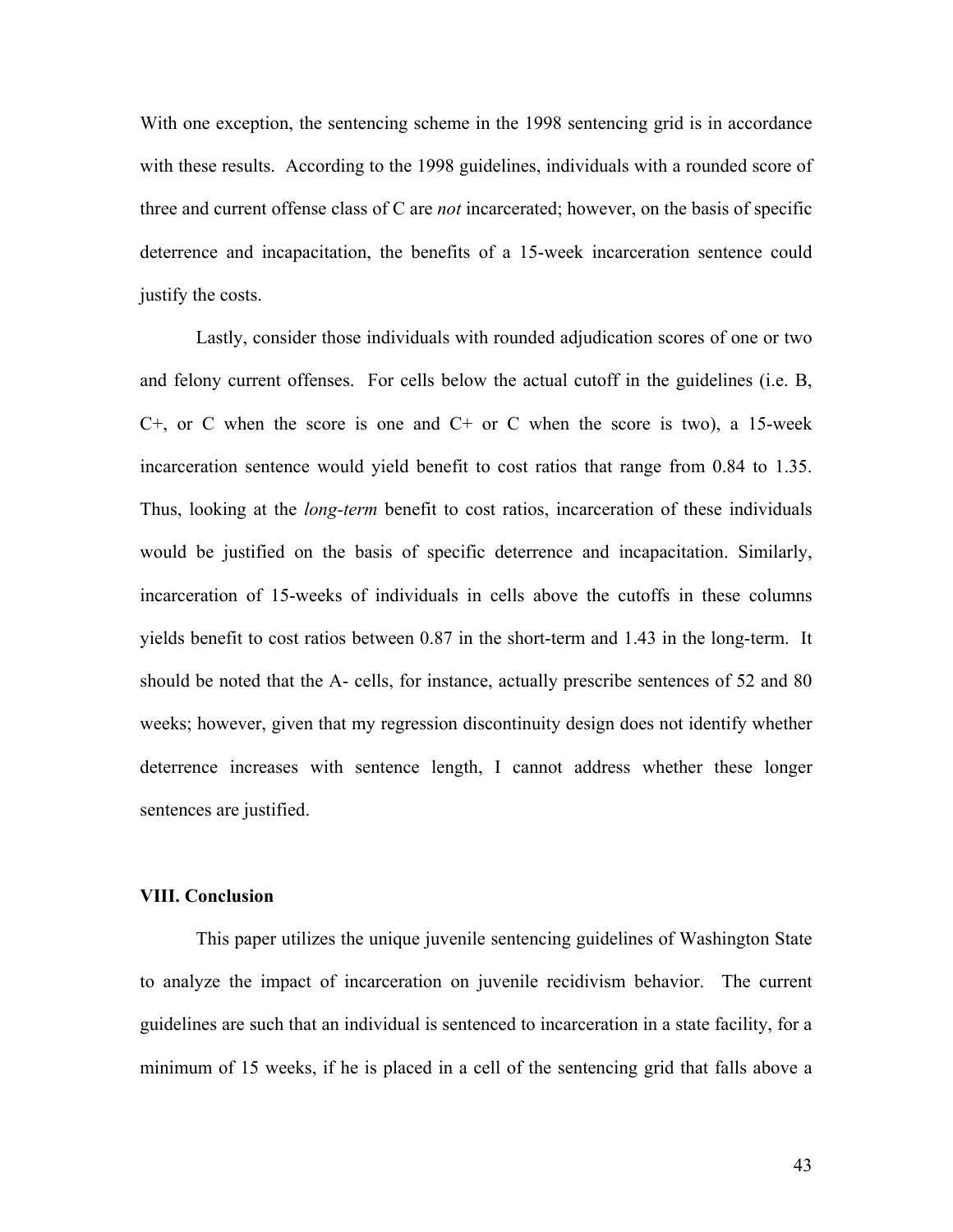pre-specified cutoff. Thus, I use a regression discontinuity design to capitalize on these discontinuities in treatment that occur around the cutoffs in the grid; in doing so, identification is based off of a sample of individuals within a very small interval around the cutoff who are very similar but receive differential treatment.

 My analysis provides evidence that there is a strong deterrent effect of incarceration on recidivism behavior. Overall, incarcerated individuals have an approximately 35 percent lower daily hazard rate of recidivating than non-incarcerated individuals. This effect, however, is heterogeneous across individuals with varying levels of criminal history. Specifically, individuals who have an adjudication history score of either one or two have at least a 60 percent lower daily hazard rate of recidivating. While these individuals are significantly deterred from recidivating with all types of crimes, the largest and most significant effects appear to occur with respect to violent crimes. For individuals with an adjudication history score of zero and those with scores greater than or equal to 3, there is minimal evidence of a specific deterrent effect; this finding, however, does not preclude the possibility that incarceration of these individuals 'generally' deters the rest of the juvenile population. In addition, I find that the estimated treatment effect is being driven completely by males. However, the effect is homogenous across a number of other dimensions; specifically, there is little variation in the estimated treatment effect across ethnicity, age, criminal history, and previous incarceration.

 I also conduct a brief cost-benefit analysis in an attempt to determine whether the benefits associated with incarceration justify the costs and whether the cutoffs prescribed in the sentencing guidelines are appropriately placed. The results of this analysis indicate that the social benefits of a 15-week incarceration sentence never justify the costs when

44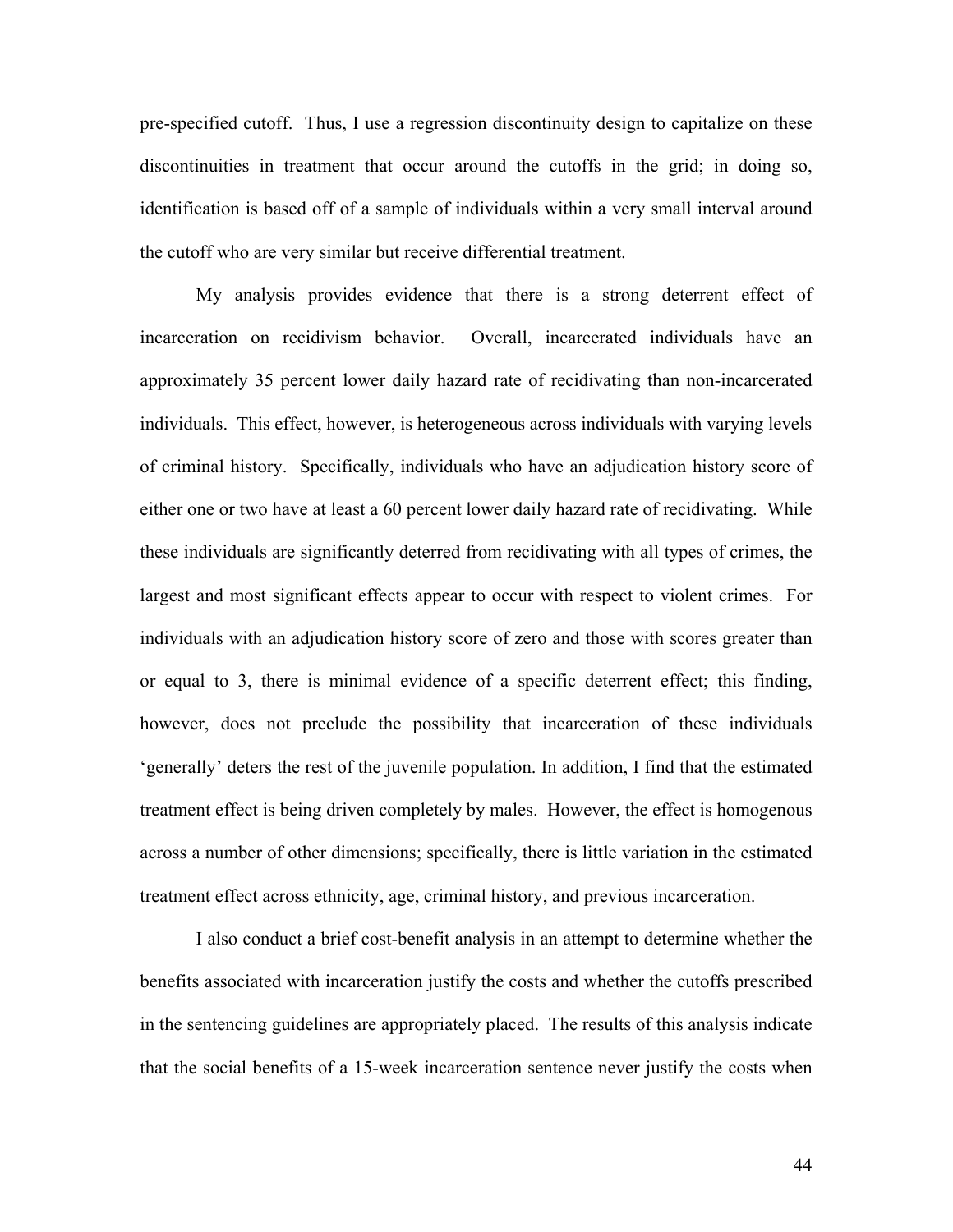the current offense is a misdemeanor; in accordance with this, the Washington State sentencing grid does not incarcerate such offenders. The cost-benefit analysis also finds that, on the basis of specific deterrence and incapacitation, incarceration of individuals with rounded scores of zero is never justified. In contrast, the guidelines do prescribe incarceration for such offenders with current offense classes of  $B<sup>+</sup>$  or higher; of course, it is possible that incarceration of such individuals can be justified by reasons other than those addressed in this analysis, such as general deterrence and retribution.

Since a number of questions are beyond the scope of this paper, further study is necessary to fully understand the consequences of juvenile incarceration. For instance, are longer sentence lengths associated with greater deterrent effects? Utilizing the discontinuities in the upper portion of the sentencing grid and a similar design, I ought to be able to address this question when additional years of data become available. Additional data would also enable me to look closer at whether there is a long-term deterrent effect (this effect, however, would still be restricted to offenses committed when the individual is a 'juvenile'). In addition, this paper is limited to identifying the effect of incarceration on future juvenile criminal activity. But, what is the effect of juvenile incarceration on adult criminal activity, education outcomes, and employment outcomes? Depending on the availability of data (i.e. whether it is actually possible to match juveniles in this data set to employment, education, and adult criminal records and whether Washington State would be willing to provide such data), these questions could also be answered utilizing the discontinuities in Washington State's juvenile sentencing guidelines.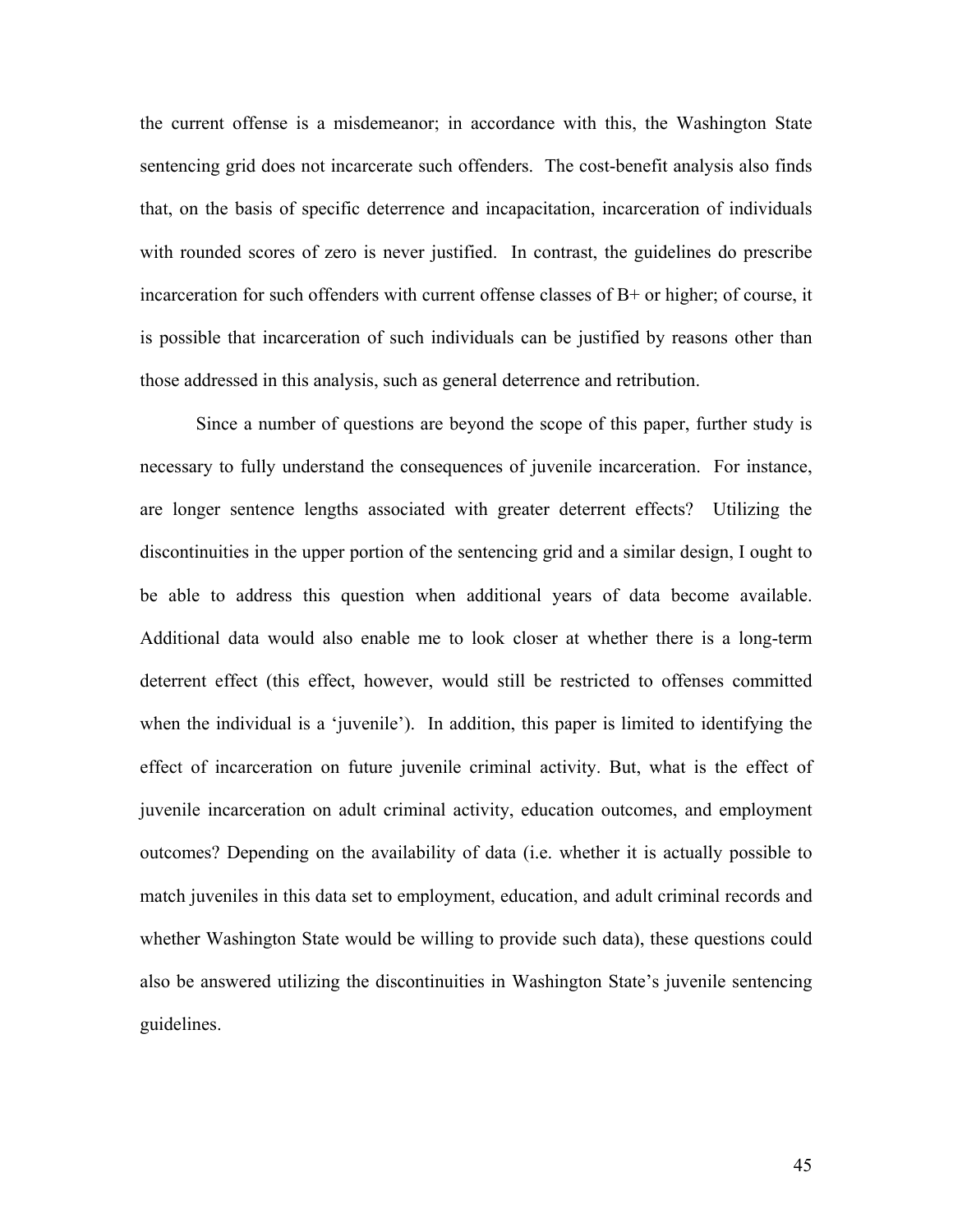## **References**

Angrist, Joshua and Victor Lavy. (1999) "Using Maimonides Rule to Estimate the Effect of Class Size on Scholastic Achievement" *Quarterly Journal of Economics*, vol. 114(2).

Aos, Steve. (2002) "The 1997 Revisions of Washington's Juvenile Offender Sentencing Laws: An Evaluation of the Effect of Local Detention on Crime Rates" Washington State Institute of Public Policy.

Aos, Steve, Polly Phipps, Robert Barnoski, and Roxanne Lieb. (2001) "The Comparative Costs and Benefits of Programs to Reduce Crime." Washington State Institute of Public Policy.

Bayer, Patrick, Randi Pintoff, and David Pozen. (2004) "Building Criminal Capital Behind Bars: Peer Effects in Juvenile Corrections," Working Paper, Yale University.

Becker, Gary. (1968) "Crime and Punishment: An Economic Approach," *Journal of Political Economy*, 76: 169-217.

Berk, Richard, and David Rauma. (1983) "Capitalizing on Nonrandom Assignment to Treatments: A Regression-Discontinuity Evaluation of a Crime Control Program." *Journal of the American Statistical Association*, 78(381): 21-27.

Berk, Richard and Jan de Leeuw. (1999) "An Evaluation of California's Inmate Classification System Using A Generalized Regression Discontinuity Design." *Journal of the American Statistical Association*, 94(448): 1045-1052.

Chen, M. and J. Shapiro. (2004) "Does Prison Harm Inmates? A Discontinuity-Based Approach,"mimeo, Harvard University.

Corman, Hope and Nacii Mocan. (2000) "A Time Series Analysis of Crime, Deterrence, and Drug Abuse in New York City," *The American Economic Review*.

Cornwell, Christopher, and William Trumbull. (1994) "Estimating the Economic Model of Crime with Panel Data." *The Review of Economics and Statistics*, 76(2): 360-366.

Freeman, Richard. (1992) "Crime and the Employment of Disadvantaged Youth." in *Urban Labor Markets and Job Opportunities.* Eds. George Peterson and Wayne Vroman. The Urban Institute Press.

Greenwood, Peter W. (1995) "Juvenile Crime and Juvenile Justice" in *Crime* eds. James Q. Wilson and Joan Petersilia, Institute for Contemporary Studies, California.

Hoxby, Caroline. (2000) "The Effects of Class Size on Student Achievement: New Evidence from Population Variation," *The Quarterly Journal of Economics*, vol. 115(4): 1239-1285.

Jacob, Brian and Lars Lefgren. (2002) "Remedial Education and Student Achievement: A Regression-Discontinuity Analysis" Working Paper 8918.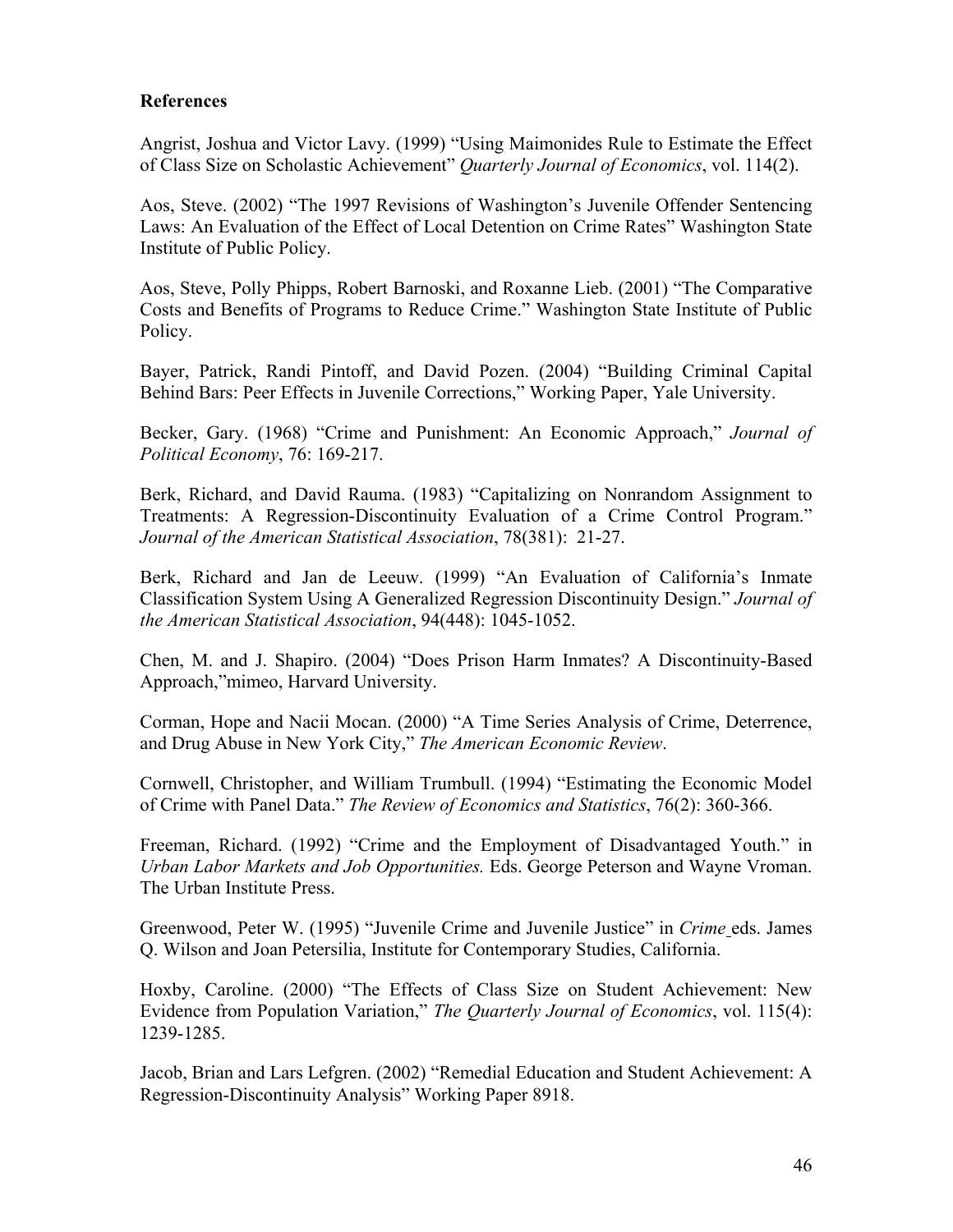Kessler, Daniel and Steven Levitt. (1999) "Using Sentence Enhancements to Distinguish Between Deterrence and Incapacitation," *Journal of Law and Economics,* vol. XLII.

Lemert, Edwin M. (1967) *Human Deviance, Social Problems, and Social Control.* Englewood Cliffs, NJ: Prentice Hall.

Levitt, Steven. (1996) "The Effect of Prison Population Size on Crime Rates: Evidence from Prison Overcrowding Litigation." *Quarterly Journal of Economics*, vol. 111(2): 319-351.

Levitt, Steven. (1998) "Juvenile Crime and Punishment," *Journal of Political Economy*, 106: 1156-85.

Lipsey, Mark. (1991) "Juvenile Delinquency Treatment: A Meta-analytic Inquiry into the Variability of Effects" in *Meta-Analysis for Explanation: A Casebook* Beverly Hills: Sage.

Maltz, Michael D. (189) "Beyond Suppression: More Sturm und Drang on the Correctional Front," *Crime and delinquency*, 26(3): 389-397.

Manski, Charles and Daniel Nagin. (1998) "Bounding Disagreements about Treatment Effects: A Case Study of Sentencing and Recidivism," *Sociological Methodology,* Vol. 28, 99-137.

Miller, Ted, Mark Cohen, and Brian Wiersema. (1996) "Victim Costs and Consequences: A New Look." National Institute of Justice Research Report. U.S. Department of Justice.

Mocan, Naci and Daniel Rees. (1999) "Economic Conditions, Deterrence and Juvenile Crime: Evidence from Micro Data," NBER Working Paper 7405.

Murray, Charles A. and Louis A. Cox, Jr. (1979) *Beyond Probation: Juvenile Corrections and the Chronic Delinquent*. Beverly Hills, California: Sage.

Nagin, Daniel. (1978) "General Deterrence: A Review of the Empirical Evidence" in *Deterrence and Incapacitation: Estimating the Effects of Criminal Sanctions on Crime Rates.* Eds. The National Research Council.

National Center for Juvenile Justice. "Washington State Office of the Administrator for the Courts Juvenile Court Case Records: 1997-2000."

National Center for Juvenile Justice. "Washington State Office of the Administrator for the Courts Juvenile Court Case Records: 1980-1996."

National Council on Crime and Delinquency (1996) "National Assessment of Structured Sentencing." Available online at http://www.ncjrs.org/txtfiles/strsent.txt

National Juvenile Court Data Archive. (2002) "User's Guide to Washington Juvenile Court Case Records, 1997 – 2000." National Center for Juvenile Justice, Pittsburgh, PA.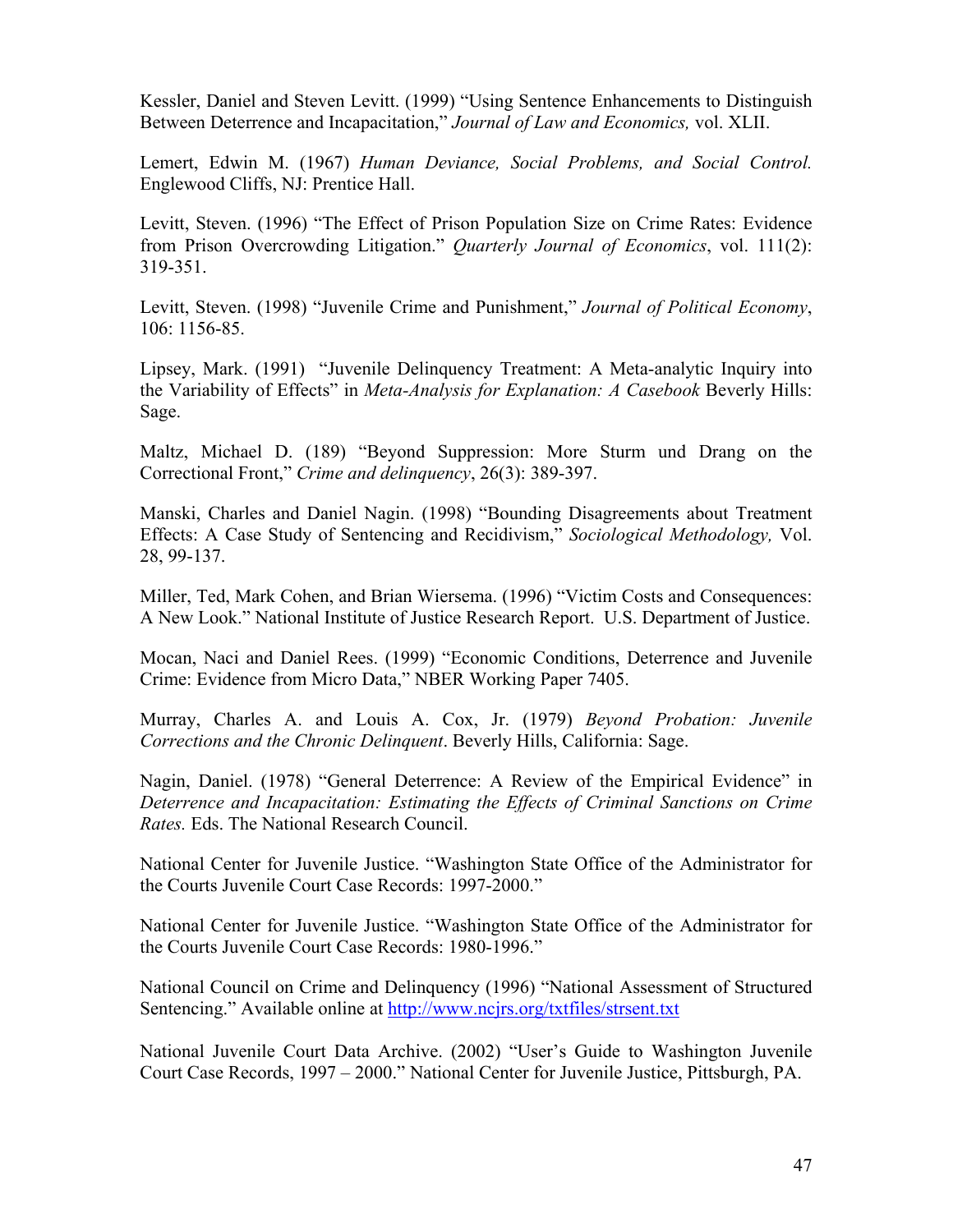National Juvenile Court Data Archive. (2002) "User's Guide to Washington Juvenile Court Case Records, 1980 – 1996." National Center for Juvenile Justice, Pittsburgh, PA.

The National Research Council. (1978) "Deterrence and Incapacitation: Estimating the Effects of Criminal Sanctions on Crime Rates" Eds. Alfred Blumstein et. al., National Academy of Sciences, Washington, D.C.

Pintoff, Randi. (2004) "The Impact of Juvenile Interactions with the Justice System on Education Outcomes." Dissertation Chapter. Yale University.

Revised Code of Washington (RCW) Title 13. Chapter 30.

Schwartz, Richard and Jerome Skolnick. (1962) "Two Studies of Legal Stigma." *Social Problems*. Volume 10:133-42.

Seaver, W. Burleigh and Richard J. Quarton. (1976) "Regression Discontinuity Analysis of Dean's List Effects" *Journal of Educational Psychology*, Vol 68. No. 4, 459-465.

Smith, Douglas and Patrick Gartin. (1989) "Specifying Specific Deterrence: The Influence of Arrest on Future Criminal Activity". *American Sociological Review,* Volume 54, Issue 1, 94-106.

Snyder, Howard and Melissa Sickmund. (1999) "Juvenile Offenders and Victims: 1999 National Report." National Center for Juvenile Justice, Pittsburgh, PA.

Tauchen, Helen, Ann Dryden Witte and Harriett Griesinger. (1994) "Criminal Deterrence: Revisiting the Issue With a Birth Cohort." *The Review of Economics and Statistics*. 76(3): 399-412.

Thistlethwaite, Donald and Donald Campbell. (1960) "Regression Discontinuity Analysis: An Alternative to the Ex Post Facto Experiment." *The Journal of Educational Psychology*. Volume 51(6): 309-317.

State of Washington. Sentencing Guidelines Commission. Juvenile Disposition Sentencing Standards. Effective for Offenses Committed on or After July 1, 1998.

Trochim, W. (1984) "Research Design for Program Evaluation: The Regression Discontinuity Approach." Beverly Hills, CA, Sage Publications.

Wilbert van der Klaauw. (2001) "Estimating the Effect of Financial Aid Offers on College Enrollment: A Regression-Discontinuity Approach", forthcoming *International Economic Review*.

Witte, Ann Dryden. (1980) "Estimating the Economic Model of Crime with Individual Data" *The Quarterly Journal of Economics*, Vol. 94(1): 57-84.

Wolfgang, Marvin, R. M. Figlio, and T. Sellin (1981) *Delinquency in a Birth Cohort*. Cambridge, Mass. First published Chicago: University of Chicago Press, 1972.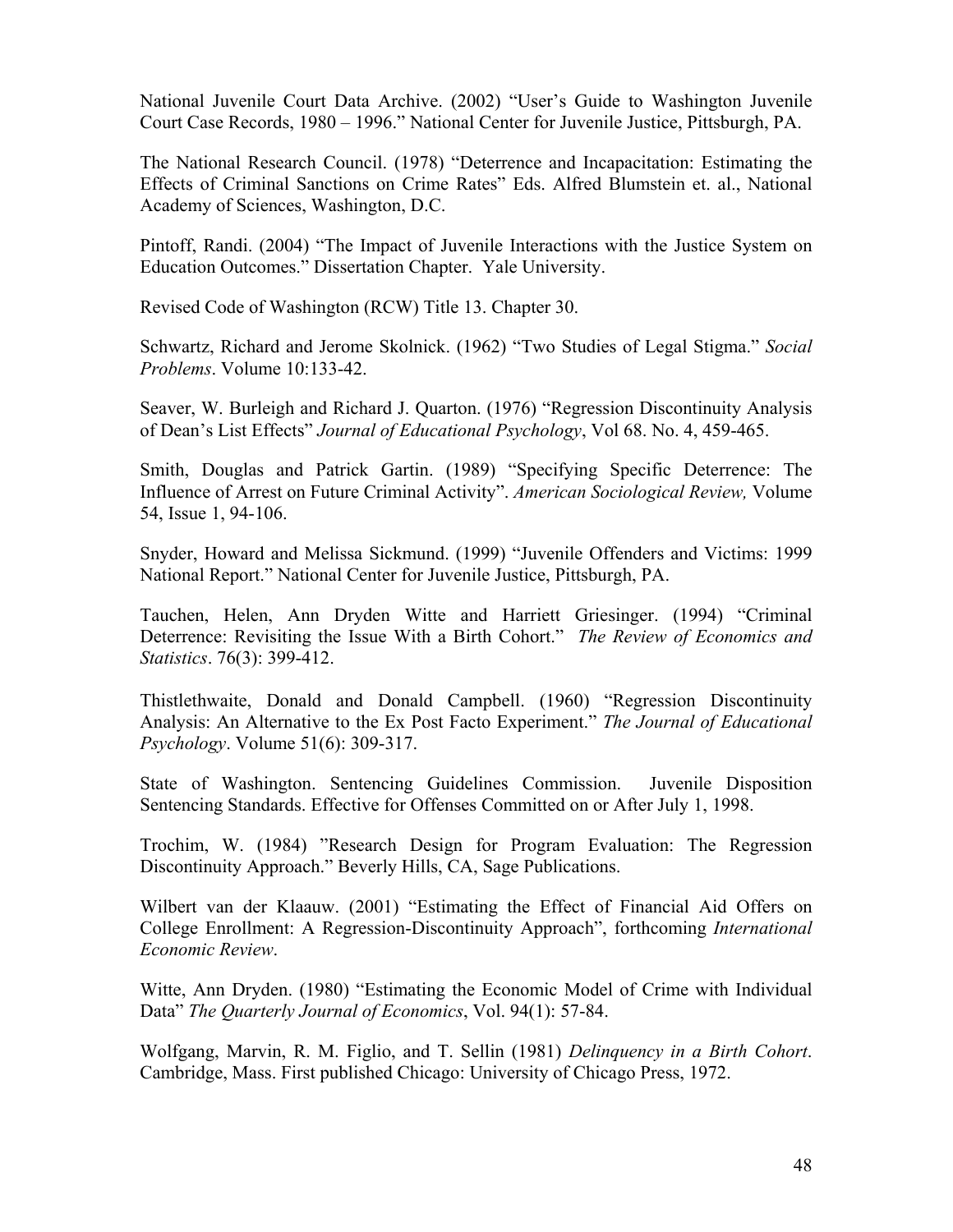U.S. Department of Justice. Office of Justice Programs. Bureau of Justice Statistics. Criminal Offenders Statistics. http://www.ojp.usdoj.gov/bjs/crimoff.htm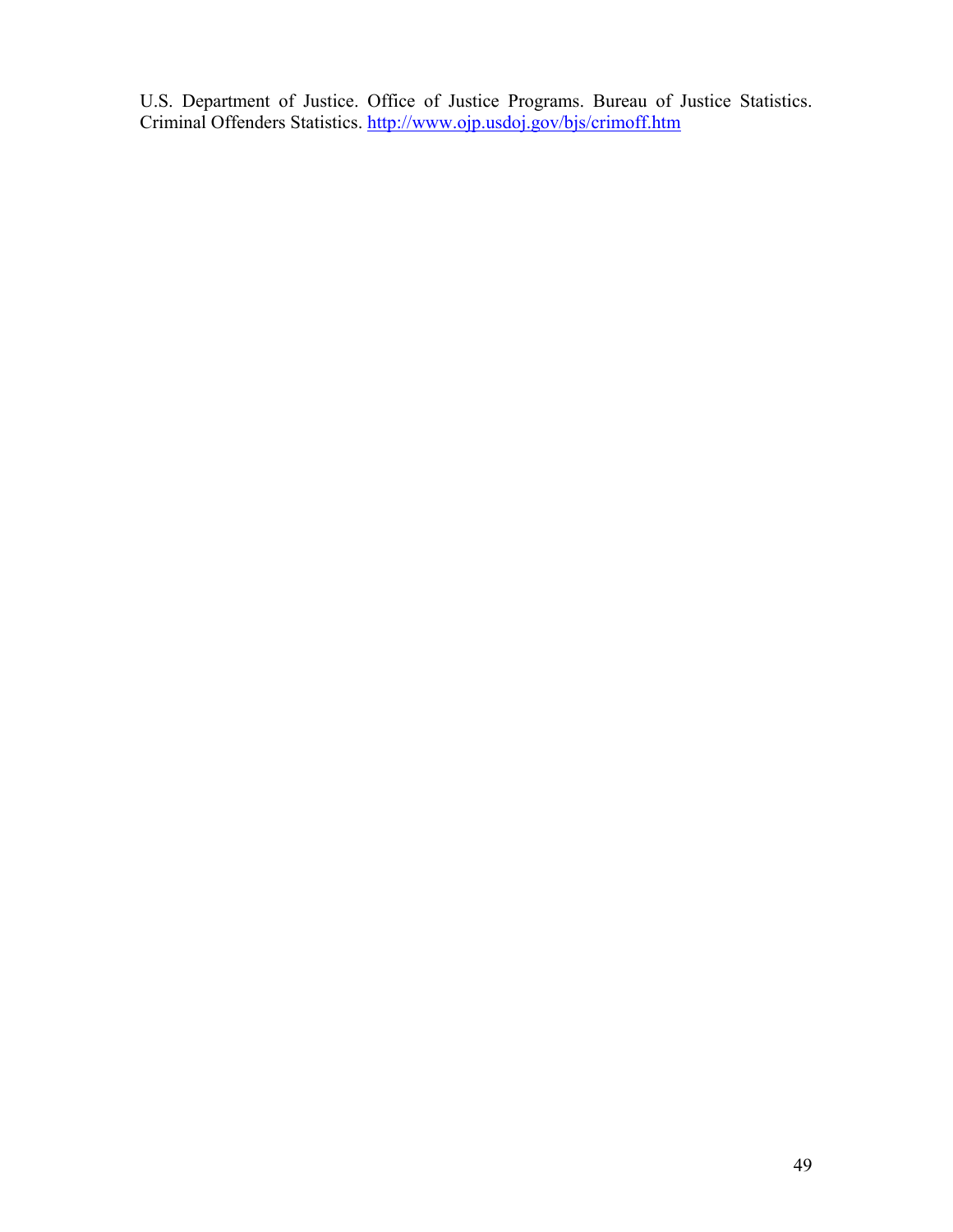#### **Appendix to Cost-Benefit Analysis**

- **1. Social Costs of a Crime:** Three types of social costs are considered: taxpayer costs, tangible victim costs, and intangible victim costs. Each type of cost varies in magnitude across the different crime categories. Taxpayer costs include the costs of police, courts and prosecutors but do not include the cost of punishment, and thus are underestimated. Statistics for taxpayer costs, in 2000 dollars, are taken from Aos et. al. (2001). In accordance with Aos et. al. (2001), the taxpayer costs of all misdemeanors, regardless of offense type, are restricted to be the same. Values for the monetary tangible and intangible costs of crime, in 1993 dollars, are taken from Miller, Cohen, and Wisersema (1996). All values are converted to 1999 dollars using a Washington state price index. The calculated expected cost of a crime is also likely to be underestimated since I assign a value of zero to offenses that fall in the following categories of the Washington sentencing guidelines: Obstruction, Public Disturbance, and Other.
- **2. Offense Type Distribution:** The offense type distribution is the proportion of offenses that are an assault, burglary, drug offense, theft, etc. I assume that the distribution of recidivism offense types is the same as the distribution of current offense types. However, I allow this distribution to differ both across and within the columns of the sentencing grid. Specifically, for individuals whose current offense is a misdemeanor, I use the offense type distribution of all misdemeanor offenses in that column of the sentencing grid. Likewise, for individuals whose current offense is a felony, the offense type distribution is that of all felony offenses in that column of the sentencing grid. Note that I have excluded the categories of homicide and kidnapping, as they are such rare events; however, including them yields no difference in the results.
- **3. Probability of Deterring an Individual:** I estimate three hazard models; each model: (1) sets the start date equal to the disposition date plus the minimum sentence length, (2) omits the sample of 'incorrectly' assigned individuals, (3) and includes *D\_above\_cutoff* as well as second-order polynomials of the actual adjudication score and current offense class. In addition, the first model restricts the sample to individuals in the first column of the grid; i.e. with a rounded adjudication score of zero. The second model restricts the sample to those with scores of one and two while the third model restricts the sample to those with scores of three and four. Rather than using the Cox proportional hazard model, I use the Weibull distribution since it is much easier to extract the cumulative survivor functions (and the results with both models are virtually identical). For each cell, I then calculate the difference between the estimated proportions of the incarcerated and non-incarcerated samples surviving after 365 days, using the estimates from the appropriate hazard model. Note that I can only consider the deterrent effects of a 15-week sentence, as my analysis yields no information with regards to whether deterrence is increasing with sentence length.
- **4. Short term expected number of recidivism offenses:** This is equal to the product of the probability of deterring an individual and the average number of offenses adjudicated at the time of the first recidivism offense. The average number of adjudicated offenses is allowed to differ across individuals with different rounded history scores; however, it turns out to be quite similar across columns of the sentencing grid.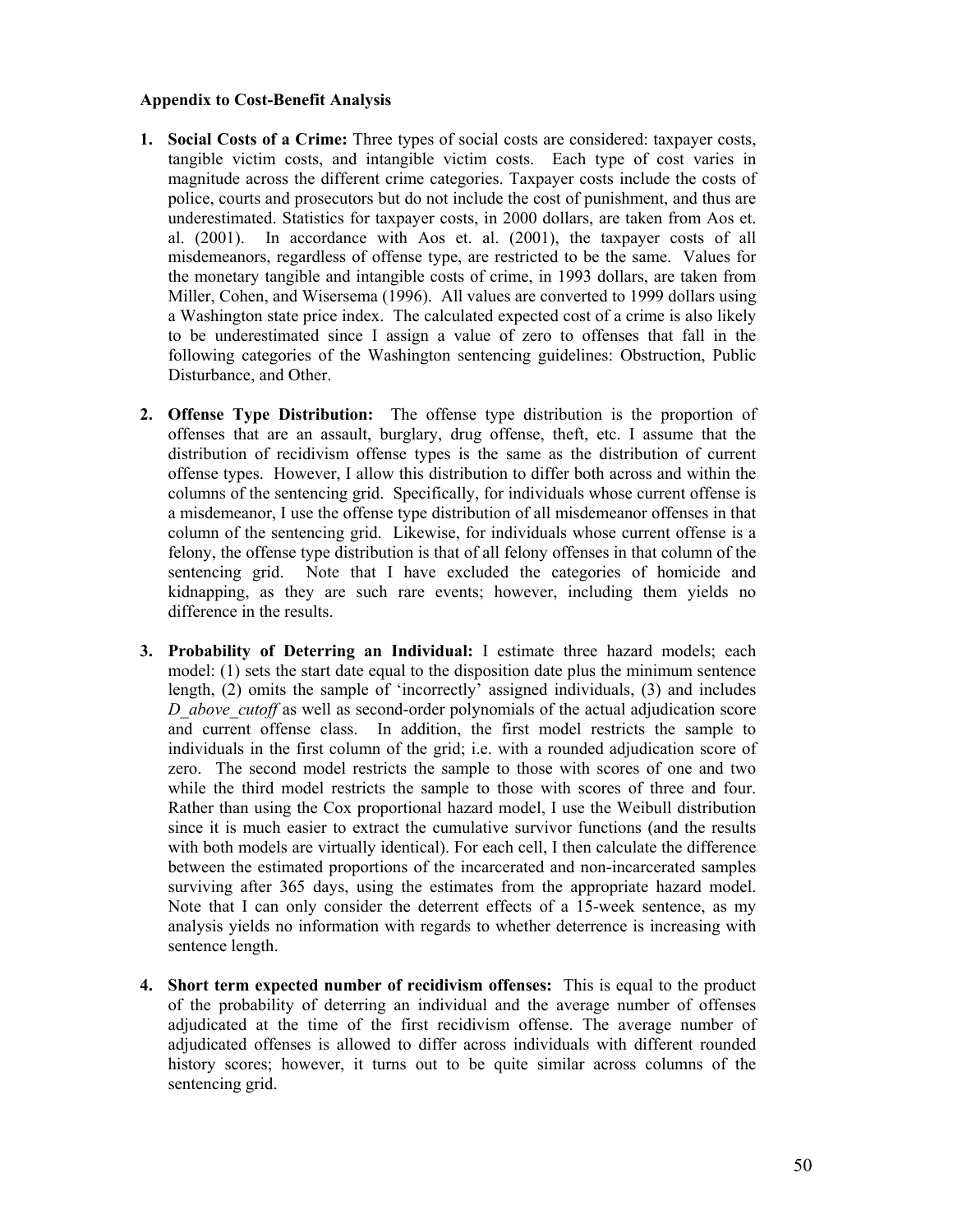- **5. Long term expected number of recidivism offenses:** As my analysis lends no insight into long term deterrence, i.e. whether or not the estimated deterrent effects persist, I still assume that an individual is deterred with the same probability as described in bullet (3) above. But, I now multiply this by 2.44 adjudicated offenses. This value is also taken from Aos et. al. (2001) and corresponds to the average number of recidivism offenses in a 7-year follow-up study of juvenile offenders placed on probation.
- **6. Average number of offenses in the 12-months prior to the current offense:** This is the average number of offenses, for individuals in each of the five columns of the sentencing grid, that were adjudicated in the twelve months prior to the date of the current offense. Note that this does differ across individuals with different histories; the average is .23 offenses for individuals with a rounded score of zero and 1.16 for individuals with a rounded score of four.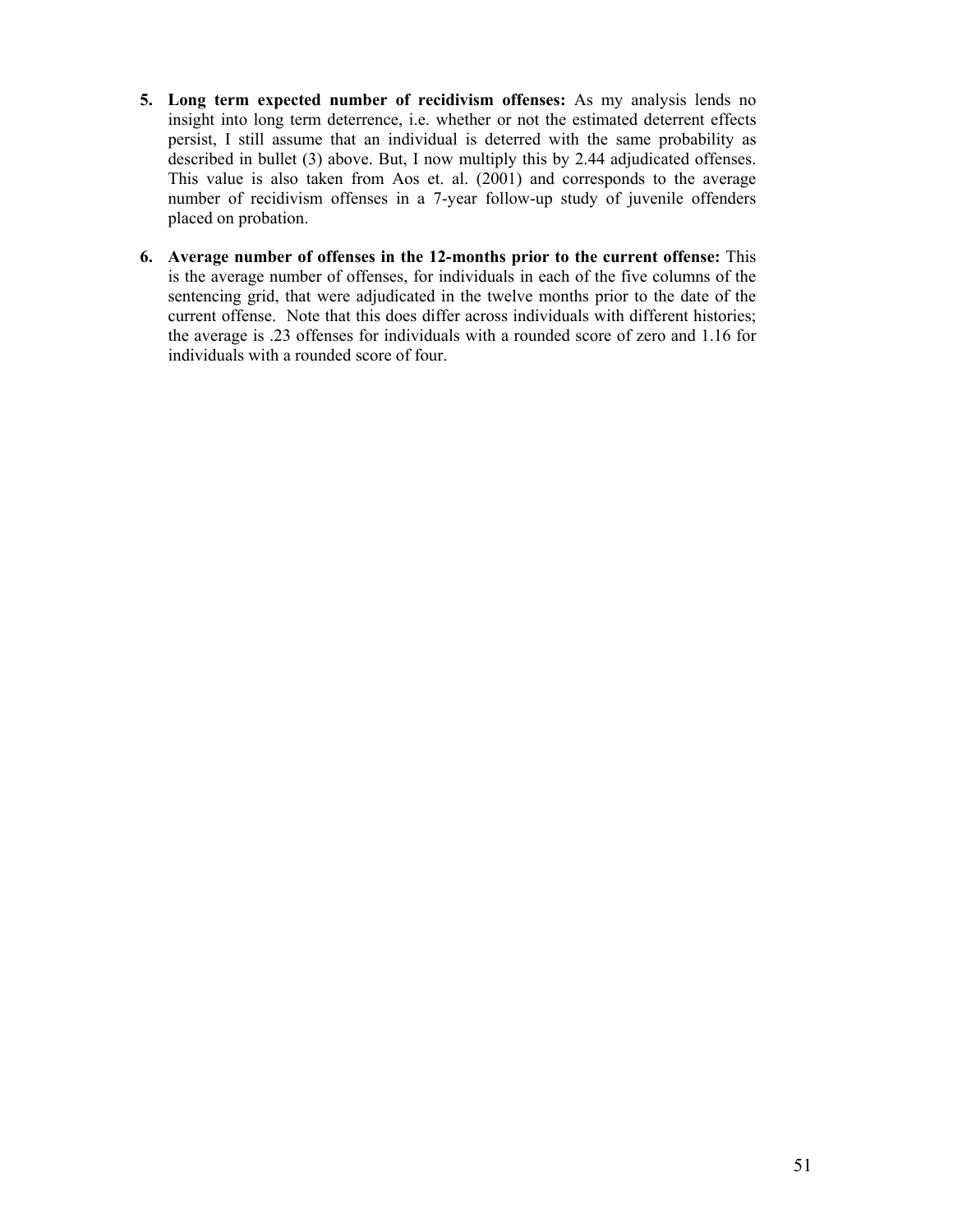# *Table 1. Variable Definitions*

| <b>Variable Name</b>                      | <b>Definition</b>                                                                                                                                                                                                                                                                                             |
|-------------------------------------------|---------------------------------------------------------------------------------------------------------------------------------------------------------------------------------------------------------------------------------------------------------------------------------------------------------------|
| D above cutoff                            | Dummy variable indicating whether the individual is in an unshaded cell of the sentencing grid; i.e. above the cutoff.                                                                                                                                                                                        |
| <b>DJR</b>                                | Dummy variable equal to one if the individual is sentenced to the Department of Juvenile Rehabilitation; this is a sentence of incarceration<br>for at least 15 weeks to a state juvenile detention facility. DJR and D_above_cutoff are equivalent when the sample of misassigned<br>individuals is dropped. |
| DJR_hat                                   | The estimated value that results from regressing DJR on D above cutoff.                                                                                                                                                                                                                                       |
| Act score                                 | The individual's actual prior adjudication score.                                                                                                                                                                                                                                                             |
| Rnd_score                                 | The rounded prior adjudication score. The actual score is rounded down to the nearest whole number.                                                                                                                                                                                                           |
| Class                                     | This is a numeric representation of the individual's current offense class. It ranges from 1 to 10 where 1 is a class E offense and 10 is an $A^+$<br>offense.                                                                                                                                                |
| Male                                      | Dummy variable equal to one if the youth is male.                                                                                                                                                                                                                                                             |
| Black                                     | Dummy variable equal to one if the youth is Black.                                                                                                                                                                                                                                                            |
| Hispanic                                  | Dummy variable equal to one if the youth is Hispanic.                                                                                                                                                                                                                                                         |
| Native                                    | Dummy variable equal to one if the youth is Native American.                                                                                                                                                                                                                                                  |
| Age_off                                   | The individual's age at the time of the offense.                                                                                                                                                                                                                                                              |
| Arson                                     | Dummy variable equal to one if the guidelines categorize the individual's current offense as "Arson and Malicious Mischief."                                                                                                                                                                                  |
| Assault                                   | Dummy variable equal to one if the guidelines categorize the individual's current offense as "Assault Other Crimes Involving Physical<br>Harm"                                                                                                                                                                |
| Burglary                                  | Dummy variable equal to one if the guidelines categorize the individual's current offense as "Burglary and Trespass."                                                                                                                                                                                         |
| Drugs                                     | Dummy variable equal to one if the guidelines categorize the individual's current offense as "Drugs."                                                                                                                                                                                                         |
| Firearm                                   | Dummy variable equal to one if the guidelines categorize the individual's current offense as "Firearms and Weapons."                                                                                                                                                                                          |
| Homicide                                  | Dummy variable equal to one if the guidelines categorize the individual's current offense as "Homicide."                                                                                                                                                                                                      |
| Motor                                     | Dummy variable equal to one if the guidelines categorize the individual's current offense as "Motor Vehicle-Related Crimes." This does<br>not include auto theft.                                                                                                                                             |
| Kidnap                                    | Dummy variable equal to one if the guidelines categorize the individual's current offense as "Kidnapping."                                                                                                                                                                                                    |
| Obstruction                               | Dummy variable equal to one if the guidelines categorize the individual's current offense as "Obstructing Governmental Operation."                                                                                                                                                                            |
| Public                                    | Dummy variable equal to one if the guidelines categorize the individual's current offense as "Public Disturbance."                                                                                                                                                                                            |
| Theft                                     | Dummy variable equal to one if the guidelines categorize the individual's current offense as "Theft, Robbery, Extortion, and Forgery."                                                                                                                                                                        |
| Sex                                       | Dummy variable equal to one if the guidelines categorize the individual's current offense as "Sex Crimes."                                                                                                                                                                                                    |
| Other                                     | Dummy variable equal to one if the guidelines categorize the individual's current offense as "Other."                                                                                                                                                                                                         |
| Pany_arson                                | Dummy variable equal to one if the guidelines categorize any of the individual's past offenses as "Arson and Malicious Mischief."                                                                                                                                                                             |
| Pany_ass                                  | Dummy variable equal to one if the guidelines categorize any of the individual's past offenses as "Assault Other Crimes Involving Physical<br>Harm"                                                                                                                                                           |
| Pany burg                                 | Dummy variable equal to one if the guidelines categorize <i>any</i> of the individual's past offenses as "Burglary and Trespass."                                                                                                                                                                             |
| Pany_drug                                 | Dummy variable equal to one if the guidelines categorize any of the individual's past offenses as "Drugs."                                                                                                                                                                                                    |
| Pany_frarm                                | Dummy variable equal to one if the guidelines categorize any of the individual's past offenses as "Firearms and Weapons."                                                                                                                                                                                     |
| Pany_hom                                  | Dummy variable equal to one if the guidelines categorize any of the individual's past offenses as "Homicide."                                                                                                                                                                                                 |
| Pany motor                                | Dummy variable equal to one if the guidelines categorize any of the individual's past offenses as "Motor Vehicle-Related Crimes." This<br>does not include auto theft.                                                                                                                                        |
| Pany kid                                  | Dummy variable equal to one if the guidelines categorize <i>any</i> of the individual's past offenses as "Kidnapping."                                                                                                                                                                                        |
| Pany obstr                                | Dummy variable equal to one if the guidelines categorize any of the individual's past offenses as "Obstructing Governmental Operation."                                                                                                                                                                       |
| Pany_public                               | Dummy variable equal to one if the guidelines categorize any of the individual's past offenses as "Public Disturbance."                                                                                                                                                                                       |
| Pany_theft                                | Dummy variable equal to one if the guidelines categorize any of the individual's past offenses as "Theft, Robbery, Extortion, and Forgery."                                                                                                                                                                   |
| Pany sex                                  | Dummy variable equal to one if the guidelines categorize <i>any</i> of the individual's past offenses as "Sex Crimes."                                                                                                                                                                                        |
| Pany other                                | Dummy variable equal to one if the guidelines categorize any of the individual's past offenses as "Other."                                                                                                                                                                                                    |
| <b>SSODA</b>                              | Dummy variable equal to one if the data set indicates that the individual was disposed under the Special Sex Offender Disposition<br>Alternative.                                                                                                                                                             |
| Manifest up                               | Dummy variable equal to one if the data set indicates that the individual received an upwards manifest injustice.                                                                                                                                                                                             |
| Manifest down                             | Dummy variable equal to one if the data set indicates that the individual received a downwards manifest injustice.                                                                                                                                                                                            |
| Drug treatment                            | Dummy variable equal to one if the data set indicates that the individual's disposition included drug treatment.                                                                                                                                                                                              |
| DJR_local                                 | Dummy variable equal to one if the data set indicates that the individual was sentenced to state incarceration (at least 15 weeks) but served<br>this sentence in a local facility.                                                                                                                           |
| Plead                                     | Dummy variable equal to one if the individual plead guilty to the offense charged.                                                                                                                                                                                                                            |
| Decline eligible                          | Dummy variable equal to one if I determine, in accordance with the Revised Code of Washington, that an individual was eligible for a<br>declination hearing (transfer to criminal court).                                                                                                                     |
| 3ref_past                                 | Dummy variable equal to one if the individual has any past cases that included three referral reasons.                                                                                                                                                                                                        |
| Any past DJR?                             | Dummy variable equal to one if the individual was ever sentenced to state incarceration prior to the date of the current offense.                                                                                                                                                                             |
| $#$ invalid for history<br>past referrals | The number of referral reasons, prior to the date of the current offense, which are invalid for criminal history.                                                                                                                                                                                             |
| Age at first referral                     | The age at which the juvenile was first referred to the court system, regardless of whether the referral was valid or invalid for criminal<br>history.                                                                                                                                                        |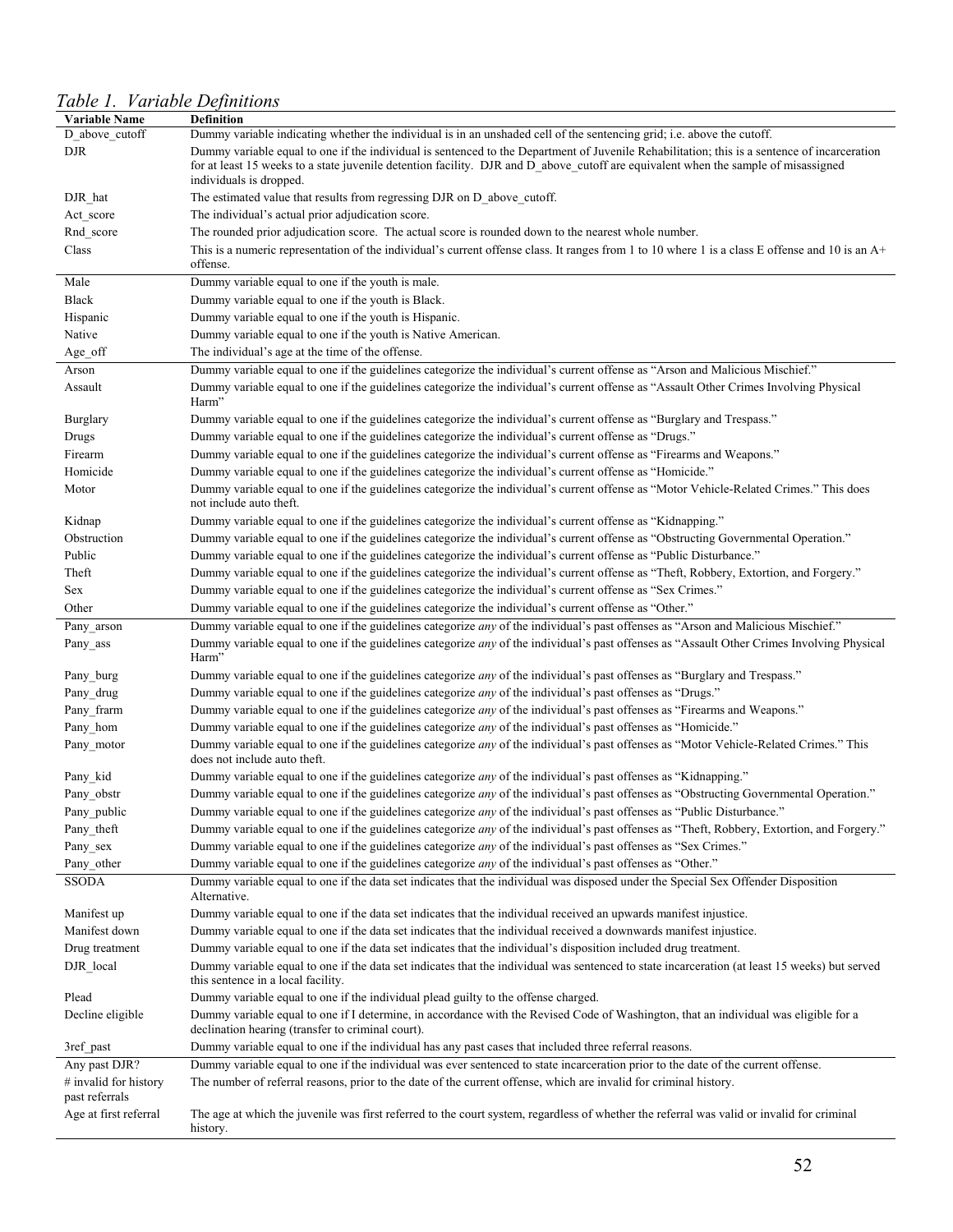|                                                      |                      |               |              | $\text{DJR} = 1$ (Sentenced to State | $\text{DJR} = 0$ (Not Sentenced to |                |  |
|------------------------------------------------------|----------------------|---------------|--------------|--------------------------------------|------------------------------------|----------------|--|
|                                                      | <b>Entire Sample</b> |               |              | Incarceration)                       | <b>State Incarceration)</b>        |                |  |
|                                                      | Mean                 | Std. Dev.     | Mean         | Std. Dev.                            | Mean                               | Std. Dev.      |  |
| <b>Demographic</b><br>Male                           | .76                  | .43           | .88          | .32                                  | .75                                | .43            |  |
| <b>Black</b>                                         | .12                  | .33           | .18          | .39                                  | .12                                | .32            |  |
| Hispanic                                             | .097                 | .30           | .13          | .34                                  | 9.5                                | .29            |  |
| Native                                               | .039                 | .19           | .036         | .19                                  | 3.9                                | .19            |  |
| Age off                                              | 15.57                | 1.56          | 15.82        | 1.41                                 | 15.6                               | 1.6            |  |
|                                                      |                      |               |              |                                      |                                    |                |  |
| <b>Current Offense</b><br>Arson                      | .085                 | .28           | .037         | .19                                  | .088                               | .28            |  |
| Assault                                              | .18                  | .39           | .19          | .39                                  | .18                                | .39            |  |
| Burglary                                             | .12                  | .32           | .15          | .36                                  | .11                                | .32            |  |
| Drugs                                                | .16                  | .36           | .088         | .28                                  | .16                                | .37            |  |
| Firearm                                              | .023                 | .15           | .028         | .16                                  | .022                               | .15            |  |
| Homicide                                             | .00049               | .022          | .0070        | .083                                 | .00010                             | .010           |  |
| Motor                                                | .016                 | .12           | .012         | .11                                  | .016                               | .12            |  |
| Kidnap                                               | .00054               | .023          | .0017        | .042                                 | .00046                             | .022           |  |
| Obstruction                                          | .016                 | .13           | .0061        | .078                                 | .017                               | .13            |  |
| Public                                               | .011                 | .11           | .00087       | .030                                 | .012                               | .11            |  |
| Theft                                                | .31                  | .46           | .28          | .45                                  | .31                                | .46            |  |
| <b>Sex</b>                                           | .021                 | .14           | .13          | .34                                  | .014                               | .12            |  |
| Other                                                | .060                 | .24           | .061         | .24                                  | .060                               | .24            |  |
| $A+$                                                 | .000049              | .0070<br>.044 | .00087       | .030                                 | $\overline{0}$<br>.00067           | $\overline{0}$ |  |
| A<br>$A-$                                            | .0019<br>.011        | .11           | .024<br>.093 | .15<br>.29                           | .0066                              | .026<br>.081   |  |
| $B+$                                                 | .029                 | .17           | .35          | .48                                  | .010                               | .099           |  |
| B                                                    | .095                 | .29           | .20          | .40                                  | .089                               | .28            |  |
| $C+$                                                 | .027                 | .16           | .050         | .22                                  | .025                               | .16            |  |
| C                                                    | .16                  | .36           | .19          | .39                                  | .15                                | .36            |  |
| $D+$                                                 | .16                  | .36           | .035         | .18                                  | .16                                | .37            |  |
| D                                                    | .33                  | .47           | .049         | .22                                  | .35                                | .48            |  |
| E                                                    | .19                  | .39           | .011         | .11                                  | .20                                | .40            |  |
| <b>Past Offense</b>                                  |                      |               |              |                                      |                                    |                |  |
| Pany arson                                           | .12                  | .33           | .24          | .43                                  | .11                                | .32            |  |
| Pany ass                                             | .17                  | .38           | .30          | .46                                  | .16                                | .37            |  |
| Pany burg                                            | .13                  | .34           | .34          | .47                                  | .12                                | .32            |  |
| Pany drug                                            | .13                  | .33           | .17          | .38                                  | .12                                | .33            |  |
| Pany fram                                            | .032                 | .18           | .076         | .26                                  | .030                               | .17            |  |
| Pany hom                                             | .00015               | .012          | .0017        | .042                                 | .000052                            | .0072          |  |
| Pany motor                                           | .031                 | .17           | .064         | .24                                  | .029                               | .17            |  |
| Pany kid                                             | .00058               | .024          | .00087       | .030                                 | .00057                             | .024           |  |
| Pany obstr                                           | .022                 | .15           | .056         | .23                                  | .020                               | .14            |  |
| Pany public                                          | .013                 | .11           | .022         | .15                                  | .013                               | .11            |  |
| Pany theft                                           | .34                  | .47           | .52          | .50                                  | .33                                | .47            |  |
| Pany sex<br>Pany other                               | .013<br>.057         | .11<br>.23    | .042<br>.13  | .20<br>.34                           | .011<br>.052                       | .11<br>.22     |  |
| Rnd $score = 0$                                      | .78                  | .41           | .46          | .50                                  | .80                                | .40            |  |
| Rnd $score = 1$                                      | .11                  | .32           | .13          | .34                                  | .11                                | .32            |  |
| Rnd $score = 2$                                      | .046                 | .21           | .11          | .31                                  | .042                               | .20            |  |
| Rnd $score = 3$                                      | .026                 | .16           | .10          | .30                                  | .022                               | .15            |  |
| $Rnd\_score = 4$                                     | .031                 | .17           | .20          | .40                                  | .021                               | .14            |  |
|                                                      |                      |               |              |                                      |                                    |                |  |
| <b>Recidivism Offense</b><br>Recidivate (Disp. Date) | .27                  | .44           | .22          | .41                                  | .27                                | .44            |  |
| Censor 18 (Disp. Date)                               | .28                  | .45           | .35          | .48                                  | .27                                | .45            |  |
| Censor end (Disp. Date)                              | .45                  | .50           | .43          | .50                                  | .45                                | .50            |  |
| Recid. Drug (Disp. Date)                             | .056                 | .23           | .038         | .19                                  | .057                               | .23            |  |
| Recid. Viol. (Disp. Date)                            | .061                 | .24           | .059         | .24                                  | .061                               | .24            |  |
| Recid. Prop. (Disp. Date)                            | .17                  | .38           | .14          | .34                                  | .17                                | .38            |  |
| Recidivate (+ Min Sent.)                             | .27                  | .44           | .19          | .39                                  | .27                                | .44            |  |
| Censor $18 (+ Min Sent.)$                            | .28                  | .45           | .37          | .48                                  | .27                                | .45            |  |
| Censor end (+ Min Sent.)                             | .45                  | .50           | .44          | .50                                  | .46                                | .50            |  |
| Recid. Drug (+ Min Sent.)                            | .056                 | .23           | .037         | .19                                  | .057                               | .23            |  |
| Recid. Viol. (+ Min Sent.)                           | .060                 | .24           | .047         | .21                                  | .061                               | .24            |  |
| Recid. Prop. (+ Min Sent.)                           | .17                  | .37           | .12          | .33                                  | .17                                | .38            |  |
| # Observations                                       | 20,542               |               | 1,147        |                                      | 19,395                             |                |  |

## *Table 2. Summary Statistics*

Note that approximately 1,250 individuals are missing information concerning their race; so as to not lose these observations, I include a dummy variable indicating that this information is missing.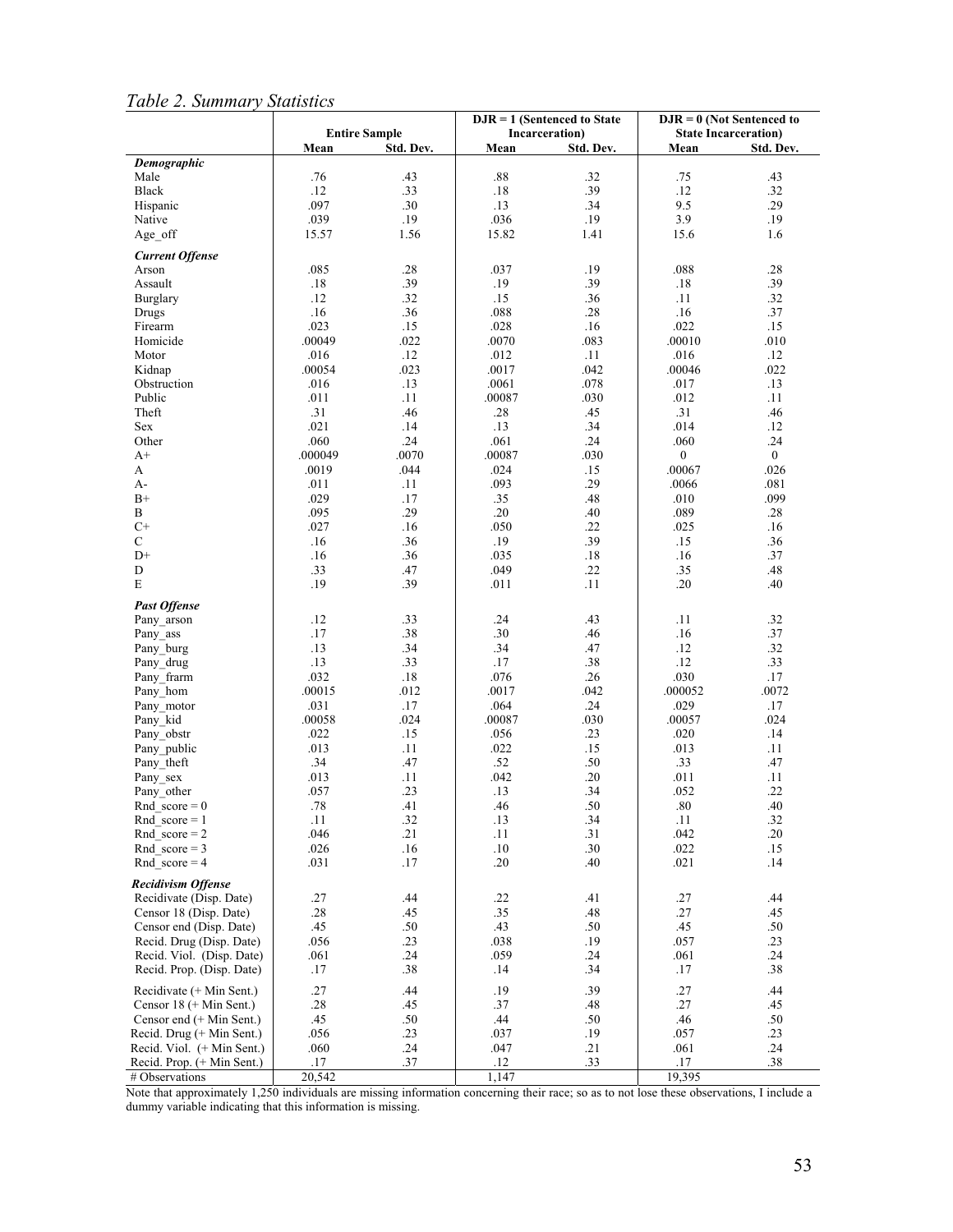| <i>Luvic J.</i> |                  | Correlates of Assignment to 100 That she or 100 Bentent I unistments |                  |                    |                    |                    |
|-----------------|------------------|----------------------------------------------------------------------|------------------|--------------------|--------------------|--------------------|
|                 | (1)<br>Too Harsh | (2)<br>Too Harsh                                                     | (3)<br>Too Harsh | (4)<br>Too Lenient | (5)<br>Too Lenient | (6)<br>Too Lenient |
| Male            | $0.0094***$      | $0.0077***$                                                          | $0.0062***$      | $0.0080***$        | $0.0076***$        | $0.0065***$        |
|                 | (4.28)           | (3.59)                                                               | (2.91)           | (3.91)             | (3.95)             | (3.39)             |
| <b>Black</b>    | $0.0090***$      | $0.0102***$                                                          | $0.0097***$      | $0.0102***$        | $0.0098***$        | $0.0098***$        |
|                 | (3.00)           | (3.51)                                                               | (3.38)           | (3.69)             | (3.79)             | (3.77)             |
|                 |                  |                                                                      |                  |                    |                    |                    |
| Hispanic        | 0.0029           | 0.0026                                                               | 0.0018           | 0.0013             | $-0.0001$          | $-0.0018$          |
|                 | (0.90)           | (0.81)                                                               | (0.55)           | (0.42)             | (0.02)             | (0.63)             |
| Native          | $-0.0014$        | $-0.0021$                                                            | $-0.0029$        | 0.0057             | 0.0059             | 0.0041             |
|                 | (0.29)           | (0.43)                                                               | (0.61)           | (1.24)             | (1.36)             | (0.95)             |
| Age_off         | $-0.0003$        | $-0.0000$                                                            | $-0.0015**$      | $0.0025***$        | $0.0022***$        | $0.0017***$        |
|                 | (0.55)           | (0.01)                                                               | (2.47)           | (4.50)             | (4.22)             | (3.20)             |
|                 | 0.0062           | 0.0051                                                               | 0.0017           | 0.0178             | 0.0162             | 0.0123             |
| Arson           | (0.05)           | (0.04)                                                               | (0.01)           | (0.15)             | (0.14)             | (0.11)             |
|                 |                  |                                                                      |                  |                    |                    |                    |
| Assault         | 0.0164           | 0.0148                                                               | 0.0090           | 0.0188             | 0.0154             | 0.0119             |
|                 | (0.12)           | (0.12)                                                               | (0.07)           | (0.15)             | (0.13)             | (0.10)             |
| <b>Burg</b>     | 0.0141           | 0.0129                                                               | 0.0106           | 0.0275             | 0.0255             | 0.0216             |
|                 | (0.11)           | (0.10)                                                               | (0.08)           | (0.22)             | (0.22)             | (0.19)             |
| <b>Drugs</b>    | 0.0134           | 0.0132                                                               | 0.0115           | 0.0080             | 0.0078             | 0.0031             |
|                 | (0.10)           | (0.10)                                                               | (0.09)           | (0.07)             | (0.07)             | (0.03)             |
|                 |                  |                                                                      |                  |                    |                    |                    |
| Firearm         | 0.0136           | 0.0128                                                               | 0.0106           | 0.0267             | 0.0247             | 0.0197             |
|                 | (0.10)           | (0.10)                                                               | (0.08)           | (0.22)             | (0.21)             | (0.17)             |
| Hom             | 0.1982           | 0.1991                                                               | 0.1992           | 0.0005             | 0.0021             | 0.0016             |
|                 | (1.42)           | (1.47)                                                               | (1.49)           | (0.00)             | (0.02)             | (0.01)             |
| Kidnap          | $-0.0016$        | $-0.0014$                                                            | $-0.0241$        | 0.0011             | 0.0020             | 0.0032             |
|                 | (0.01)           | (0.01)                                                               | (0.18)           | (0.01)             | (0.02)             | (0.03)             |
| Motor           | 0.0001           | 0.0003                                                               | $-0.0022$        | 0.0122             | 0.0086             | 0.0041             |
|                 | (0.00)           | (0.00)                                                               | (0.02)           | (0.10)             | (0.07)             | (0.04)             |
|                 |                  |                                                                      |                  |                    |                    |                    |
| Obstruct        | 0.0121           | 0.0103                                                               | 0.0081           | 0.0013             | 0.0019             | $-0.0040$          |
|                 | (0.09)           | (0.08)                                                               | (0.06)           | (0.01)             | (0.02)             | (0.03)             |
| Other           | 0.0102           | 0.0084                                                               | 0.0059           | 0.0294             | 0.0238             | 0.0197             |
|                 | (0.08)           | (0.06)                                                               | (0.05)           | (0.24)             | (0.21)             | (0.17)             |
| Public          | 0.0006           | 0.0007                                                               | $-0.0014$        | 0.0071             | 0.0049             | 0.0005             |
|                 | (0.00)           | (0.01)                                                               | (0.01)           | (0.06)             | (0.04)             | (0.00)             |
|                 | $0.3663***$      | $0.3005**$                                                           | $0.2605**$       |                    | 0.0221             | 0.0259             |
| Sex             |                  |                                                                      |                  | 0.0397             |                    |                    |
|                 | (2.76)           | (2.33)                                                               | (2.04)           | (0.32)             | (0.19)             | (0.22)             |
| Theft           | 0.0149           | 0.0143                                                               | 0.0102           | 0.0171             | 0.0149             | 0.0112             |
|                 | (0.11)           | (0.11)                                                               | (0.08)           | (0.14)             | (0.13)             | (0.10)             |
| <b>SSODA</b>    |                  | $0.4139***$                                                          | $0.4292***$      |                    | $-0.0339**$        | $-0.0349**$        |
|                 |                  | (24.29)                                                              | (25.47)          |                    | (2.23)             | (2.30)             |
| Manifest Up     |                  | $-0.0412***$                                                         | $-0.0540***$     |                    | $0.5957***$        | $0.5918***$        |
|                 |                  | (3.17)                                                               | (4.20)           |                    | (51.44)            | (51.13)            |
|                 |                  |                                                                      |                  |                    |                    |                    |
| Manifest Down   |                  | $0.5306***$                                                          | $0.5207***$      |                    | $0.1014***$        | $0.1018***$        |
|                 |                  | (16.94)                                                              | (16.82)          |                    | (3.62)             | (3.65)             |
| Drug Treatment  |                  | 0.0003                                                               | 0.0009           |                    | $-0.0092$          | $-0.0101$          |
|                 |                  | (0.02)                                                               | (0.06)           |                    | (0.71)             | (0.79)             |
|                 |                  |                                                                      |                  |                    |                    |                    |

*Table 3. Correlates of Assignment to Too Harsh or Too Lenient Punishments*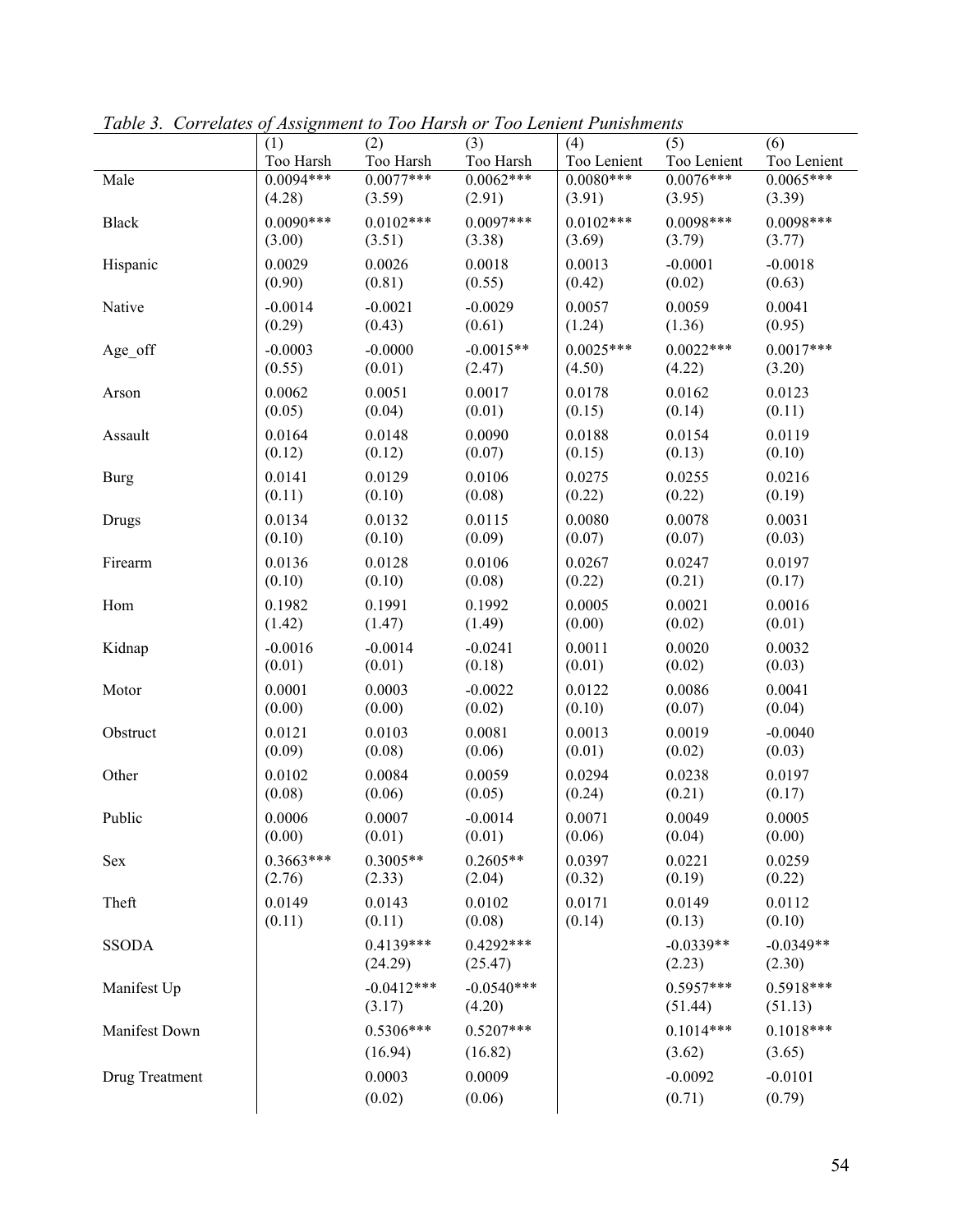| DJR local                  |            | $0.4475***$ | $0.4458***$ |                | $-0.0053$      | $-0.0088$    |
|----------------------------|------------|-------------|-------------|----------------|----------------|--------------|
|                            |            | (18.64)     | (18.79)     |                | (0.25)         | (0.41)       |
| Plead                      |            | 0.0026      | 0.0025      |                | $0.0052**$     | 0.0034       |
|                            |            | (0.90)      | (0.88)      |                | (1.99)         | (1.31)       |
| Decline eligible           |            |             | $0.2260***$ |                |                | $-0.0415***$ |
|                            |            |             | (22.18)     |                |                | (4.52)       |
| 3ref past                  |            |             | $0.0063**$  |                |                | $0.0209***$  |
|                            |            |             | (2.56)      |                |                | (9.33)       |
| Constant                   | $-0.0039$  | $-0.0102$   | 0.0155      | $-0.0496$      | $-0.0496$      | $-0.0383$    |
|                            | (0.03)     | (0.08)      | (0.12)      | (0.40)         | (0.43)         | (0.33)       |
| Demographics               | <b>YES</b> | <b>YES</b>  | <b>YES</b>  | <b>YES</b>     | <b>YES</b>     | <b>YES</b>   |
| Current Offense Type       | <b>YES</b> | <b>YES</b>  | <b>YES</b>  | <b>YES</b>     | <b>YES</b>     | <b>YES</b>   |
| Non-DJR Disposition        | NO         | <b>YES</b>  | <b>YES</b>  | N <sub>O</sub> | <b>YES</b>     | <b>YES</b>   |
| Reasons                    |            |             |             |                |                |              |
| Eligible for               | NO         | NO          | <b>YES</b>  | NO.            | N <sub>O</sub> | <b>YES</b>   |
| <b>Declination Hearing</b> |            |             |             |                |                |              |
| 3 Referral Reasons in      | NO         | NO          | <b>YES</b>  | NO             | NO             | <b>YES</b>   |
| Past                       |            |             |             |                |                |              |
| Observations               | 20542      | 20542       | 20542       | 20542          | 20542          | 20542        |
| R-squared                  | 0.13       | 0.18        | 0.20        | 0.01           | 0.12           | 0.12         |

Absolute value of t statistics in parentheses. \* significant at 10%; \*\* significant at 5%; \*\*\* significant at 1%. The dependent variable for the specifications in the first three columns of the above table is a dummy variable denoted 'Too Harsh'. This variable is equal to one when my placement of the individual on the sentencing grid indicates that he is above the cutoff and should be sentenced to DJR but the data indicates that he did not receive a sentence of DJR. Similarly, the dependent variable in the latter three columns, 'Too Lenient', is equal to one when the individual is actually sentenced to DJR but my placement of the individual on the grid indicates that he should not be.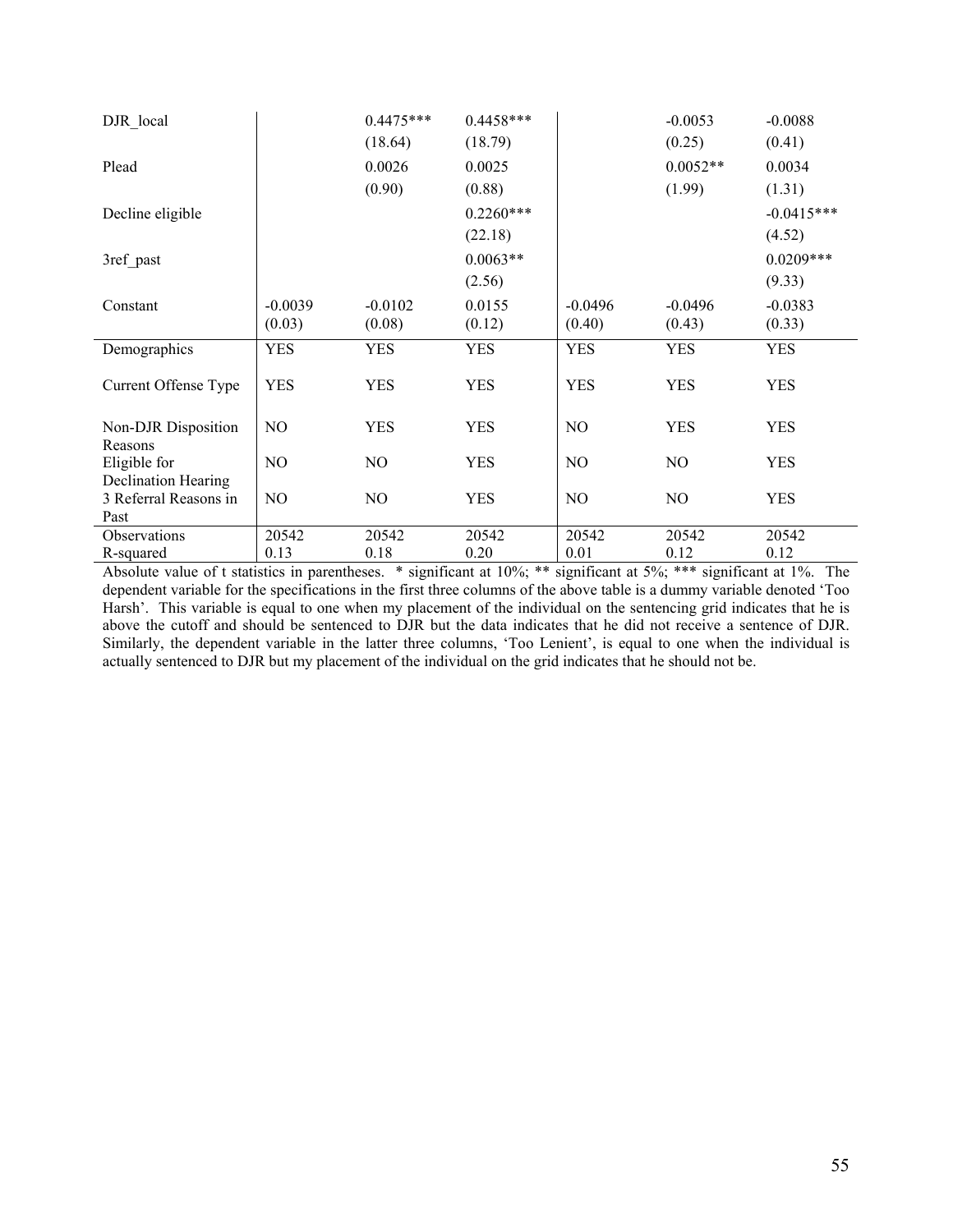|                     |                       | As if DJR random and<br><b>Ignorant of Sentencing Grid</b> |                  | <b>Assumes Sharp RD Design</b> |                          |                        | <b>Fuzzy RD Design</b><br><b>Drop Incorrectly Assigned Sample</b> |                       |                       | <b>Fuzzy RD Design</b><br><b>Two-Stage Approach</b> |                          |                          |
|---------------------|-----------------------|------------------------------------------------------------|------------------|--------------------------------|--------------------------|------------------------|-------------------------------------------------------------------|-----------------------|-----------------------|-----------------------------------------------------|--------------------------|--------------------------|
|                     | (1)                   | (2)                                                        | (3)              | (4)                            | (5)                      | (6)                    | (7)                                                               | (8)                   | (9)                   | (10)                                                | (11)                     | (12)                     |
| <b>DJR</b>          | $0.6533***$<br>(6.56) | $0.8194***$<br>(2.87)                                      | 0.9538<br>(0.60) |                                |                          |                        |                                                                   |                       |                       |                                                     |                          |                          |
| D_above_cutoff      |                       |                                                            |                  | $0.6147***$<br>(5.48)          | $0.7001***$<br>(3.87)    | $0.7440***$<br>(2.94)  | $0.5152***$<br>(6.68)                                             | $0.6451***$<br>(4.26) | $0.7261***$<br>(2.80) |                                                     |                          |                          |
| DJR_hat             |                       |                                                            |                  |                                |                          |                        |                                                                   |                       |                       | $0.4439***$<br>(5.50)                               | $0.5516***$<br>(4.03)    | $0.6106***$<br>(2.72)    |
| Act_score           |                       |                                                            |                  | $1.4625***$<br>(15.19)         | 1.4860***<br>(15.51)     | 1.4955***<br>(15.15)   | 1.4796***<br>(15.20)                                              | 1.4906***<br>(15.23)  | 1.4926***<br>(14.73)  | $1.5001***$<br>(13.82)                              | 1.5138***<br>(14.70)     | 1.5188***<br>(13.80)     |
| $Act\_score^2$      |                       |                                                            |                  | $0.9565***$<br>(9.06)          | $0.9543***$<br>(9.19)    | $0.9545***$<br>(8.70)  | $0.9576***$<br>(8.60)                                             | $0.9558***$<br>(8.70) | $0.9563***$<br>(8.18) | $0.9557***$<br>(7.59)                               | $0.9537***$<br>(7.97)    | $0.9540***$<br>(7.05)    |
| Class               |                       |                                                            |                  | $1.1735***$<br>(4.44)          | $1.1650***$<br>(4.16)    | $1.1631***$<br>(3.99)  | $1.1674***$<br>(4.11)                                             | $1.1447***$<br>(3.51) | 1.1336***<br>(3.15)   | 1.1982***<br>(5.25)                                 | $1.1829***$<br>(4.69)    | $1.1779***$<br>(4.47)    |
| Class <sup>2</sup>  |                       |                                                            |                  | 0.9758***<br>(4.79)            | $0.9775***$<br>(4.34)    | 0.9783***<br>(4.04)    | $0.9776***$<br>(4.19)                                             | 0.9808***<br>(3.50)   | $0.9827***$<br>(3.04) | $0.9740***$<br>(5.41)                               | $0.9762***$<br>(4.74)    | $0.9772***$<br>(4.35)    |
| <b>Start Date</b>   | Disp.                 | $Disp. +$<br>Min                                           | Disp.<br>$+$ Max | Disp.                          | $_{\rm{Disp. +}}$<br>Min | $_{\rm Disp.}+$<br>Max | Disp.                                                             | Disp. $+$<br>Min      | Disp. $+$<br>Max      | Disp.                                               | $_{\rm{Disp. +}}$<br>Min | $_{\rm{Disp. +}}$<br>Max |
| <b>Observations</b> | 19495                 | 19217                                                      | 18587            | 19495                          | 19217                    | 18587                  | 18809                                                             | 18615                 | 18082                 | 19495                                               | 19217                    | 18587                    |

*Table 4. Cox Proportional Hazard Estimates -- Introducing Different Estimation Methods and Start Dates* 

Absolute value of z statistics in parentheses. \* significant at 10%; \*\*\* significant at 5%; \*\*\* significant at 1%. Each column presents the hazard ratios that result from estimating a Cox proportional hazard model with the covariates noted in the table; a value greater than one indicates an exacerbation effect and a value less than one indicates a deterrent effect. The start date, or date at which the individual becomes at risk of recidivating, varies across the specifications: "Disp" indicates that the disposition date is the start date, "Disp. + Min" indicates that the disposition date plus the minimum sentence is the start date, and "Disp. + Max" indicates that the disposition date plus the maximum sentence is the start date. The first stage used in columns (10), (11), and (12) is estimated by regressing *DJR* on *D\_above\_cutoff* and the second order polynomials of Act\_score and Class. In this specification, the coefficient *on D\_above\_cutoff* is .5993 with a t-statistic of 81.96; the  $R^2$  for the first stage regression is .48. Note that the z-statistics in these columns are based on bootstrapped standard errors with 500 replications.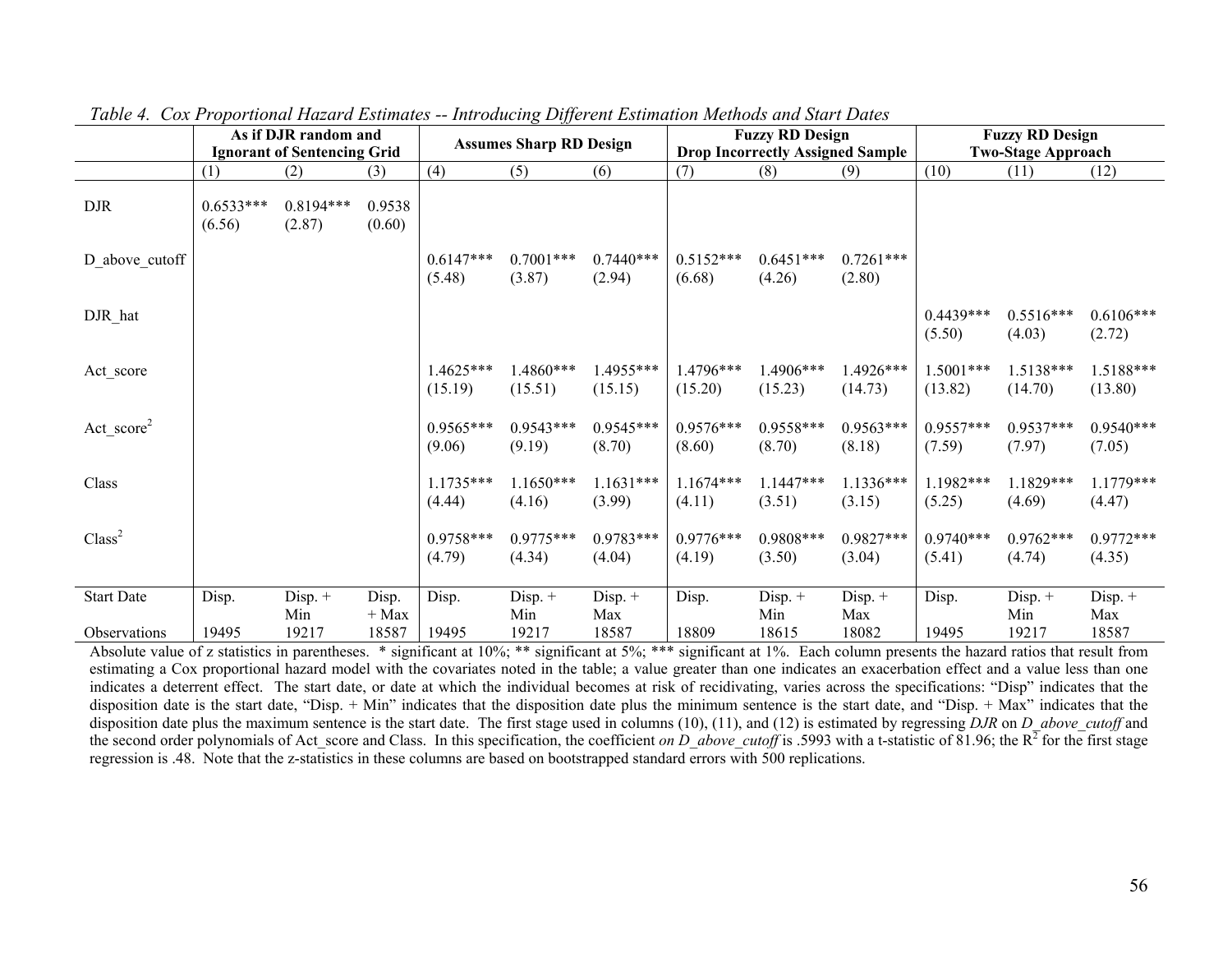|                        | (1)                  | (2)                                          | (3)                                                           | (4)                                                                            | (5)        | (6)          | (7)       | (8)           | (9)        |
|------------------------|----------------------|----------------------------------------------|---------------------------------------------------------------|--------------------------------------------------------------------------------|------------|--------------|-----------|---------------|------------|
|                        | $\hat{\lambda}(x_1)$ | $\lambda$ (x <sub>1</sub> , x <sub>2</sub> ) | $\lambda$ (x <sub>1</sub> , x <sub>2</sub> , x <sub>3</sub> ) | $\lambda$ (x <sub>1</sub> , x <sub>2</sub> , x <sub>3</sub> , x <sub>4</sub> ) | Male       | <b>Black</b> | Hispanic  | <b>Native</b> | Age off    |
| D_above_cutoff         | $-0.00$              | 0.00                                         | $-0.00$                                                       | $-0.00$                                                                        | $-0.13***$ | $0.13***$    | $-0.00$   | $-0.01$       | $-0.19**$  |
|                        | (0.28)               | (0.18)                                       | (0.69)                                                        | (1.22)                                                                         | (6.48)     | (8.14)       | (0.00)    | (0.86)        | (2.51)     |
| Act Score              | $-0.00$              | $0.07***$                                    | $0.07***$                                                     | $0.07***$                                                                      | $0.08***$  | 0.01         | $0.02***$ | $0.01**$      | $0.58***$  |
|                        | (0.55)               | (67.99)                                      | (65.16)                                                       | (61.17)                                                                        | (13.98)    | (1.53)       | (4.82)    | (2.24)        | (29.59)    |
| Act Score <sup>2</sup> | $0.00**$             | $-0.01***$                                   | $-0.01***$                                                    | $-0.00***$                                                                     | $-0.00***$ | $-0.00$      | $-0.00**$ | $-0.00$       | $-0.05***$ |
|                        | (2.26)               | (27.81)                                      | (26.69)                                                       | (21.86)                                                                        | (5.11)     | (1.05)       | (2.40)    | (1.55)        | (16.28)    |
| Class                  | 0.00                 | $0.00**$                                     | $0.02***$                                                     | $0.02***$                                                                      | $-0.06***$ | $0.05***$    | $-0.01**$ | $-0.01*$      | $-0.33***$ |
|                        | (1.39)               | (2.17)                                       | (14.70)                                                       | (13.66)                                                                        | (8.25)     | (8.85)       | (2.46)    | (1.67)        | (11.63)    |
| Class <sup>2</sup>     | $0.00*$              | $-0.00$                                      | $-0.00***$                                                    | $-0.00***$                                                                     | $0.01***$  | $-0.01***$   | $0.00***$ | 0.00          | $0.04***$  |
|                        | (1.65)               | (0.20)                                       | (12.62)                                                       | (11.56)                                                                        | (11.48)    | (9.04)       | (3.12)    | (1.25)        | (9.30)     |
|                        | $0.41***$            | $0.20***$                                    | $0.17***$                                                     | $0.15***$                                                                      | $0.77***$  | $0.04***$    | $0.10***$ | $0.05***$     | 15.84***   |
| Constant               | (126.52)             | (85.12)                                      |                                                               |                                                                                |            |              |           |               | (369.76)   |
|                        |                      |                                              | (70.01)                                                       | (66.63)                                                                        | (63.81)    | (4.27)       | (11.53)   | (8.33)        |            |
| Observations           | 18615                | 18615                                        | 18615                                                         | 18615                                                                          | 19798      | 18604        | 18604     | 18604         | 19803      |
| R-squared              | 0.01                 | 0.33                                         | 0.31                                                          | 0.31                                                                           | 0.03       | 0.01         | 0.00      | 0.00          | 0.07       |

*Table 5. Examination of Whether Observable Characteristics Vary Discontinuously At the Cutoff* 

Absolute value of t statistics in parentheses. \* significant at 10%; \*\* significant at 5%; \*\*\* significant at 1%. Each column corresponds to the estimation of a linear probability model, where the dependent variable is indicated in the second row of the table and all independent variables are listed in the table. The dependent variable in the first four columns is obtained by estimating a Cox proportional hazard model when the only covariates are a subset of  $X_i$ . The resulting estimate of the hazard ratio,

 $\hat{\lambda}$ , is then used as the dependent variable.  $\mathbf{x}_1$  includes race, gender, and age variables;  $\mathbf{x}_2$  includes past offense type dummy variables;  $\mathbf{x}_3$  includes current offense type dummy variables; and **x<sub>4</sub>** includes whether the individual was sentenced to DJR in the past, the number of past invalid for history referrals, and the age at first referral.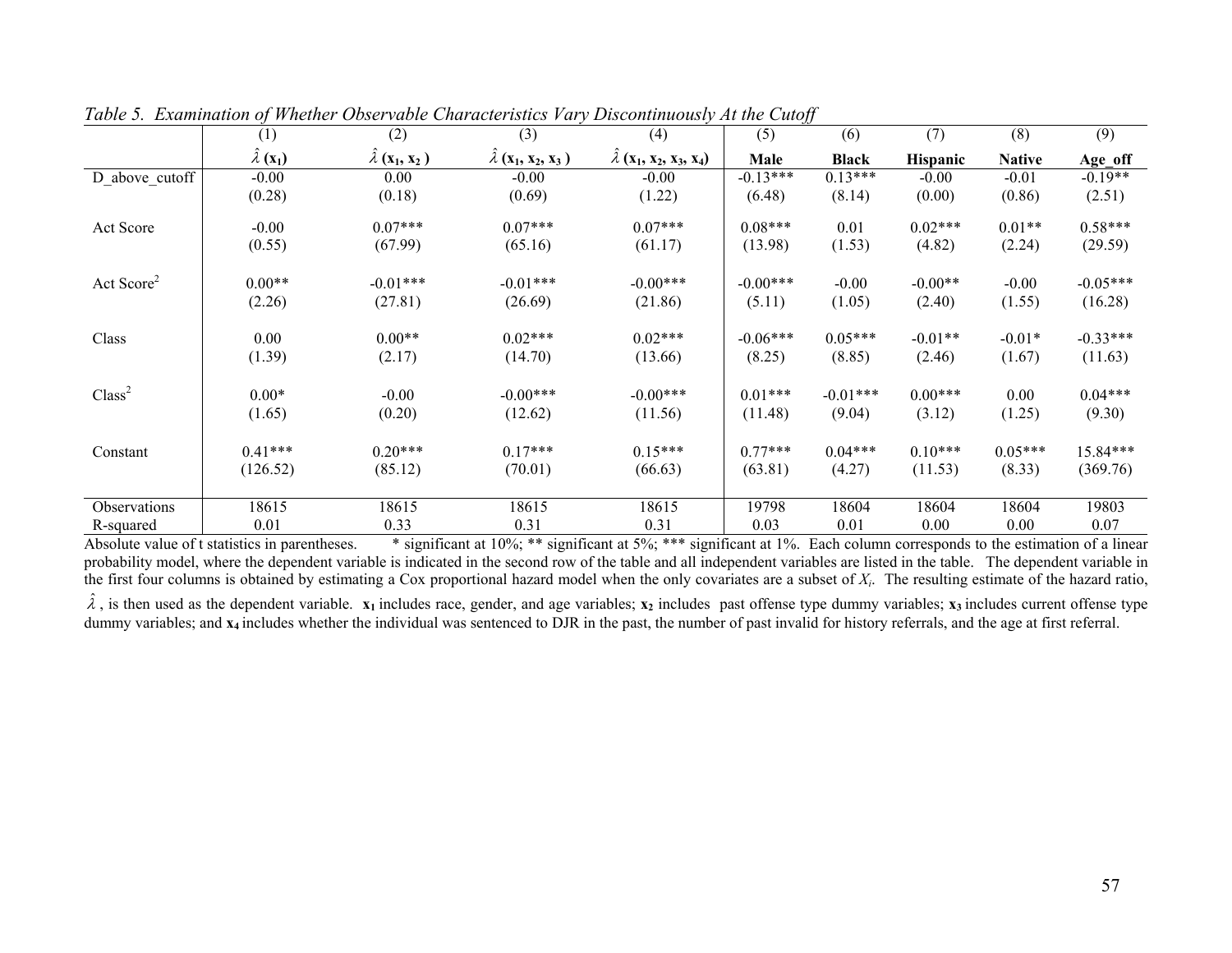| Table 0. Robusiness of Estimated Treatment Effect to Controls for Covariates |             |             |             |             |             |             |             |
|------------------------------------------------------------------------------|-------------|-------------|-------------|-------------|-------------|-------------|-------------|
|                                                                              | (1)         | (2)         | (3)         | (4)         | (5)         | (6)         | (7)         |
| <b>DJR</b>                                                                   | $0.6451***$ | $0.6342***$ | $0.6384***$ | $0.6389***$ | $0.6609***$ | $0.6623***$ | $0.6814***$ |
|                                                                              | (4.26)      | (4.41)      | (4.33)      | (4.30)      | (3.90)      | (3.87)      | (3.60)      |
|                                                                              | 1.4906***   | 1.5395***   | $1.2267***$ | $1.2485***$ | $1.2506***$ | 1.1975***   | 1.1758***   |
| Act_score                                                                    |             |             |             |             |             |             |             |
|                                                                              | (15.23)     | (15.72)     | (4.95)      | (5.33)      | (5.35)      | (4.22)      | (3.82)      |
| $Act\_score^2$                                                               | 0.9558***   | 0.9509***   | $0.9730***$ | $0.9717***$ | $0.9713***$ | $0.9718***$ | $0.9741***$ |
|                                                                              | (8.70)      | (9.34)      | (4.67)      | (4.83)      | (4.88)      | (4.75)      | (4.41)      |
|                                                                              |             |             |             |             |             |             |             |
| Class                                                                        | $1.1447***$ | $1.1267***$ | $1.1375***$ | $1.1468***$ | $1.1121*$   | 1.1118*     | 1.0913      |
|                                                                              | (3.51)      | (3.06)      | (3.28)      | (3.46)      | (1.91)      | (1.90)      | (1.57)      |
| Class <sup>2</sup>                                                           | 0.9808***   | $0.9808***$ | $0.9799***$ | $0.9791***$ | $0.9827**$  | $0.9827**$  | $0.9847**$  |
|                                                                              |             |             |             |             |             |             |             |
|                                                                              | (3.50)      | (3.46)      | (3.60)      | (3.72)      | (2.25)      | (2.24)      | (1.99)      |
| Male                                                                         |             | 1.4972***   | 1.4935***   | $1.5013***$ | $1.5154***$ | 1.5248***   | 1.5083***   |
|                                                                              |             | (11.27)     | (11.10)     | (11.23)     | (11.40)     | (11.56)     | (11.26)     |
|                                                                              |             |             |             |             |             |             |             |
| <b>Black</b>                                                                 |             | $1.2022***$ | $1.2120***$ | 1.2489***   | $1.2443***$ | 1.2392***   | 1.2391***   |
|                                                                              |             | (4.41)      | (4.57)      | (5.00)      | (4.91)      | (4.81)      | (4.81)      |
| Hispanic                                                                     |             | $1.1719***$ | 1.1789***   | $1.2704***$ | $1.2712***$ | 1.2580***   | 1.2546***   |
|                                                                              |             |             | (3.50)      | (4.63)      | (4.63)      | (4.42)      | (4.37)      |
|                                                                              |             | (3.39)      |             |             |             |             |             |
| Native                                                                       |             | 1.1978***   | 1.1999***   | 1.1981**    | $1.2002**$  | $1.1635**$  | $1.1721**$  |
|                                                                              |             | (2.66)      | (2.68)      | (2.53)      | (2.55)      | (2.11)      | (2.22)      |
|                                                                              |             |             |             |             |             |             |             |
| Age_off                                                                      |             | $0.8793***$ | $0.8735***$ | $0.8714***$ | $0.8707***$ | $0.8738***$ | $0.8717***$ |
|                                                                              |             | (13.28)     | (13.72)     | (13.91)     | (13.79)     | (11.27)     | (11.47)     |
| Pany_arson                                                                   |             |             | $1.1886***$ | $1.1880***$ | $1.1905***$ | $1.1618***$ | $1.1633***$ |
|                                                                              |             |             | (4.00)      | (3.97)      | (4.01)      | (3.42)      | (3.45)      |
|                                                                              |             |             |             |             |             |             |             |
| Pany_ass                                                                     |             |             | $1.2142***$ | $1.2056***$ | 1.2139***   | $1.1776***$ | $1.1669***$ |
|                                                                              |             |             | (5.16)      | (4.94)      | (5.09)      | (4.22)      | (3.99)      |
|                                                                              |             |             |             |             |             |             |             |
| Pany_burg                                                                    |             |             | $1.1315***$ | $1.1075**$  | 1.0994**    | 1.0740      | 1.0736      |
|                                                                              |             |             | (2.66)      | (2.19)      | (2.03)      | (1.52)      | (1.52)      |
| Pany_drug                                                                    |             |             | $1.0946**$  | 1.0792*     | 1.0792*     | 1.0545      | 1.0627      |
|                                                                              |             |             | (2.03)      | (1.70)      | (1.69)      | (1.17)      | (1.34)      |
|                                                                              |             |             |             |             |             |             |             |
| Pany_frarm                                                                   |             |             | 1.1177      | 1.1266*     | 1.1309*     | 1.0993      | 1.0942      |
|                                                                              |             |             | (1.58)      | (1.69)      | (1.74)      | (1.33)      | (1.27)      |
|                                                                              |             |             |             |             | 0.2441      |             |             |
| Pany_kid                                                                     |             |             | 0.2336      | 0.2467      |             | 0.2242      | 0.2558      |
|                                                                              |             |             | (1.45)      | (1.40)      | (1.41)      | (1.49)      | (1.36)      |
| Pany motor                                                                   |             |             | 1.0401      | 1.0335      | 1.0267      | 1.0325      | 1.0206      |
|                                                                              |             |             | (0.48)      | (0.40)      | (0.32)      | (0.39)      | (0.25)      |
|                                                                              |             |             |             |             |             |             |             |
| Pany _obstr                                                                  |             |             | 1.0382      | 1.0361      | 1.0288      | 0.9986      | 0.9954      |
|                                                                              |             |             | (0.42)      | (0.40)      | (0.32)      | (0.02)      | (0.05)      |
| Pany_other                                                                   |             |             | $1.1023*$   | 1.0770      | 1.0771      | 1.0447      | 1.0499      |
|                                                                              |             |             |             |             |             |             |             |
|                                                                              |             |             | (1.70)      | (1.29)      | (1.29)      | (0.75)      | (0.84)      |
| Pany public                                                                  |             |             | 1.0568      | 1.0879      | 1.0781      | 1.0596      | 1.0562      |
|                                                                              |             |             | (0.51)      | (0.77)      | (0.69)      | (0.53)      | (0.50)      |
|                                                                              |             |             |             |             |             |             |             |
| Pany _sex                                                                    |             |             | 0.9755      | 0.9511      | 0.9946      | 1.0185      | 1.0182      |
|                                                                              |             |             | (0.20)      | (0.40)      | (0.04)      | (0.14)      | (0.14)      |

*Table 6. Robustness of Estimated Treatment Effect to Controls for Covariates*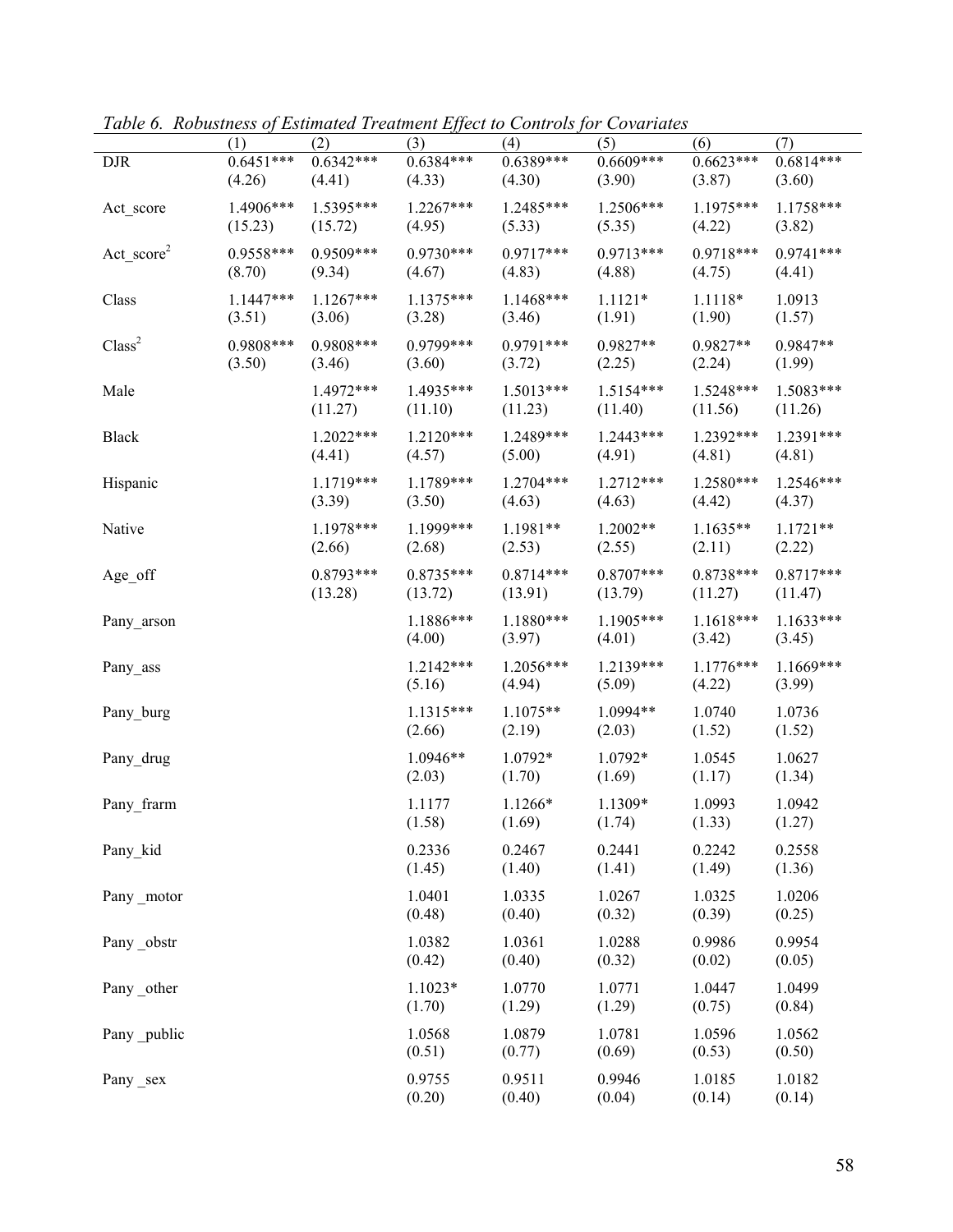| Pany_theft                                 |          |          | $1.2143***$<br>(5.48) | $1.2041***$<br>(5.19) | 1.1957***<br>(4.99) | $1.1771***$<br>(4.46) | $1.1571***$<br>(3.99) |
|--------------------------------------------|----------|----------|-----------------------|-----------------------|---------------------|-----------------------|-----------------------|
| Arson                                      |          |          |                       |                       | 1.7935<br>(0.58)    | 1.7761<br>(0.57)      | 1.7972<br>(0.58)      |
| Assault                                    |          |          |                       |                       | 1.9758<br>(0.68)    | 1.9514<br>(0.67)      | 1.9933<br>(0.69)      |
| <b>Burg</b>                                |          |          |                       |                       | 2.1296<br>(0.75)    | 2.1089<br>(0.74)      | 2.1307<br>(0.75)      |
| Drugs                                      |          |          |                       |                       | 1.8755<br>(0.63)    | 1.8600<br>(0.62)      | 1.8677<br>(0.62)      |
| Firearm                                    |          |          |                       |                       | 2.0889<br>(0.73)    | 2.0573<br>(0.72)      | 2.0989<br>(0.74)      |
| Motor                                      |          |          |                       |                       | 1.8884<br>(0.63)    | 1.8694<br>(0.62)      | 1.8524<br>(0.61)      |
| Obstruct                                   |          |          |                       |                       | 2.2008<br>(0.78)    | 2.1324<br>(0.75)      | 2.1291<br>(0.75)      |
| Other                                      |          |          |                       |                       | 1.8851<br>(0.63)    | 1.8692<br>(0.62)      | 1.8778<br>(0.63)      |
| Public                                     |          |          |                       |                       | 2.6375<br>(0.96)    | 2.5847<br>(0.94)      | 2.5912<br>(0.94)      |
| Sex                                        |          |          |                       |                       | 1.1299<br>(0.12)    | 1.1144<br>(0.11)      | 1.0954<br>(0.09)      |
| Theft                                      |          |          |                       |                       | 2.1298<br>(0.76)    | 2.1028<br>(0.74)      | 2.1283<br>(0.75)      |
| Any Past DJR?                              |          |          |                       |                       |                     | 1.0144<br>(0.17)      | 1.0109<br>(0.13)      |
| # invalid for<br>history past<br>referrals |          |          |                       |                       |                     | $1.0299***$           | $1.0317***$           |
| Age at first                               |          |          |                       |                       |                     | (6.62)                | (6.99)                |
| referral                                   |          |          |                       |                       |                     | 0.9946<br>(0.65)      | 0.9962<br>(0.46)      |
| Plead?                                     |          |          |                       |                       |                     |                       | $1.6715***$<br>(8.42) |
| County                                     | $\rm NO$ | $\rm NO$ | $\rm NO$              | <b>YES</b>            | <b>YES</b>          | <b>YES</b>            | <b>YES</b>            |
| Dummies<br>Observations                    | 18615    | 18615    | 18615                 | 18615                 | 18615               | 18615                 | 18615                 |

Absolute value of z statistics in parentheses. \* significant at 10%; \*\* significant at 5%; \*\*\* significant at 1%. Each column presents the hazard ratios that result from estimating a Cox proportional hazard model with the covariates noted in the table; thus, a value greater than one indicates an exacerbation effect and a value less than one indicates a deterrent effect. All specifications assume that the start date is the disposition date plus the minimum sentence. Individuals for whom I assigned the wrong punishment are omitted from the analysis.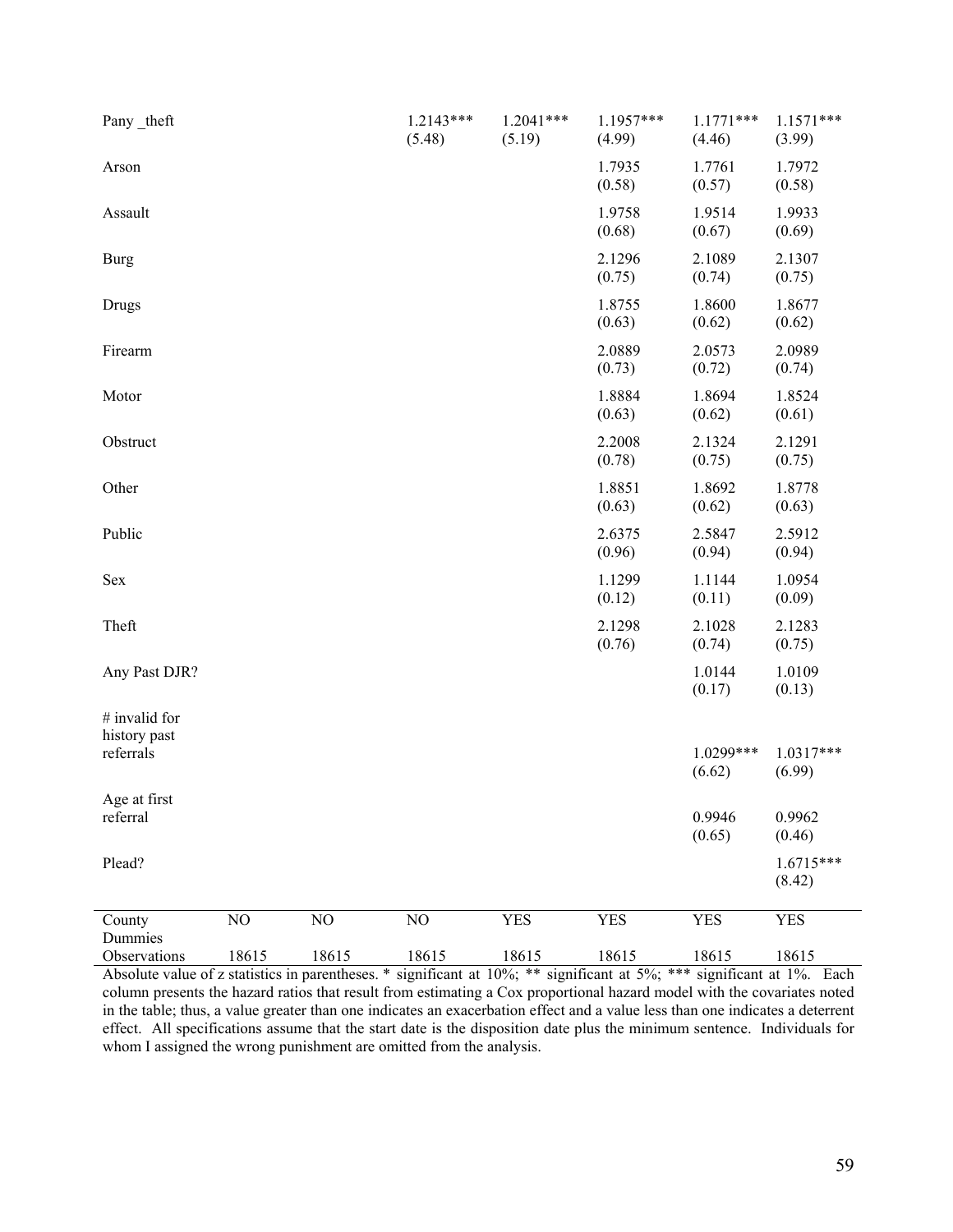|                                  | <b>The Seattle</b> | <b>Seattle Post-</b> | <b>The Columbian</b><br>and The<br>Spokesman- |
|----------------------------------|--------------------|----------------------|-----------------------------------------------|
| <b>Search Terms</b>              | <b>Times</b>       | Intelligencer        | <b>Review</b>                                 |
| Sentencing Guidelines            | 6                  | 7                    | 15                                            |
| Juvenile Sentencing Guidelines   | $\theta$           | $\boldsymbol{0}$     | $\Omega$                                      |
| Juvenile Justice Reform          | $\overline{2}$     | 1                    | $\overline{4}$                                |
| Juvenile Justice Act             | $\theta$           |                      | $\theta$                                      |
| Juvenile Justice AND Reform      | 4                  | 15                   | 16                                            |
| <b>Disposition Standards</b>     | $\theta$           | $\theta$             | $\theta$                                      |
| Juvenile AND Disposition         | $\theta$           | $\theta$             | $\theta$                                      |
| Juvenile Justice System          | 3                  | 11                   | 3                                             |
| Juvenile Courts                  | 30                 | 30                   | 54                                            |
| Juvenile Detention               | 26                 | 14                   | 86                                            |
| Juvenile AND Sentencing AND Laws | 12                 | 15                   | 34                                            |
| Juvenile AND Justice AND Laws    | 31                 | 72                   | 100                                           |

*Table 7. Number of 'Hits' in the Headlines, Lead Paragraph(s), and Key Terms of Washington State's Main Newspapers* 

Using Lexis-Nexis, all articles from January 1, 1997 to December 31, 1998 were searched in the above newspapers. Note that The Spokesman-Review only includes articles dating from February 12, 1997. 'AND' indicates that the listed terms were searched for separately rather than as part of the same phrase. The number of hits in each search is not mutually exclusive; i.e. some articles found when searching under 'Juvenile Courts' are the same as some articles found when searching under 'Juvenile Detention.' It is also the case that some of the searches yielded multiple hits on the same article. Any references to the actual reform are primarily concerned with the changes in which juveniles can be transferred to criminal court. Most hits are actually for articles describing a particular juvenile's case, with headlines such as: "14-Year Old Charged in Injury of Jogger," "Two Accused of Blowing Up Cat Remanded to Juvenile Court," "Student Accused of Threats," "Boy Sentenced in Friend's Death," Etc.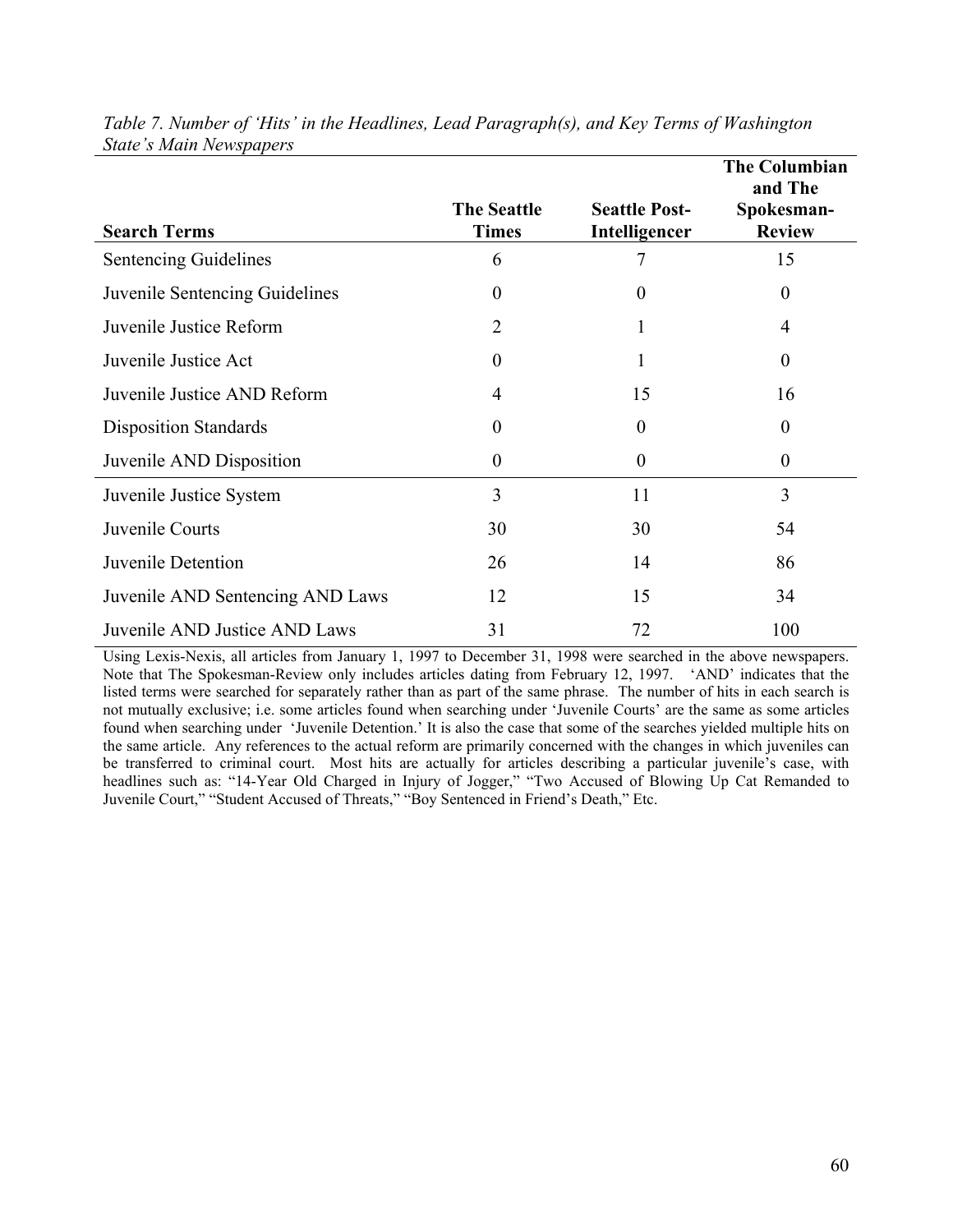| <b>Actual Score of</b><br>Group 1<br>(Act Sc <sub>1</sub> ) | <b>Offense Class Right Below</b><br>Cutoff for Group $1(Z)$ | Pr(Z  Act Sc <sub>1</sub> ) | <b>Actual Score of</b><br>Pr(Z <br>Group 2<br>Act $Sc2$ )<br>(Act Sc <sub>2</sub> ) |       | $Pr(Z  \text{ Act } Sc_1) - Pr(Z  \text{ Act } Sc_2)$ | t-statistic |
|-------------------------------------------------------------|-------------------------------------------------------------|-----------------------------|-------------------------------------------------------------------------------------|-------|-------------------------------------------------------|-------------|
| 2.0                                                         | C+                                                          | 0.024                       | 1.75                                                                                | 0.024 | 0.000                                                 | 0.00        |
| 3.0                                                         |                                                             | 0.223                       | 2.75                                                                                | 0.266 | $-0.042$                                              | 0.90        |
| 4.0                                                         | $D+$                                                        | 0.129                       | 3.75                                                                                | 0.104 | 0.025                                                 | 0.53        |
|                                                             |                                                             |                             |                                                                                     |       |                                                       |             |

*Table 8a. Informal Test of Whether Individuals Game the System – Do individuals systematically choose their current offense such that it is right below the cutoff?* 

Group 1 is the sample of individuals with an actual score right on the horizontal cutoff (e.g. 2.0, 3.0, or 4.0) while group 2 is the sample of individuals whose actual score is right below the horizontal cutoff (e.g. 1.75, 2.75, 3.75). Thus, this table tests whether individuals immediately to the left of the horizontal cutoff have the same probability of committing an offense with a class that places the Group 1 individuals in a cell immediately below the vertical cutoff. If individuals are gaming the system, then one would expect that Pr  $(Z|\,\text{Act}\,\text{Sc}_1)$  > Pr  $(Z|\,\text{Act}\,\text{Sc}_2)$ .

*Table 8b. Informal Test of Whether Individuals Game the System – Do individuals systematically choose their current offense with their future placement on the sentencing grid in mind?* 

| <b>Actual Score of</b><br>Group 1 (Act $Sc1$ ) | Pr (Misdemeanor)<br>$Act$ $Sc1$ ) | <b>Actual Score of</b><br>Pr (Misdemeanor)<br>Act $Sc2$ )<br>Group 2 (Act $Sc_2$ ) |       | Pr (Misd.  Act $Sc_1$ ) – Pr (Misd.  Act $Sc_2$ ) | t-statistic |
|------------------------------------------------|-----------------------------------|------------------------------------------------------------------------------------|-------|---------------------------------------------------|-------------|
| 1.75                                           | 0.701                             |                                                                                    | 0.706 | $-0.005$                                          | 0.15        |
| 2.75                                           | 0.633                             | 2.5                                                                                | 0.639 | $-0.006$                                          | 0.11        |
| 3.75                                           | 0.573                             | 3.5                                                                                | 0.606 | $-0.033$                                          | 0.50        |

Group 1 is the sample of individuals one step to the left of horizontal cutoff (e.g. 1.75) while Group 2 is the sample of individuals two steps to the left of this cutoff (e.g. 1.5). For Group 1 individuals, committing either a misdemeanor worth  $\frac{1}{4}$  point or a felony worth 1 point this period will result in the individual being in the next column of the sentencing grid if he recidivates. On the other hand, if a Group 2 individual commits a misdemeanor this period, he will remain in the current column of the grid if he recidivates. Thus, if individuals are gaming the system, then one would expect that Group 2 individuals have a higher probability of committing a misdemeanor or Pr (Misd.| Act\_Sc<sub>1</sub>) – Pr (Misd.| Act\_Sc<sub>2</sub>) < 0.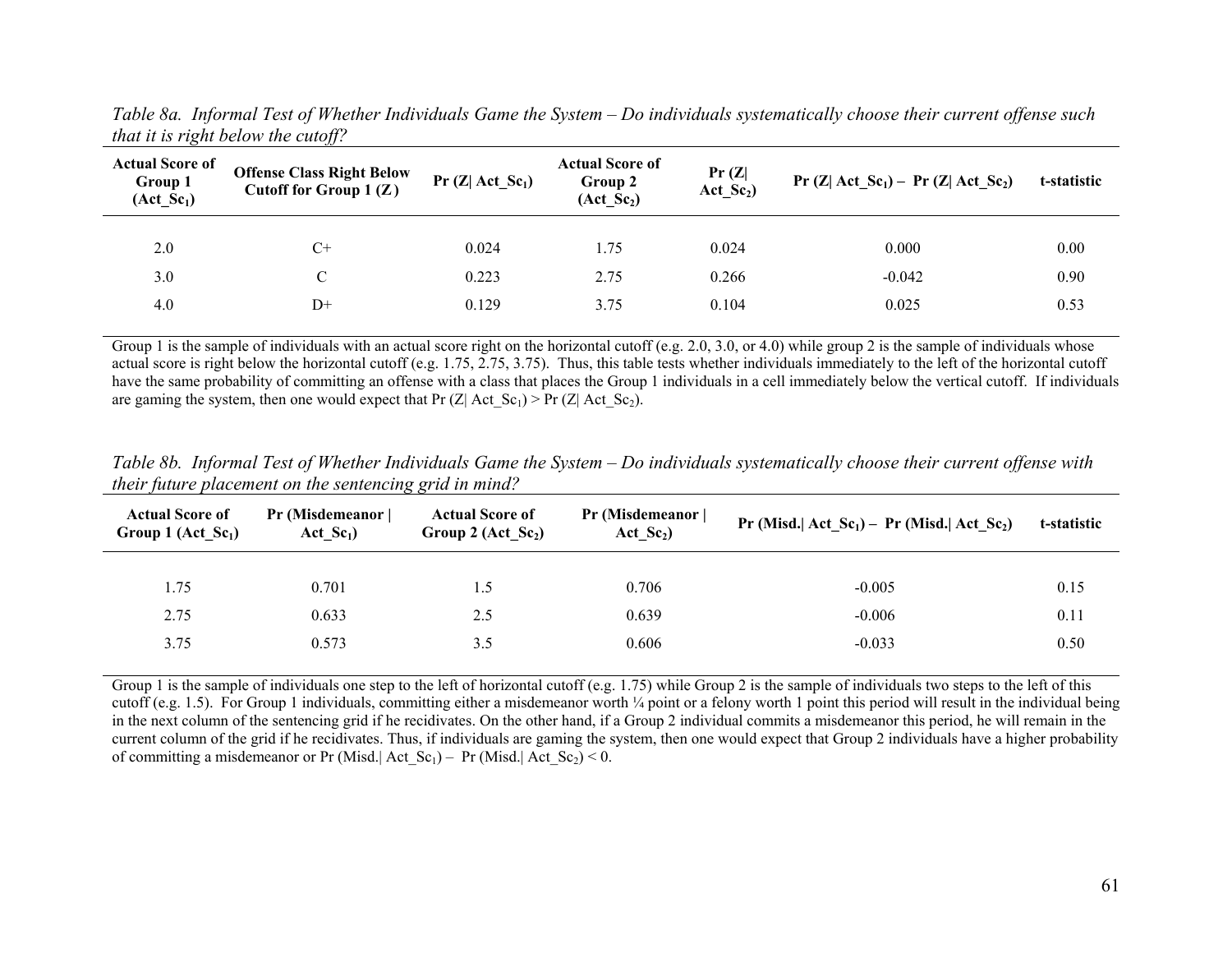| $\cdots \cdots$    | 1100000    | $\mathcal{L}$  |            |                 | ັບມ         | .          | $\sim$<br>$\cdots$<br>$1.00$ decreases to second $\sim$ |            |            |             |                |            |            |                |            |
|--------------------|------------|----------------|------------|-----------------|-------------|------------|---------------------------------------------------------|------------|------------|-------------|----------------|------------|------------|----------------|------------|
|                    | (1)        | (2)            | (3)        | (4)             | (5)         | (6)        | (7)                                                     | (8)        | (9)        | (10)        | (11)           | (12)       | (13)       | (14)           | (15)       |
|                    | $Sc = 0$   | $Sc = 0$       | $Sc = 0$   | $Sc = 1$        | $Sc = 1$    | $Sc = 1$   | $Sc = 2$                                                | $Sc = 2$   | $Sc = 2$   | $Sc = 3$    | $Sc = 3$       | $Sc = 3$   | $Sc = 4$   | $Sc = 4$       | $Sc = 4$   |
| <b>DJR</b>         | $0.7555*$  | 0.8275         | 0.9244     | $0.2482***$     | $0.3473***$ | $0.3806**$ | $0.0907**$                                              | $0.3610*$  | $0.3011**$ | 0.8485      | 1.5550         | 1.8621     | 0.7456     | 0.6000         | 0.9086     |
|                    | (1.69)     | (1.06)         | (0.40)     | (3.51)          | (2.89)      | (2.37)     | (2.55)                                                  | (1.88)     | (2.07)     | (0.19)      | (0.64)         | (0.79)     | (0.98)     | (1.59)         | (0.21)     |
|                    |            |                |            |                 |             |            |                                                         |            |            |             |                |            |            |                |            |
|                    |            |                |            |                 |             |            |                                                         |            |            |             |                |            |            |                |            |
| Act score          | 6.6658     | 4.7806***      | 4.8334 *** | $1.5e07**$      | 5.4223      | 6.2867     | 0.0000                                                  | 2.5472     | 2.6796     | $0.0000**$  | 0.0001         | 0.0001     | 0.5870     | 0.7838         | 0.7720     |
|                    | (1.52)     | (4.38)         | (4.40)     | (2.48)          | (1.05)      | (1.14)     | (0.83)                                                  | (0.22)     | (0.23)     | (2.06)      | (1.15)         | (1.14)     | (0.93)     | (0.94)         | (0.99)     |
| $Act\_score^2$     | 0.3065     | $0.3392***$    | 0.3369***  | $0.0021**$      | 0.6036      | 0.5728     | 4.3 e2                                                  | 0.8414     | 0.8354     | 3.6 $e3$ ** | 4.2886         | 4.2698     | 1.0433     | 1.0161         | 1.0171     |
|                    | (0.96)     | (3.13)         | (3.14)     | (2.41)          | (0.85)      | (0.93)     | (0.91)                                                  | (0.19)     | (0.20)     | (2.04)      | (1.14)         | (1.14)     | (1.02)     | (0.86)         | (0.91)     |
|                    |            |                |            |                 |             |            |                                                         |            |            |             |                |            |            |                |            |
| Class              |            | $1.2603***$    | $1.1728**$ |                 | 0.9473      | 1.0010     |                                                         | 0.8168     | 0.8440     |             | 1.4908         | 1.9406     |            | 0.9010         | 0.5448     |
|                    |            | (4.62)         | (2.19)     |                 | (0.52)      | (0.01)     |                                                         | (1.08)     | (0.72)     |             | (1.24)         | (1.40)     |            | (0.44)         | (1.52)     |
|                    |            |                |            |                 |             |            |                                                         |            |            |             |                |            |            |                |            |
| Class <sup>2</sup> |            | $0.9670***$    | $0.9757**$ |                 | 1.0052      | 0.9970     |                                                         | 1.0301     | 1.0295     |             | 0.9132         | 0.8774     |            | 1.0252         | 1.0699     |
|                    |            | (4.72)         | (2.41)     |                 | (0.33)      | (0.13)     |                                                         | (0.89)     | (0.75)     |             | (1.49)         | (1.56)     |            | (0.64)         | (1.29)     |
|                    |            |                |            |                 |             |            |                                                         |            |            |             |                |            |            |                |            |
| Cells              | Border     | All            | All        | Border          | All         | All        | Border                                                  | All        | All        | Border      | All            | All        | Border     | All            | All        |
|                    |            |                |            |                 |             |            |                                                         |            |            |             |                |            |            |                |            |
| Demog.             | <b>YES</b> | YES            | <b>YES</b> | <b>YES</b>      | YES         | YES        | <b>YES</b>                                              | <b>YES</b> | <b>YES</b> | <b>YES</b>  | YES            | <b>YES</b> | <b>YES</b> | <b>YES</b>     | YES        |
|                    |            |                |            |                 |             |            |                                                         |            |            |             |                |            |            |                |            |
| Criminal           | <b>YES</b> | YES            | <b>YES</b> | <b>YES</b>      | YES         | YES        | <b>YES</b>                                              | YES        | <b>YES</b> | YES         | YES            | <b>YES</b> | YES        | <b>YES</b>     | <b>YES</b> |
| History            |            |                |            |                 |             |            |                                                         |            |            |             |                |            |            |                |            |
| Current            |            |                |            |                 |             |            |                                                         |            |            |             |                |            |            |                |            |
| Offense            | NO.        | N <sub>O</sub> | <b>YES</b> | NO <sub>1</sub> | NO.         | <b>YES</b> | NO.                                                     | NO.        | <b>YES</b> | NO          | N <sub>O</sub> | <b>YES</b> | NO         | N <sub>O</sub> | <b>YES</b> |
| Categ.             |            |                |            |                 |             |            |                                                         |            |            |             |                |            |            |                |            |
|                    |            |                |            |                 |             |            |                                                         |            |            |             |                |            |            |                |            |
| Obs.               | 1667       | 14831          | 14831      | 216             | 2096        | 2096       | 55                                                      | 788        | 788        | 90          | 439            | 439        | 167        | 461            | 461        |

*Table 9. Heterogeneity of Treatment Effect Across Individuals of Varying Adjudication Scores* 

Absolute value of z statistics in parentheses. \* significant at 10%; \*\* significant at 5%; \*\*\* significant at 1%. Each column presents the hazard ratios that result from estimating a Cox proportional hazard model with the covariates noted in the lower panel of the table; thus, a value greater than one indicates an exacerbation effect and a value less than one indicates a deterrent effect. All specifications assume that the start date is the disposition date plus the minimum sentence. Individuals for whom I assigned the wrong punishment are omitted from the analysis. In addition, the first panel (i.e. columns  $(1)$  –(3)) restricts the analysis to the sample of individuals with a rounded adjudication score of zero, the second panel restricts the analysis to those with a rounded adjudication score of one, etc.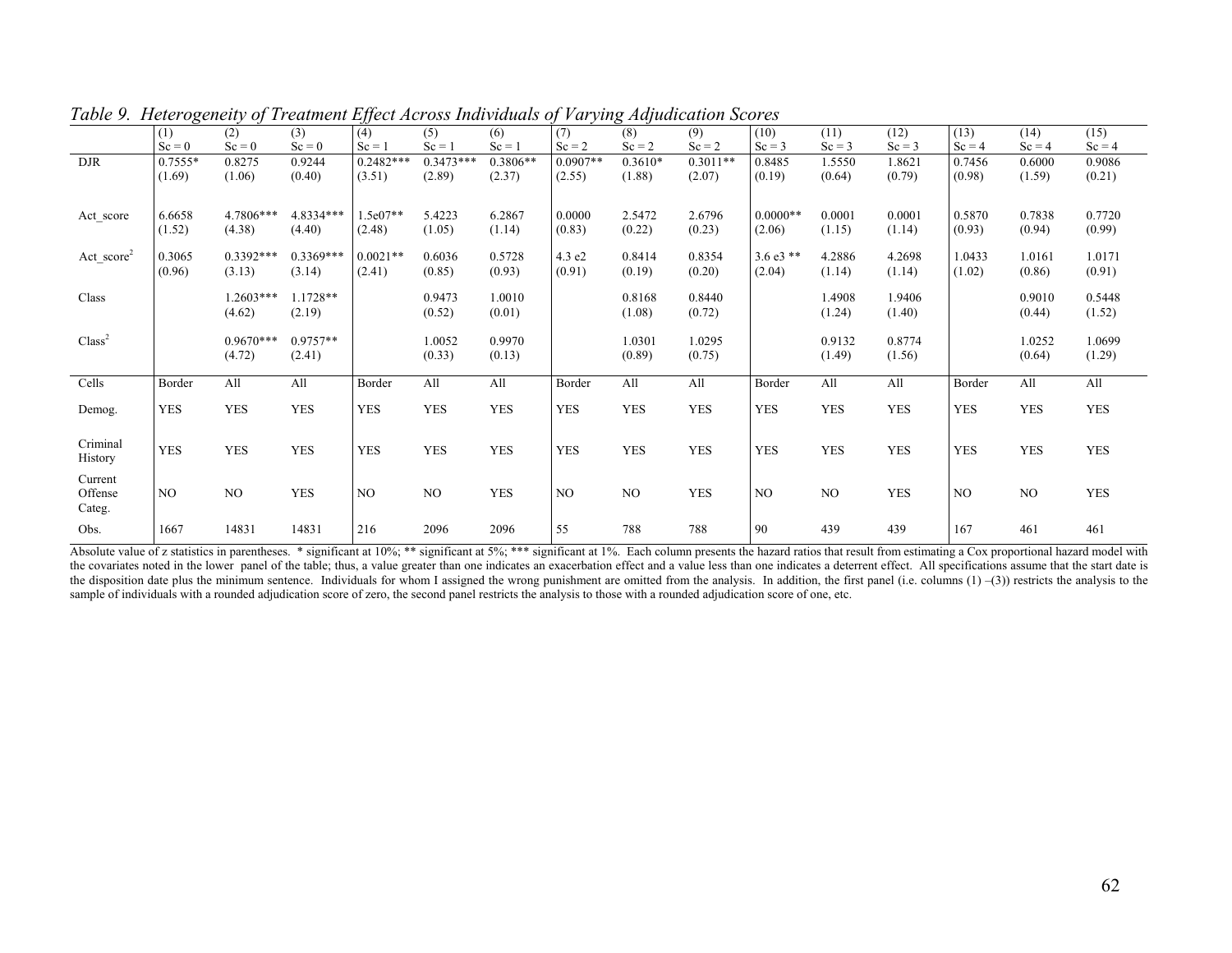| <b>Row</b><br><b>Number</b> | <b>Sample Restrictions</b>                 | <b>Hazard Ratio</b> | z-statistic | <b>Observations</b> |
|-----------------------------|--------------------------------------------|---------------------|-------------|---------------------|
| <b>Baseline</b>             |                                            |                     |             |                     |
| 1                           | <b>Entire Sample</b>                       | $0.6598***$         | (3.95)      | 18615               |
|                             |                                            |                     |             |                     |
|                             | Demographic Characteristics                |                     |             |                     |
| $\overline{2}$              | Males                                      | $0.6587***$         | (3.81)      | 13998               |
| 3                           | Females                                    | 1.0310              | (0.08)      | 4613                |
| 4                           | <b>Blacks</b>                              | 0.5890*             | (1.95)      | 2091                |
| 5                           | Hispanics                                  | $0.6240*$           | (1.67)      | 1628                |
| 6                           | Native Americans                           | 0.8360              | (0.29)      | 689                 |
| 7                           | Age at Offense $\leq 14$                   | 0.6483              | (1.45)      | 3415                |
| 8                           | Age at Offense $> 14$ and $\leq 16$        | $0.6840**$          | (2.57)      | 7387                |
| 9                           | Age at Offense $> 16$                      | 0.5896***           | (2.90)      | 7813                |
|                             |                                            |                     |             |                     |
|                             | Criminal History and Other Characteristics |                     |             |                     |
| 10                          | No Previous Sentences to DJR               | $0.6868***$         | (2.87)      | 17964               |
| 11                          | At Least One Previous Sentence to DJR      | 0.6782              | (1.50)      | 651                 |
| 12                          | Any Past Assault Referrals                 | $0.5300***$         | (3.35)      | 3125                |
| 13                          | Any Past Firearms Referrals                | 0.5359*             | (1.81)      | 569                 |
| 14                          | Any Past Sex Offense Referrals             | 0.4931              | (0.74)      | 221                 |
| 15                          | Any Past Burglary Referrals                | $0.6524**$          | (2.56)      | 2285                |
| 16                          | Any Past Theft Referrals                   | 0.5954***           | (3.87)      | 6141                |
| 17                          | Any Past Drug Referrals                    | 0.7737              | (1.13)      | 2244                |
| 18                          | Plead to Current Offense                   | $0.6998***$         | (3.29)      | 16,640              |
| 19                          | Don't Plead to Current Offense             | 0.4484*             | (1.67)      | 1,975               |

*Table 10. Heterogeneity in the Treatment Effect Across Demographic and Criminal History Characteristics* 

Absolute value of z statistics in parentheses. \* significant at 10%; \*\* significant at 5%; \*\*\* significant at 1%. Each row of the above table represents a separate specification; the specifications only differ by the sub-samples included in them. For example, the first row uses the entire sample while the second and third rows use just the sample of males and females, respectively. In addition to the sample restriction noted in the second column of the table, each specification is restricted to just the sample of individuals with 'correct' assignment. The hazard ratio presented in the third column of the table is that associated with *DJR*; in addition, each specification includes second-order polynomials of the actual score and class as well as the set of current offense type dummy variables. Note that a hazard ratio greater than one implies and exacerbation effect and a hazard ratio less than one implies a deterrence effect. The disposition date plus the minimum sentence is used as the start date in each specification.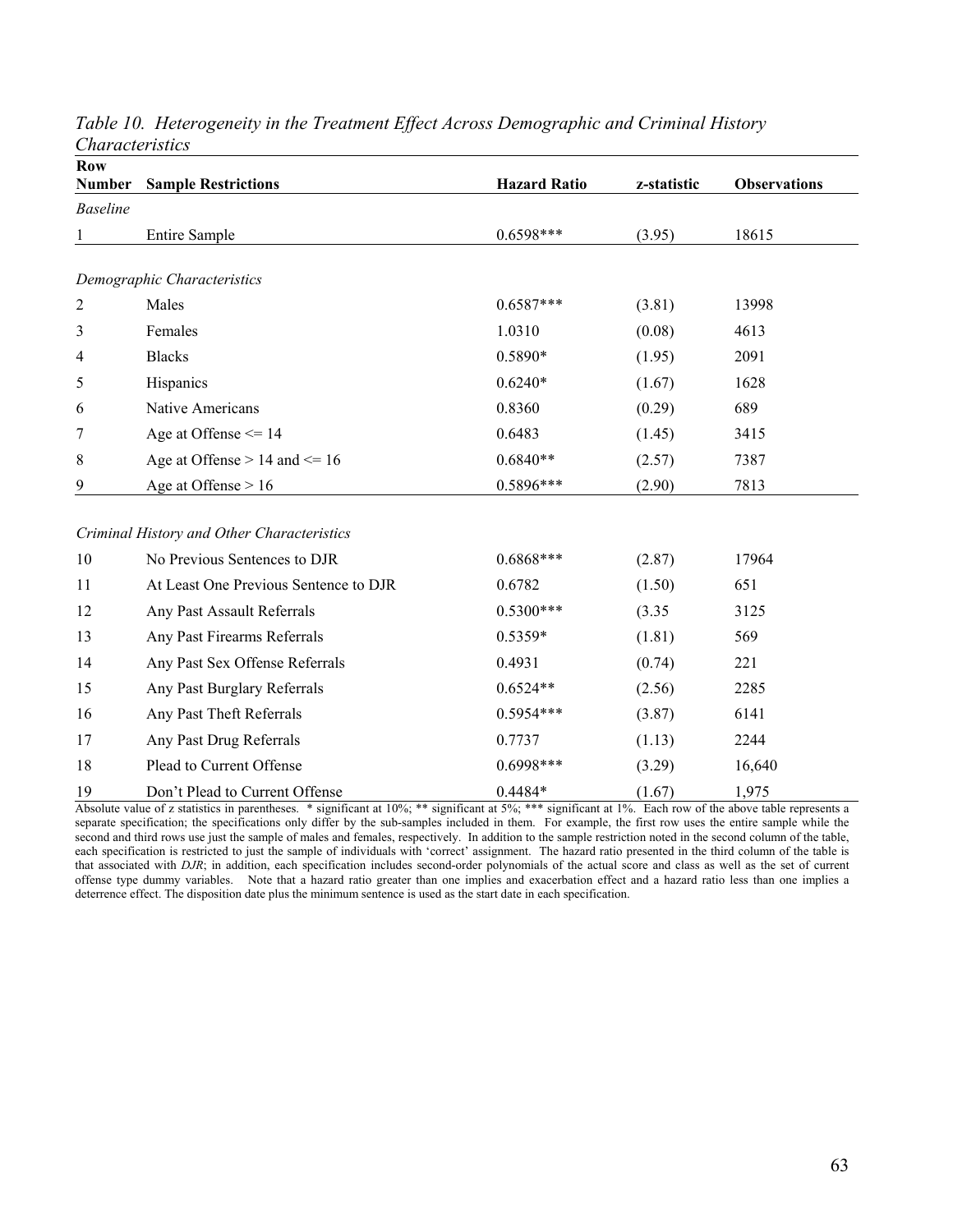|                    | (1)     | (2)      | (3)    | (4)                 | (5)    | (6)      | (7)       | (8)      | (9)      | (10)                   | (11)   | (12)   | (13)                              | (14)      | (15)    | (16)   | (17)      | (18)   |
|--------------------|---------|----------|--------|---------------------|--------|----------|-----------|----------|----------|------------------------|--------|--------|-----------------------------------|-----------|---------|--------|-----------|--------|
| Rec. Offense       |         |          |        |                     |        |          |           |          |          |                        |        |        |                                   |           |         |        |           |        |
| $Type =$           |         |          |        | <b>Drug Offense</b> |        |          |           |          |          | <b>Violent Offense</b> |        |        | <b>Property and Other Offense</b> |           |         |        |           |        |
| $Score =$          | All     |          |        |                     |        |          | All       | $\Omega$ |          |                        |        |        | All                               |           |         |        |           |        |
| <b>DJR</b>         | 0.74    | 0.76     | 0.27   | 0.65                | 3.06   | $6.34*$  | $0.68*$   | 1.55     | $0.20**$ | $0.07*$                | 0.49   | 0.28   | $0.65***$                         | 0.94      | $0.39*$ | 0.30   | 3.52      | 0.78   |
|                    | (1.28)  | (0.51)   | (1.44) | (0.40)              | (0.64) | (1.79)   | (1.66)    | (1.15)   | (2.18)   | (1.81)                 | (0.34) | (1.02) | (3.27)                            | (0.26)    | (1.71)  | (1.58) | (1.34)    | (0.44) |
|                    |         |          |        |                     |        |          |           |          |          |                        |        |        |                                   |           |         |        |           |        |
| Act score          | 0.08    | $5.86**$ | 19.97  | 0.02                | 7.3 e4 | 0.37     | $1.26***$ | 1.74     | 0.60     | 0.00                   | 0.00   | 0.70   | $1.26***$                         | $5.36***$ | 6.48    | 31.55  | $0.00**$  | 1.12   |
|                    | (0.88)  | (2.36)   | (0.91) | (0.45)              | (0.62) | (1.54)   | (2.62)    | (0.74)   | (0.15)   | (0.80)                 | (0.39) | (0.71) | (4.53)                            | (3.64)    | (0.90)  | (0.62) | (2.02)    | (0.29) |
|                    |         |          |        |                     |        |          |           |          |          |                        |        |        |                                   |           |         |        |           |        |
|                    |         |          |        |                     |        |          |           |          |          |                        |        |        |                                   |           |         |        |           |        |
| Act $score2$       | $0.98*$ | $0.18**$ | 0.39   | 2.46                | 0.20   | 1.06     | $0.97**$  | 1.25     | .27      | 4.38                   | 3.04   | 1.03   | $0.97***$                         | $0.29***$ | 0.57    | 0.51   | $27.16**$ | 0.99   |
|                    | (1.76)  | (2.38)   | (0.77) | (0.47)              | (0.60) | (1.26)   | (2.46)    | (0.31)   | (0.19)   | (0.76)                 | (0.35) | (0.73) | (3.78)                            | (2.75)    | (0.74)  | (0.57) | (2.03)    | (0.30) |
|                    |         |          |        |                     |        |          |           |          |          |                        |        |        |                                   |           |         |        |           |        |
| Class              | 1.12    | $1.35*$  | 0.98   | $0.44**$            | 1.93   | $0.12**$ | 0.90      | 0.96     | 0.61     | 1.19                   | 2.13   | 1.89   | 1.11                              | $.20**$   | 1.06    | 0.95   | 2.51      | 0.50   |
|                    | (0.94)  | (1.95)   | (0.05) | (2.38)              | (0.67) | (2.49)   | (0.88)    | (0.25)   | (1.52)   | (0.30)                 | (0.60) | (0.63) | (1.52)                            | (2.00)    | (0.27)  | (0.16) | (1.59)    | (1.36) |
|                    |         |          |        |                     |        |          |           |          |          |                        |        |        |                                   |           |         |        |           |        |
|                    |         |          |        |                     |        |          |           |          |          |                        |        |        |                                   |           |         |        |           |        |
| Class <sup>2</sup> | 0.98    | $0.95**$ | 1.00   | $1.11*$             | 0.85   | $1.25*$  | 1.01      | 0.99     | 1.07     | 1.00                   | 0.91   | 0.91   | 0.98                              | $0.98*$   | 0.99    | 1.01   | $0.84*$   | 1.10   |
|                    | (1.44)  | (2.27)   | (0.06) | (1.92)              | (0.89) | (1.90)   | (0.52)    | (0.22)   | (1.54)   | (0.00)                 | (0.41) | (0.61) | (1.58)                            | (1.91)    | (0.43)  | (0.16) | (1.73)    | (1.43) |
| Observations       | 18615   | 14831    | 2096   | 788                 | 439    | 461      | 18615     | 14831    | 2096     | 788                    | 439    | 461    | 18615                             | 14831     | 2096    | 788    | 439       | 461    |

*Table 11. Estimated Hazard Ratio when Recidivism is Defined as Drug, Violent, or Property* 

Observations 18615 14831 2096 788 439 461 18615 14831 2096 788 439 461 18615 14831 2096 788 439 461<br>Absolute value of z statistics in parentheses. \* significant at 10%; \*\* significant at 5%; \*\*\* significant at 1%. Each co Cox proportional hazard model; thus, a value greater than one indicates an exacerbation effect and a value less than one indicates a deterrent effect. All specifications include those covariates listed in the table as well as demographic controls, a vector of crime category crime history controls and a vector of current offense category controls. The start date is the disposition date plus the minimum sentence date, and all specifications exclude from the analysis the sample of individuals for whom I assigned the 'wrong' punishment. In the first panel (i.e. columns  $(1)$  –(6)), failure or recidivism is defined as adjudication for a drug offense while the second and third panels define failure as an adjudication for a violent offense and a property and other offense, respectively. Note that an individual can recidivate in more than one category at a time (i.e. recidivism across crime type is not mutually exclusive).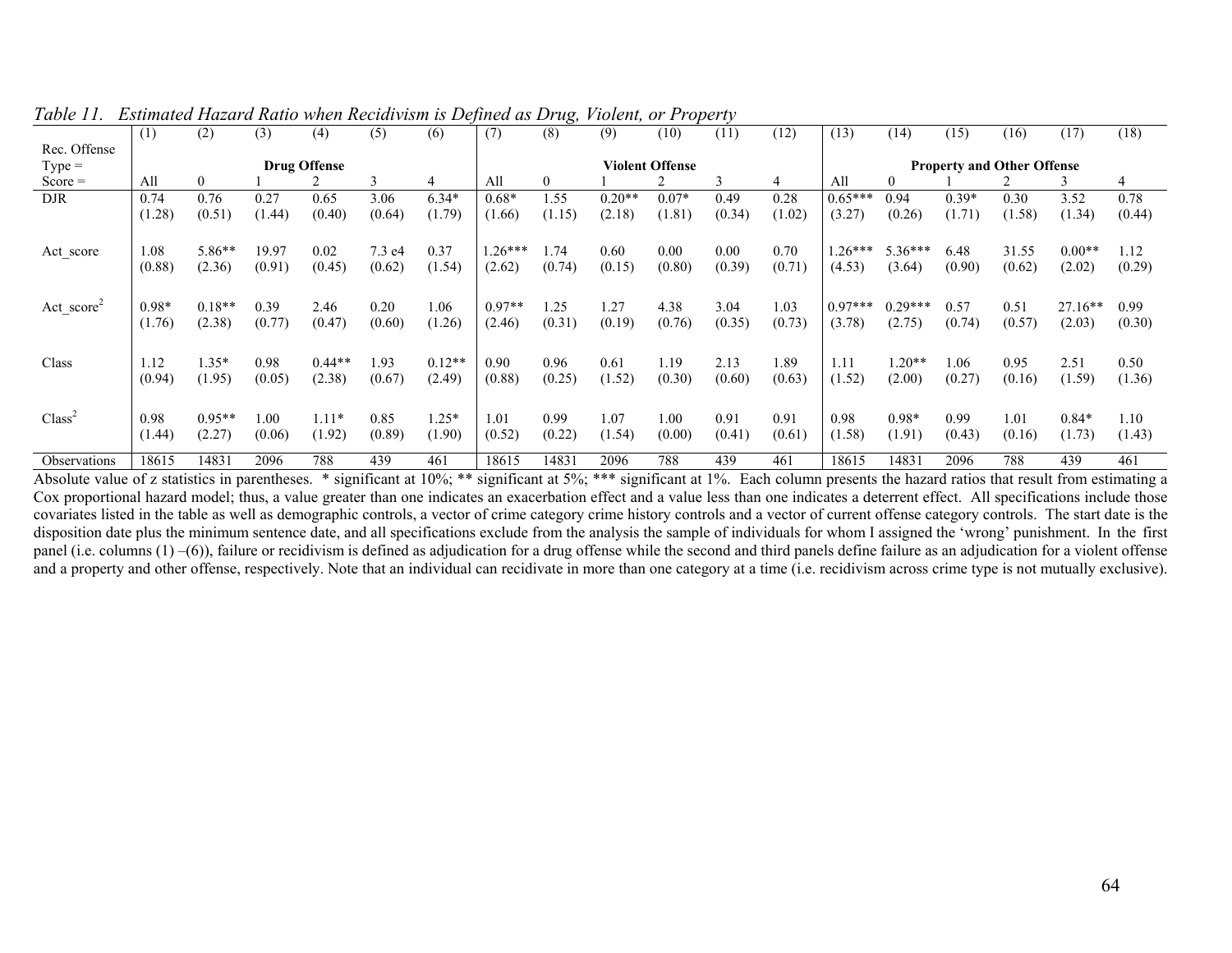| Rounded Score =                                                                                                                                                                   | $\theta$                                 |                                          | 2                                        | 3                                        | 4                                        | $\boldsymbol{0}$                           |                                            | 2                                         | 3                                         | 4                                          |
|-----------------------------------------------------------------------------------------------------------------------------------------------------------------------------------|------------------------------------------|------------------------------------------|------------------------------------------|------------------------------------------|------------------------------------------|--------------------------------------------|--------------------------------------------|-------------------------------------------|-------------------------------------------|--------------------------------------------|
| $Class =$                                                                                                                                                                         | E                                        | E                                        | Е                                        | E                                        | E                                        | $\mathbf{B}$                               | B                                          | B                                         | B                                         | $\, {\bf B}$                               |
| Assumptions and Background Data <sup>(a)</sup>                                                                                                                                    |                                          |                                          |                                          |                                          |                                          |                                            |                                            |                                           |                                           |                                            |
| Expected total social costs for one offense <sup>(b)</sup><br>Tax payer costs for one offense<br>Tangible victim costs for one offense<br>Intangible victim costs for one offense | \$7,856<br>\$1,073<br>\$2,408<br>\$4,375 | \$7,077<br>\$1,073<br>\$2,222<br>\$3,782 | \$8,442<br>\$1,073<br>\$2,639<br>\$4,730 | \$7,898<br>\$1,073<br>\$2,469<br>\$4,355 | \$8,803<br>\$1,073<br>\$2,757<br>\$4,972 | \$24,293<br>\$11,542<br>\$3,489<br>\$9,262 | \$19,794<br>\$10,815<br>\$3,141<br>\$5,837 | \$15,723<br>\$9,836<br>\$2,254<br>\$3,633 | \$16,685<br>\$9,441<br>\$2,686<br>\$4,558 | \$15,298<br>\$10,201<br>\$2,489<br>\$2,609 |
| Cost of Incarceration <sup>(c)</sup><br>Estimated probability of deterring an offender<br>Expected $#$ of adjudicated short-term recidivism                                       | \$10,130<br>0.032                        | \$10,130<br>0.219                        | \$10,130<br>0.254                        | \$10,130<br>0.031                        | \$10,130<br>0.031                        | \$10,130<br>0.031                          | \$10,130<br>0.213                          | \$10,130<br>0.249                         | \$10,130<br>0.026                         | \$10,130<br>0.025                          |
| offenses <sup>(d)</sup>                                                                                                                                                           | 1.20                                     | 1.24                                     | 1.23                                     | 1.24                                     | 1.25                                     | 1.20                                       | 1.24                                       | 1.23                                      | 1.24                                      | 1.25                                       |
| Expected $#$ of adjudicated long-term recidivism<br>offenses <sup>(e)</sup><br>Avg. $#$ of adj. offenses in year prior to current                                                 | 2.44                                     | 2.44                                     | 2.44                                     | 2.44                                     | 2.44                                     | 2.44                                       | 2.44                                       | 2.44                                      | 2.44                                      | 2.44                                       |
| offense                                                                                                                                                                           | 0.23                                     | 0.59                                     | 0.93                                     | 1.15                                     | 1.16                                     | 0.23                                       | 0.59                                       | 0.93                                      | 1.15                                      | 1.16                                       |
| $#$ of Offenses per Adjudication                                                                                                                                                  |                                          |                                          |                                          |                                          |                                          |                                            |                                            |                                           |                                           |                                            |

*Table 12. Assumptions and Statistics Used in the Cost-Benefit Analysis for Selected Cells of the Sentencing Grid* 

<sup>&</sup>lt;sup>(a)</sup> All dollar values are in 1999 dollars.

<sup>(</sup>b) Derived from estimates of the social costs of crime in Miller (1996) and weighted by the current offense type distribution for the entire sample to find the expected social cost of one crime. Note that homicide and kidnapping are excluded from the current offense type distribution due to the rarity of the offenses for juveniles.

<sup>&</sup>lt;sup>(c)</sup> Includes both operating and capital costs. It is not the incremental cost of state incarceration relative to an alternative punishment, and thus is likely to overestimate the cost. Sentence length is assumed to be 15 weeks in all cells.

<sup>&</sup>lt;sup>(d)</sup> Conditional on recidivating, this is the average number of offenses committed on the same date and adjudicated.

 $^{(e)}$  This value is based on the WSIPP study of juvenile offenders place on probation and followed for 7 years.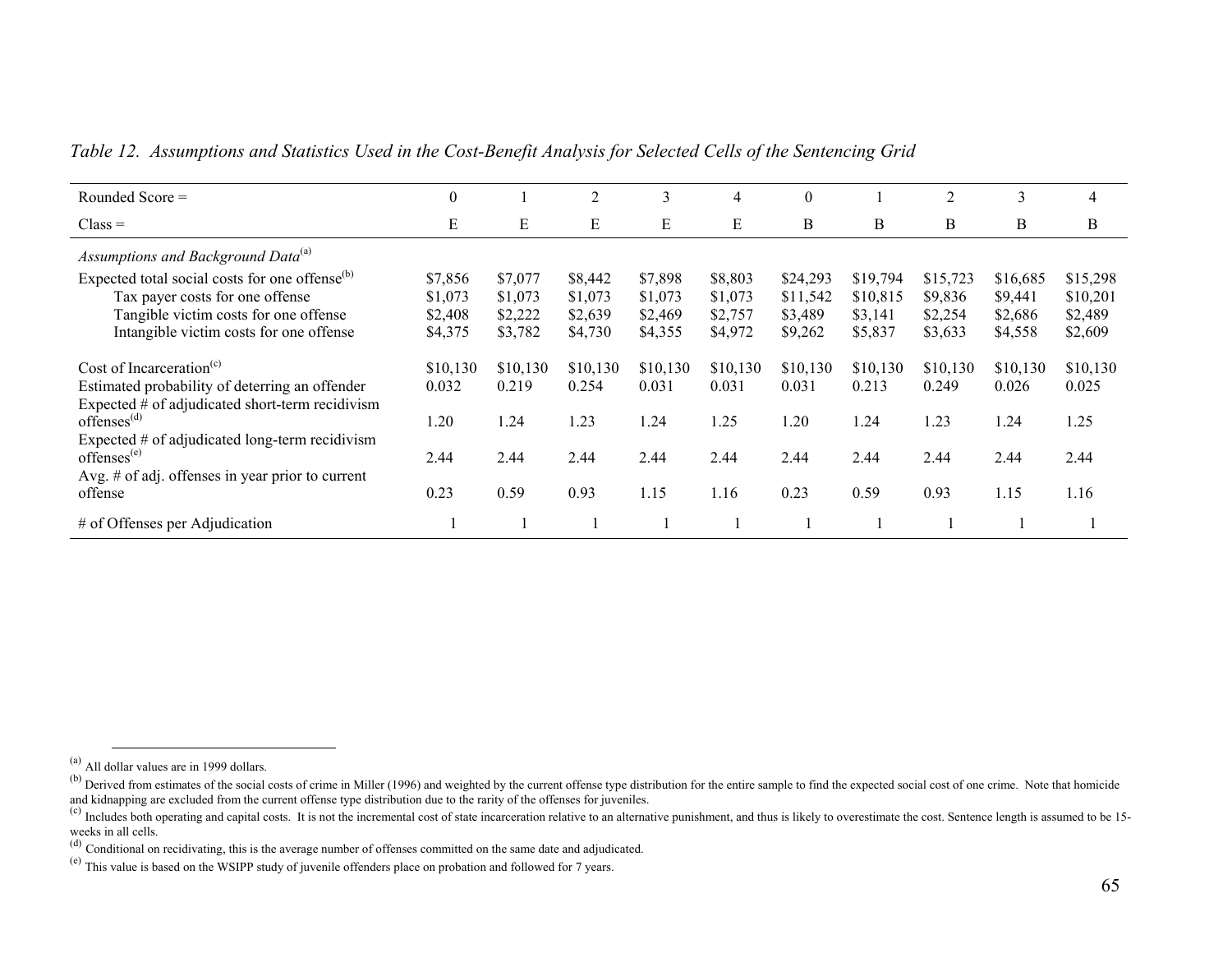| $A-$ | $.22 - .28$ | $.89 - 1.43$ | $.91 - 1.39$ | $.59 - .63$ | $.54 - .58$ |
|------|-------------|--------------|--------------|-------------|-------------|
| $B+$ | $.24 - .32$ | $.87 - 1.38$ | $.90 - 1.38$ | $.59 - .64$ | $.55 - .59$ |
| B    | $.25 - .34$ | $.85 - 1.35$ | $.89 - 1.36$ | $.60 - .65$ | $.55 - .60$ |
| $C+$ | $.26 - .36$ | $.84 - 1.34$ | $.88 - 1.34$ | $.60 - .66$ | $.56 - .60$ |
| C    | $.26 - .37$ | $.84 - 1.33$ | $.88 - 1.34$ | $.61 - .66$ | $.56 - .61$ |
| $D+$ | $.08 - .12$ | $.30 - .48$  | $.47 - .72$  | $.29 - .32$ | $.32 - .35$ |
| D    | $.08 - .12$ | $.30 - .48$  | $.48 - .73$  | $.29 - .32$ | $.32 - .36$ |
| E    | $.08 - 11$  | $.31 - .49$  | $.48 - .74$  | $.29 - .32$ | $.32 - .36$ |
|      | $\theta$    |              | 2            | 3           | 4 or more   |

*Table 13. Short-term and Long-term Total Social Benefit to Social Cost Ratios* 

The two numbers in each cell of the above grid correspond to the short and long-term, respectively, total social benefit to cost ratios of an incarceration sentence of 15-weeks in a state facility. Table 12 and the Appendix provide detailed information about the underlying assumptions and methodology used in arriving at these benefit to cost ratios.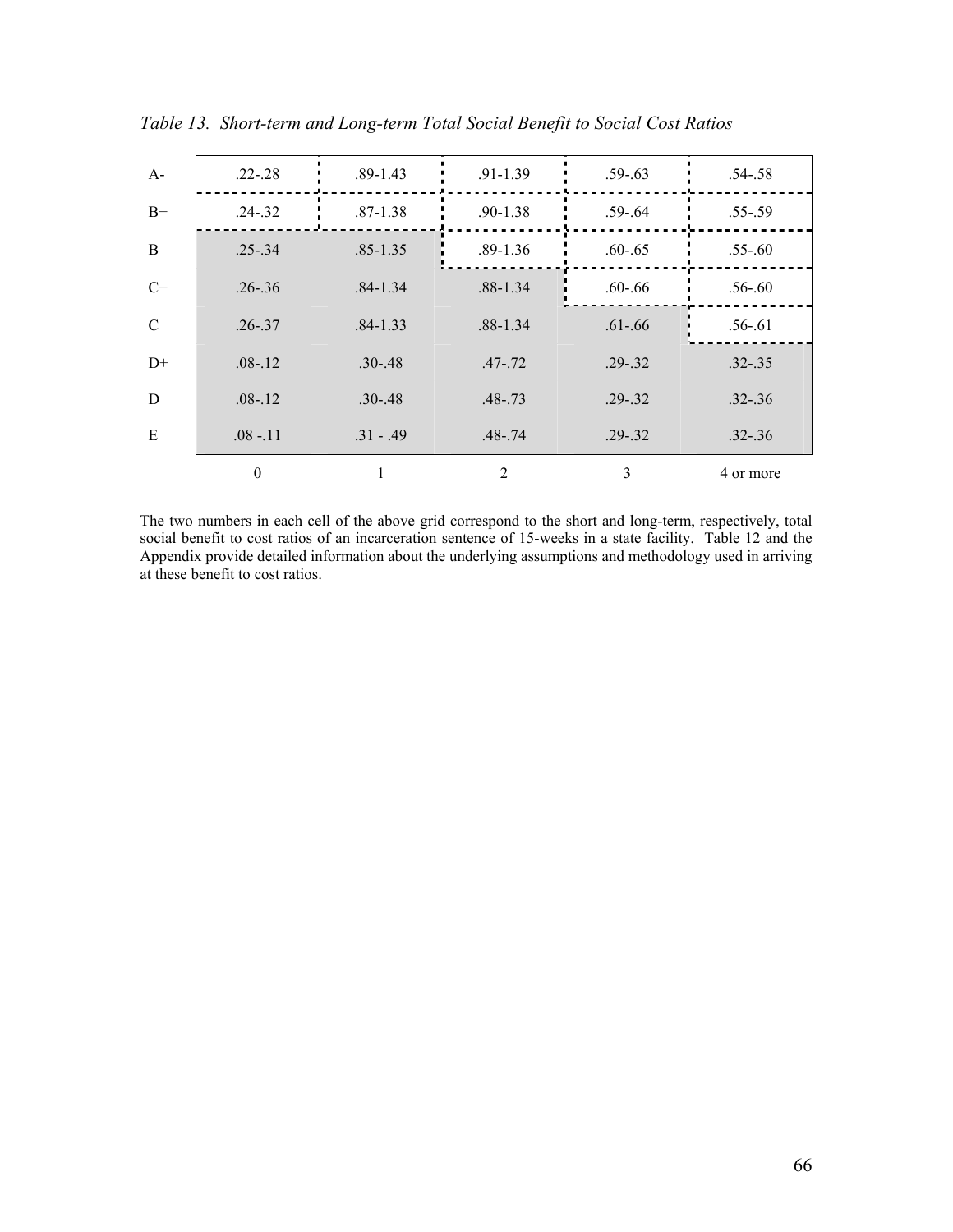

Figure 1. Discontinuities in Treatment when Holding Rounded Adjudication Score Constant<br>
<sup>36</sup> Incarcerated in Each Cell with Rounded Score Equal One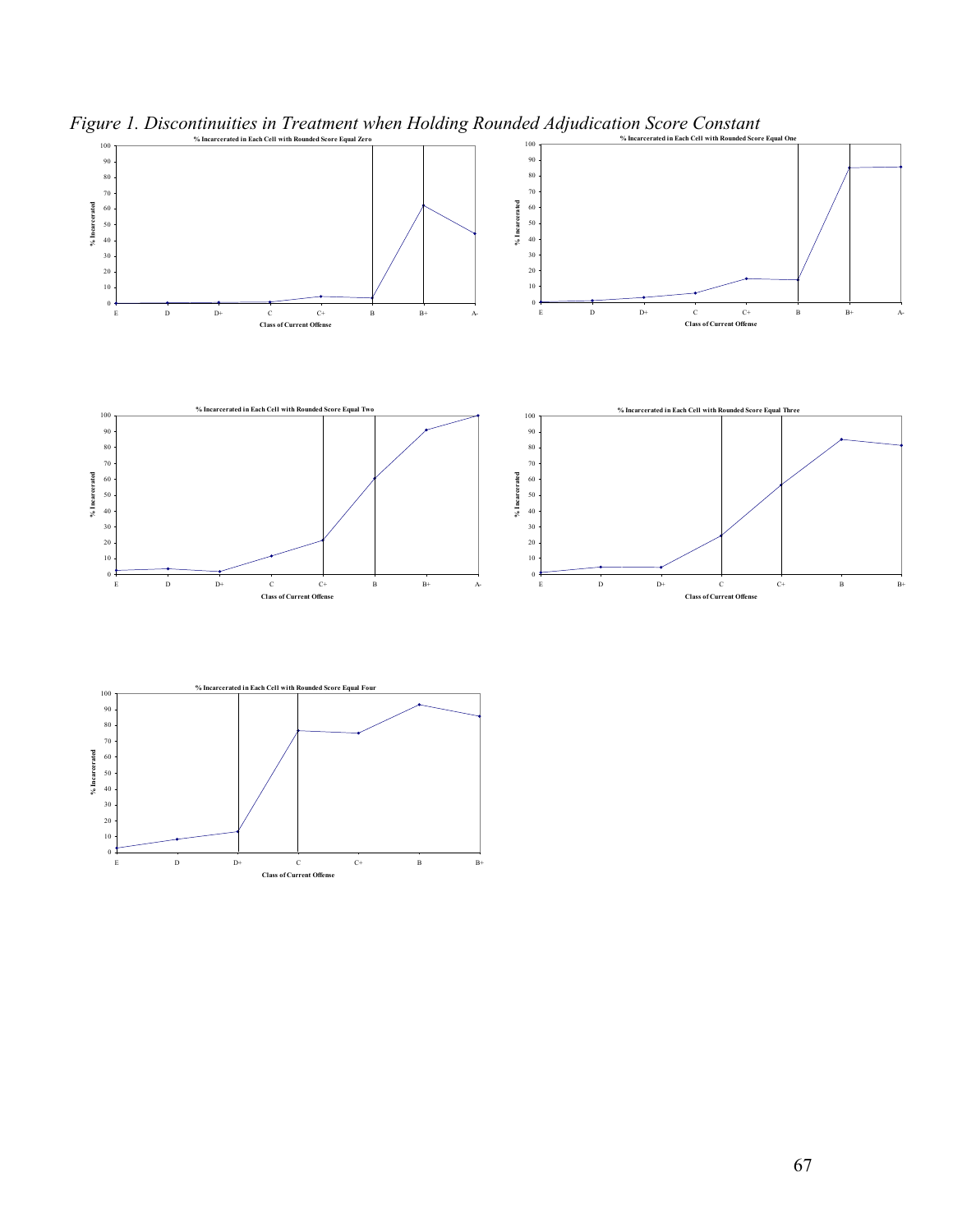*Figure 2. Kaplan-Meier Survival Curves for Individuals who Have a Rounded Adjudication Score = 0, Are in Cells Immediately Above and Below the Cutoff, and Are Assigned the Correct Punishment* 



*Figure 3. Kaplan-Meier Survival Curves for Individuals who Have a Rounded Adjudication Score = 1, Are in Cells Immediately Above and Below the Cutoff, and Are Assigned the Correct Punishment* 



*Figure 4. Kaplan-Meier Survival Curves for Individuals who Have a Rounded Adjudication Score = 2, Are in Cells Immediately Above and Below the Cutoff, and Are Assigned the Correct Punishment* 

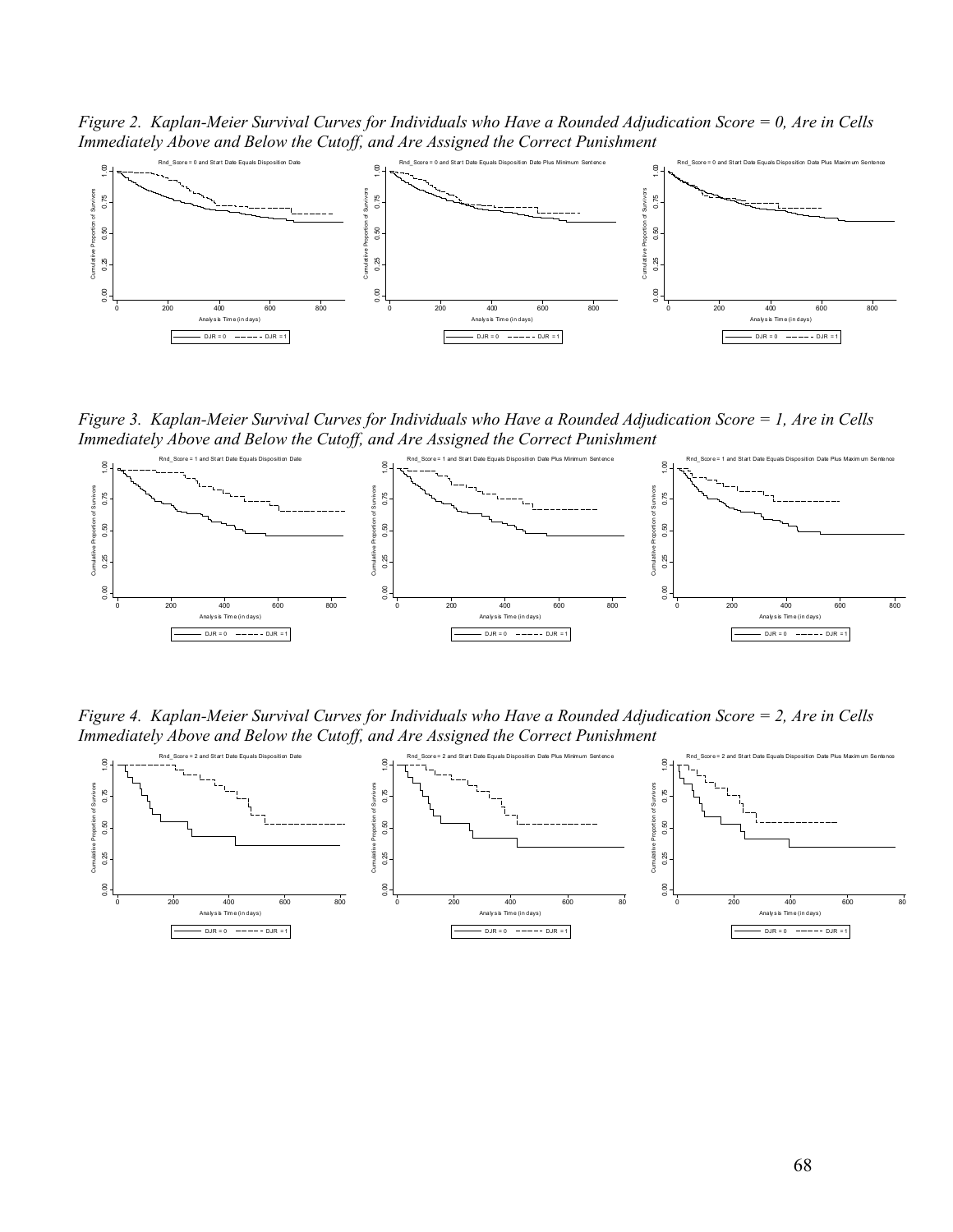*Figure 5. Kaplan-Meier Survival Curves for Individuals who Have a Rounded Adjudication Score = 3, Are in Cells Immediately Above and Below the Cutoff, and Are Assigned the Correct Punishment* 



*Figure 6. Kaplan-Meier Survival Curves for Individuals who Have a Rounded Adjudication Score = 4, Are in Cells Immediately Above and Below the Cutoff, and Are Assigned the Correct Punishment* 

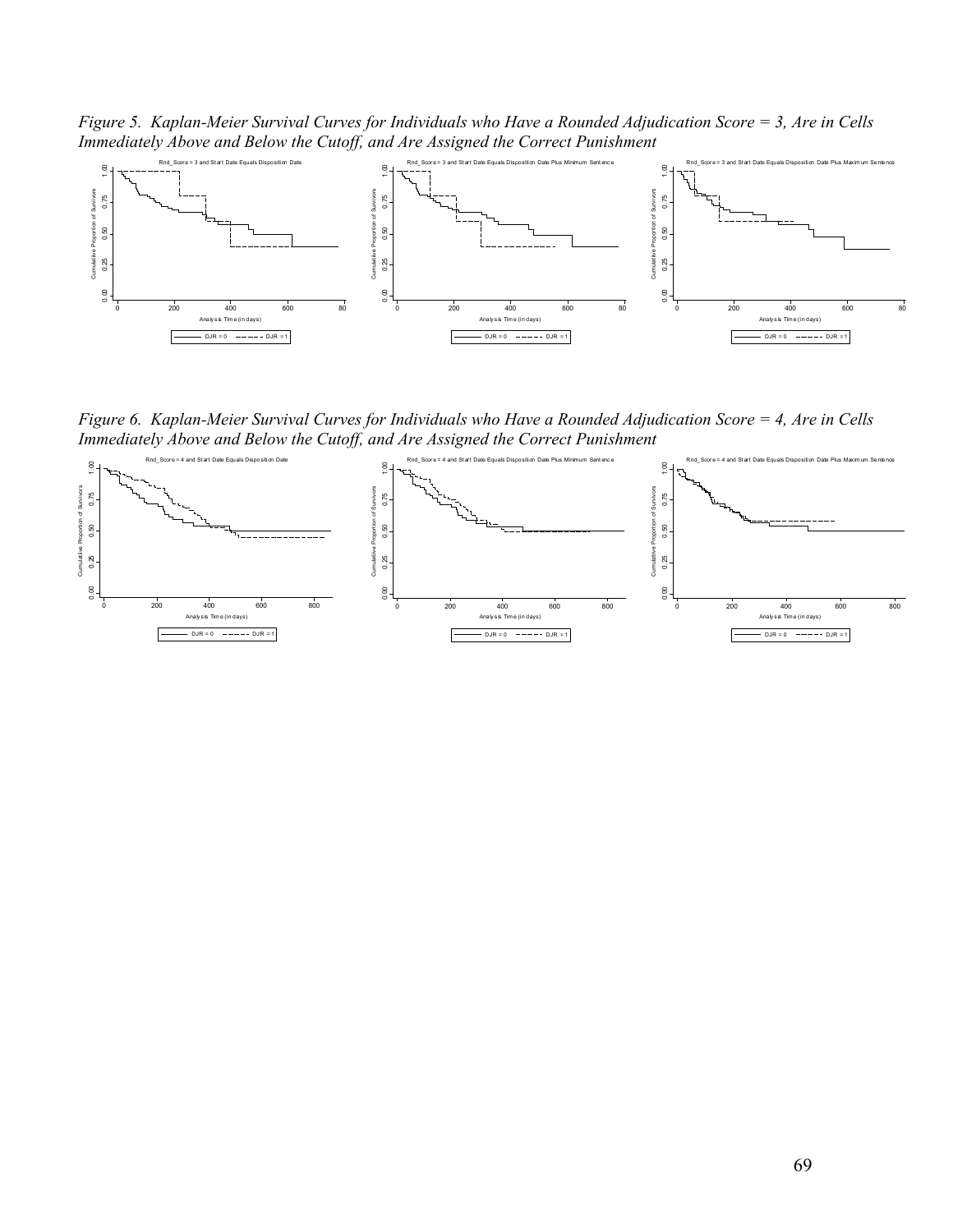| <b>Class</b> | Category              | <b>Offense Description</b>                                                                                                  | <b>Anticipatory Class</b> |
|--------------|-----------------------|-----------------------------------------------------------------------------------------------------------------------------|---------------------------|
| A+           | Homicide              | Murder 1                                                                                                                    | А                         |
| $A+$         | Homicide              | Murder 2                                                                                                                    | $B+$                      |
| A            | Arson/Mischief        | Arson 1                                                                                                                     | $B+$                      |
| А            | Arson/Mischief        | Possession of Incendiary Device                                                                                             | $_{\rm B+}$               |
| A            | Arson/Mischief        | Possession of Explosive Devices                                                                                             | В                         |
| А            | Assault/Physical Harm | Assault 1                                                                                                                   | B+                        |
| A            | Kidnapping            | Kidnap 1                                                                                                                    | $_{\rm B+}$               |
| А            | Sex crimes            | Rape 1                                                                                                                      | B+                        |
| А            | Theft/robbery         | Robbery 1                                                                                                                   | $B+$                      |
| А            | Other                 | Other Offense Equivalent to an Adult Class A Felony                                                                         | $_{\rm B+}$               |
| A-           | Sex crimes            | Rape 2                                                                                                                      | $B+$                      |
| A-           | Sex crimes            | Rape of a Child 1                                                                                                           | $_{\rm B+}$               |
| A-           | Sex crimes            | Child Molestation 1                                                                                                         | $_{\rm B+}$               |
| B+           | Assault/Physical Harm | Assault 2                                                                                                                   | $C+$                      |
| $_{\rm B+}$  | Assault/Physical Harm | Drive-By Shooting                                                                                                           | $C+$                      |
| $_{\rm B+}$  | Burglary/Trespass     | Burglary 1                                                                                                                  | $C+$                      |
| $_{\rm B+}$  | Drugs                 | Violation of Uniform Controlled Substances Act-Non-Narcotic, Methamphetamine, or Flunitrazepam<br>Sale                      | $B+$                      |
| $_{\rm B+}$  | Homicide              | Manslaughter 1                                                                                                              | $C+$                      |
| $_{\rm B+}$  | Homicide              | Vehicular Homicide                                                                                                          | $C+$                      |
| $_{\rm B+}$  | Kidnapping            | Kidnap 2                                                                                                                    | $C+$                      |
| $_{\rm B+}$  | Obstruction           | Intimidating a Public Servant                                                                                               | $C+$                      |
| $_{\rm B+}$  | Obstruction           | Intimidating a Witness                                                                                                      | $C+$                      |
| B+           | Sex crimes            | Rape of a Child 2                                                                                                           | $C+$                      |
| B+           | Sex crimes            | Promoting Prostitution 1                                                                                                    | $C+$                      |
| $_{\rm B+}$  | Sex crimes            | Indecent Liberties with Forcible Compulsion                                                                                 | $C+$                      |
| $_{\rm B+}$  | Sex crimes            | Indecent Liberties without Forcible Compulsion                                                                              | $C+$                      |
| $_{\rm B+}$  | Theft/robbery         | Robbery 2                                                                                                                   | $C+$                      |
| B+           | Theft/robbery         | <b>Extortion 1</b>                                                                                                          | $C+$                      |
| В            | Arson/Mischief        | Arson 2                                                                                                                     | C                         |
| В            | Arson/Mischief        | Malicious Mischief 1                                                                                                        | $\mathbf C$               |
| B            | Burglary/Trespass     | Residential Burglary                                                                                                        | $\mathcal{C}$             |
| B            | Burglary/Trespass     | Burglary 2                                                                                                                  | $\mathbf C$               |
| B            | Drugs                 | Violation of Uniform Controlled Substances Act-Narcotic, Methamphetamine, or Flunitrazepam<br><b>Counterfeit Substances</b> | B                         |
| В            | Firearms/weapons      | Theft of Firearm                                                                                                            | C                         |
| B            | Firearms/weapons      | Possession of a Stolen Firearm                                                                                              | $\mathbf C$               |
| В            | Firearms/weapons      | Unlawful Possession of a Firearm 1                                                                                          | C                         |
| B            | Obstruction           | Introducing Contraband 1                                                                                                    | $\mathcal{C}$             |
| B            | Sex crimes            | Incest 1                                                                                                                    | $\mathcal{C}$             |
| B            | Sex crimes            | Child Molestation 2                                                                                                         | $C+$                      |
| B            | Theft/robbery         | Theft 1                                                                                                                     | С                         |
| В            | Theft/robbery         | Theft of Firearm                                                                                                            | $\mathbf C$               |
| B            | Theft/robbery         | Theft of Livestock                                                                                                          | $\mathbf C$               |
| B            | Theft/robbery         | Possession of Stolen Property 1                                                                                             | $\mathbf C$               |
| B            | Theft/robbery         | Trafficking in Stolen Property 1                                                                                            | $\mathbf{C}$              |
| B            | Other                 | <b>Bomb</b> Threat                                                                                                          | $\mathcal{C}$             |
| Β            | Other                 | Other Offense Equivalent to an Adult Class B Felony                                                                         | С                         |
| $C+$         | Assault/Physical Harm | Assault 3                                                                                                                   | D+                        |
| $C+$         | Assault/Physical Harm | Promoting Suicide Attempt                                                                                                   | D+                        |
| $C+$         | Assault/Physical Harm | <b>Custodial Assault</b>                                                                                                    | D+                        |
| $C+$         | Drugs                 | Sale, Delivery, Possession of Legend Drug with Intent to Sell                                                               | $D+$                      |
| $C+$         | Drugs                 | Sale of Controlled Substance for Profit                                                                                     | $C+$                      |
| $C+$         | Homicide              | Manslaughter 2                                                                                                              | $D+$                      |
| $C+$         | Kidnapping            | Unlawful Imprisonment                                                                                                       | $D+$                      |
| $C+$         | Public disturbance    | Riot with Weapon                                                                                                            | $D+$                      |
| $C+$         | Sex crimes            | Rape 3                                                                                                                      | $D+$                      |
| $C+$         | Sex crimes            | Promoting Prostitution 2                                                                                                    | $D+$                      |
| $C+$         | Theft/robbery         | Extortion 2                                                                                                                 | $D+$                      |
| С            | Arson/Mischief        | Reckless Burning 1                                                                                                          | D                         |
| С            | Arson/Mischief        | Malicious Mischief 2                                                                                                        | D                         |
| C            | Burglary/Trespass     | Vehicle Prowling 1                                                                                                          | D                         |
| C            | Drugs                 | <b>Illegally Obtaining Legend Drugs</b>                                                                                     | D                         |
| C            | Drugs                 | Violation of Uniform Controlled Substances Act-Non-Narcotic Sale                                                            | C                         |
| C            | Drugs                 | Fraudulently Obtaining Controlled Substance                                                                                 | $\mathbf C$               |
| C            | Drugs                 | Violation of Uniform Controlled Substances Act-Nonnarcotic Counterfeit Substances                                           | $\mathbf C$               |
| C            | Drugs                 | Violation of Uniform Controlled Substances Act-Sale of Substitute Substance                                                 | C                         |

*Appendix Table 1. Offense Descriptions and Associated Classes and Categories, as of July 1, 1998*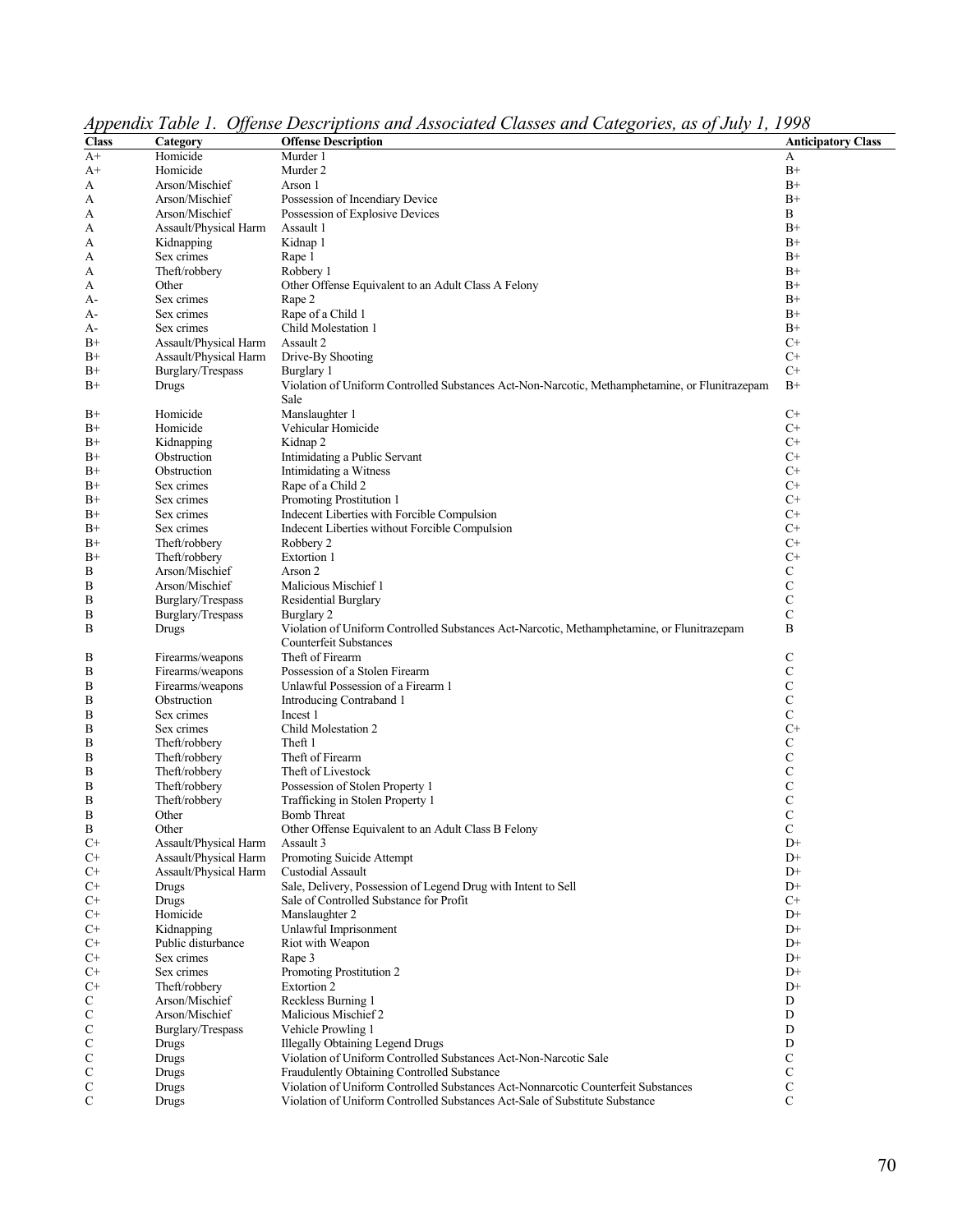| C  | Drugs                 | Violation of Uniform Controlled Substances Act-Possession of a Controlled Substance | C      |
|----|-----------------------|-------------------------------------------------------------------------------------|--------|
| С  | Firearms/weapons      | Unlawful Possession of a Firearm 2                                                  | D      |
| С  | Kidnapping            | Failure to Register as a Kidnapper                                                  | D      |
| С  | Obstruction           | Introducing Contraband 2                                                            | D      |
| С  | Sex crimes            | Communicating with a Minor for Immoral Purposes - Subsequent Sex                    | D      |
| С  | Sex crimes            | Incest 2                                                                            | D      |
| C  | Sex crimes            | Failure to Register as a Sex Offender                                               | D      |
| С  | Theft/robbery         | Theft 2                                                                             | D      |
| С  | Theft/robbery         | Forgery                                                                             | D      |
| C  | Theft/robbery         | Possession of Stolen Property 2                                                     | D      |
| C  | Theft/robbery         | Taking Motor Vehicle without Owner's Permission                                     | D      |
| C  | Motor-vehicle related | Hit And Run-Injury                                                                  | D      |
| C  | Motor-vehicle related | Vehicular Assault                                                                   | D      |
| С  | Motor-vehicle related | Attempting to Elude Pursuing Police Vehicle                                         | D      |
| С  | Other                 | Animal Cruelty 1                                                                    | D      |
| С  | Other                 | Escape 1                                                                            | C      |
| С  | Other                 | Escape 2                                                                            | C      |
| С  | Other                 | Rendering Criminal Assistance 1                                                     | D      |
| С  | Other                 | Failure to Appear in Court                                                          | D      |
| С  | Other                 | Stalking (Repeat)                                                                   | D      |
| С  | Other                 | Harassment (Repeat)                                                                 | D      |
| С  | Other                 | Other Offense Equivalent to an Adult Class C Felony                                 | D      |
| D+ | Assault/Physical Harm | Assault 4                                                                           | E      |
| D+ | Assault/Physical Harm | Reckless Endangerment                                                               | E      |
| D+ | Assault/Physical Harm | Coercion                                                                            | E      |
| D+ | Firearms/weapons      | Possession of Dangerous Weapon                                                      | E      |
| D+ | Public disturbance    | Riot without Weapon                                                                 | E      |
| D+ | Sex crimes            | Indecent Exposure (Victim <14)                                                      | E      |
|    | Arson/Mischief        | Reckless Burning 2                                                                  | E      |
| D  | Arson/Mischief        |                                                                                     |        |
| D  |                       | Malicious Mischief 3 (<\$50 is Class E)                                             | E<br>E |
| D  | Burglary/Trespass     | Burglary Tools (Possession of)                                                      |        |
| D  | Burglary/Trespass     | Criminal Trespass 1                                                                 | E      |
| D  | Burglary/Trespass     | Vehicle Prowling 2                                                                  | E      |
| D  | Firearms/weapons      | Intimidating Another Person by Use of a Weapon                                      | E      |
| D  | Firearms/weapons      | Carrying Weapon to School                                                           | E      |
| D  | Obstruction           | Obstructing a Law Enforcement Officer                                               | E      |
| D  | Sex crimes            | Communicating with a Minor for Immoral Purposes                                     | E      |
| D  | Theft/robbery         | Theft 3                                                                             | E      |
| D  | Theft/robbery         | Possession of Stolen Property 3                                                     | E      |
| D  | Motor-vehicle related | Hit And Run-Attended                                                                | E      |
| D  | Motor-vehicle related | Driving While Under the Influence                                                   | E      |
| D  | Other                 | Escape 3                                                                            | E      |
| D  | Other                 | Stalking                                                                            | E      |
| D  | Other                 | Harassment                                                                          | E      |
| D  | Other                 | Other Offense Equivalent to an Adult Gross Misdemeanor                              | E      |
| E  | Arson/Mischief        | Tampering with Fire Alarm Apparatus                                                 | E      |
| E  | Arson/Mischief        | Possession of Illegal Fireworks                                                     | E      |
| E  | Burglary/Trespass     | Criminal Trespass 2                                                                 | E      |
| E  | Drugs                 | Possession/Consumption of Alcohol                                                   | E      |
| E  | Drugs                 | Possession of Legend Drug                                                           | E      |
| E  | Drugs                 | Possession of Marijuana <40 Grams                                                   | E      |
| E  | Drugs                 | Unlawful Inhalation                                                                 | E      |
| E  | Drugs                 | Drug Paraphernalia                                                                  | E      |
| E  | Firearms/weapons      | Carrying Loaded Pistol without Permit                                               | E      |
| E  | Obstruction           | <b>Resisting Arrest</b>                                                             | E      |
| E  | Obstruction           | Introducing Contraband 3                                                            | E      |
| E  | Public disturbance    | Failure to Disperse                                                                 | E      |
| E  | Public disturbance    | Disorderly Conduct                                                                  | E      |
| E  | Sex crimes            | Indecent Exposure (Victim 14+)                                                      | E      |
| E  | Sex crimes            | $\overline{O}$ & A (Prostitution)                                                   | E      |
| E  | Motor-vehicle related | Driving without a License                                                           | E      |
| E  | Motor-vehicle related | Hit And Run-Unattended                                                              | E      |
| E  | Motor-vehicle related | <b>Reckless Driving</b>                                                             | E      |
| E  | Other                 | Animal Cruelty 2                                                                    | E      |
| E  | Other                 | Obscene, Harassing, Etc., Phone Calls                                               | E      |
|    |                       |                                                                                     | E      |
| E  | Other                 | Other Offense Equivalent to an Adult Misdemeanor                                    |        |
| V  | Other                 | Violation of Order of Restitution, Community Supervision, or Confinement            | V      |
| V  | Other                 | Violation of Special Sex offender Disposition Alternative (SSODA) Conditions        | V      |

The source of this table is the State of Washington Sentencing Guidelines Commission, "Juvenile Disposition Sentencing Standards, Effective for Offenses Committed on or After July 1, 1998." Anticipatory offenses may include any attempts, conspiracies, or solicitations to commit any felony or misdemeanor offenses.